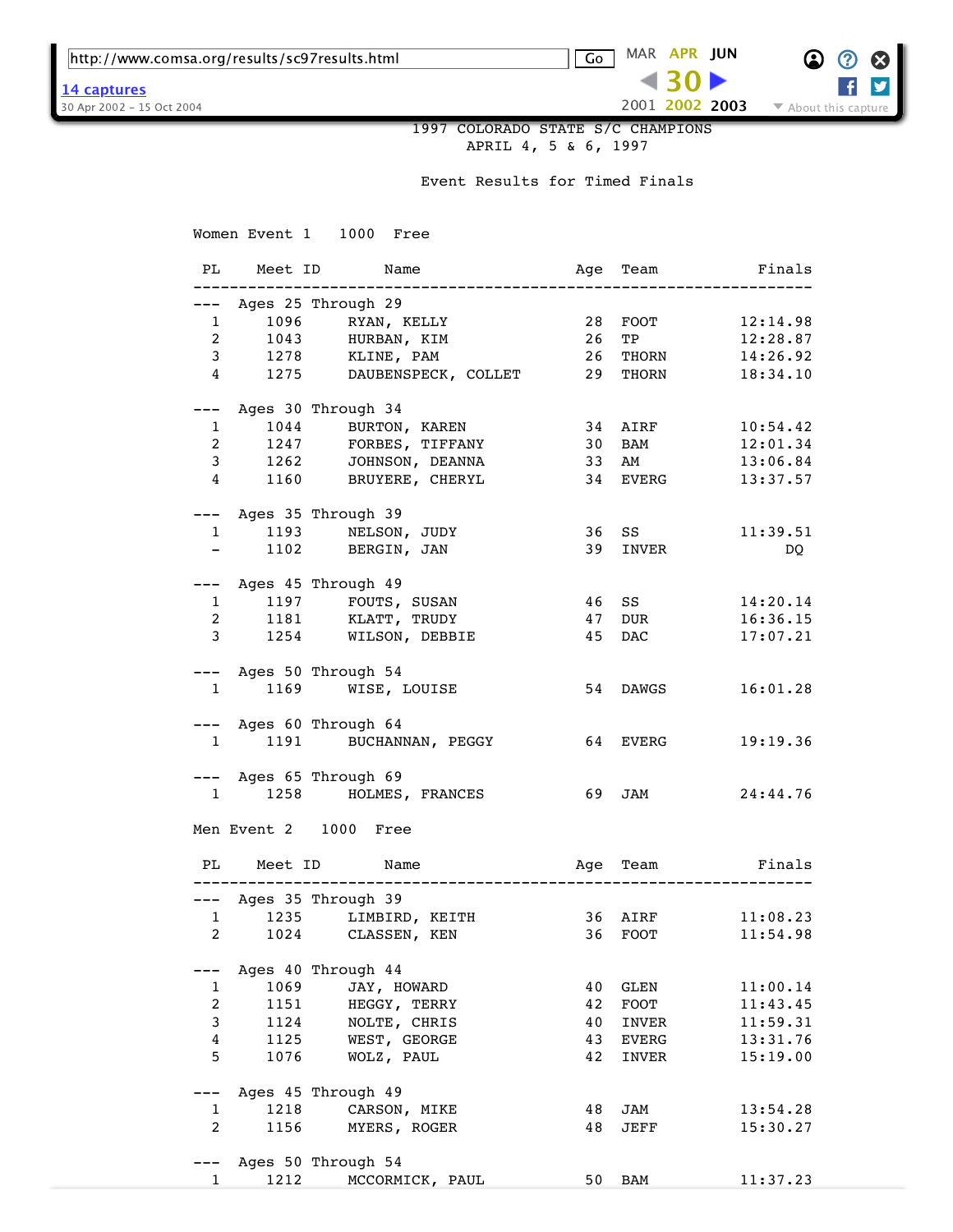| http://www.comsa.org/results/sc97results.html |                        |                                                                 | Go    |          | MAR APR JUN |                        | $\bf \Omega$         | ② | $\boldsymbol{\Omega}$ |
|-----------------------------------------------|------------------------|-----------------------------------------------------------------|-------|----------|-------------|------------------------|----------------------|---|-----------------------|
| 14 captures                                   |                        |                                                                 |       |          |             |                        |                      |   | y                     |
| 30 Apr 2002 - 15 Oct 2004                     |                        |                                                                 |       |          |             | 2001 2002 2003         | ▼ About this capture |   |                       |
|                                               |                        | Ages ou rnrough 64                                              |       |          |             |                        |                      |   |                       |
| 1                                             | 1026                   | O'BRIEN, DENNIS                                                 | 61    | DUR      |             |                        | 13:29.00             |   |                       |
| 2                                             | 1239                   | KING, BILL                                                      | 63    | JAM      |             |                        | 14:24.38             |   |                       |
| 3                                             | 1206                   | THURSTON, RODNEY                                                | 63    | NM       |             |                        | 17:40.54             |   |                       |
| ---                                           |                        | Ages 65 Through 69                                              |       |          |             |                        |                      |   |                       |
| 1                                             | 1003                   | MARTIN, JOE                                                     | 65 SS |          |             |                        | 19:37.67             |   |                       |
|                                               |                        |                                                                 |       |          |             |                        |                      |   |                       |
| ---                                           |                        | Ages 75 Through 79                                              |       |          |             |                        |                      |   |                       |
| $\mathbf{1}$                                  | 1115                   | WOOD, RICHARD                                                   | 75 AM |          |             |                        | 20:12.50             |   |                       |
|                                               |                        | Women Event 3 1650 Free                                         |       |          |             |                        |                      |   |                       |
| PL                                            | Meet ID                | Name                                                            |       | Age Team |             |                        | Finals               |   |                       |
| ---                                           |                        | Ages 25 Through 29                                              |       |          |             |                        |                      |   |                       |
| $\mathbf{1}$                                  | 1096                   | RYAN, KELLY                                                     | 28    | FOOT     |             |                        | 20:40.51             |   |                       |
| 2                                             | 1250                   | LIPSON, CHRISTINE                                               | 27    | BAM      |             |                        | 21:18.21             |   |                       |
| 3                                             | 1267                   | GEIL, KIMBERLY                                                  | 27    | BAM      |             |                        | 21:42.83             |   |                       |
| 4                                             | 1263                   | SHOEMAKER, CHRISTINE                                            | 28    | BAM      |             |                        | 22:58.31             |   |                       |
| 5                                             | 1098                   | TAYLOR, JENNIFER                                                |       | 25 FOOT  |             |                        | 23:32.58             |   |                       |
| 6                                             | 1176                   | ROYTHER, SUZANNE                                                | 26    | DAWGS    |             |                        | 24:44.71             |   |                       |
| ---                                           |                        | Ages 30 Through 34                                              |       |          |             |                        |                      |   |                       |
| 1                                             | 1044                   | BURTON, KAREN                                                   |       | 34 AIRF  |             |                        | 18:01.87             |   |                       |
| 2                                             | 1046                   | WALTERS, TERRI                                                  | 30    | AIRF     |             |                        | 19:22.08             |   |                       |
| 3                                             | 1182                   | ROCKE, JENNIFER                                                 | 31    | BAM      |             |                        | 21:55.68             |   |                       |
| 4                                             | 1196                   | PEDACE, JULIE                                                   | 34    | UNATT    |             |                        | 23:14.09             |   |                       |
| 5                                             | 1173                   | MCKENNA, HEIDI                                                  | 30    | AIRF     |             |                        | 25:38.28             |   |                       |
| ---                                           |                        | Ages 35 Through 39                                              |       |          |             |                        |                      |   |                       |
| 1                                             | 1091                   | DULLEA, MELANIE                                                 | 35    | SS       |             |                        | 20:07.01             |   |                       |
| 2                                             | 1095                   | OERMAN, VONI                                                    | 36    | UNATT    |             |                        | 20:40.38             |   |                       |
| 3                                             | 1100                   | LATSHAW, SUSAN                                                  | 36    | BAM      |             |                        | 22:07.08             |   |                       |
| 4                                             | 1277                   | VANORDEN, SUSAN                                                 | 37    | THORN    |             |                        | 24:53.39             |   |                       |
| 5                                             | 1248                   | BLINN, SUE                                                      | 37    | JAM      |             |                        | 26:20.96             |   |                       |
|                                               |                        | --- Ages 40 Through 44                                          |       |          |             |                        |                      |   |                       |
|                                               | $1 \quad \blacksquare$ | 1261 LANEY, JUDY                                                |       | 44 UNATT |             |                        | 22:43.09             |   |                       |
| $2^{\circ}$                                   |                        | 1104 JOHNSON, LINDA                                             |       | 42 BROOM |             |                        | 25:45.70             |   |                       |
|                                               | $3^{\circ}$            | 1246 SLOAN, CATHY                                               |       | 42 LOVE  |             |                        | 27:18.28             |   |                       |
|                                               |                        | --- Ages 45 Through 49                                          |       |          |             |                        |                      |   |                       |
|                                               |                        | 1 1105 OBRECHT, DAWN                                            |       | 48 JEFF  |             | 25:29.76               |                      |   |                       |
|                                               | $\overline{2}$         | 1099 BELL, LINDA                                                |       | 49 ROCK  |             |                        | 26:07.53             |   |                       |
|                                               |                        | --- Ages 50 Through 54                                          |       |          |             |                        |                      |   |                       |
|                                               |                        | 1 1045 FADY, KAREN                                              |       | 54 TP    |             |                        | 31:44.76             |   |                       |
|                                               |                        | --- Ages 60 Through 64                                          |       |          |             |                        |                      |   |                       |
|                                               |                        | 1 1178 HERTZBERG, RUTH 64 SUMM 35:20.56                         |       |          |             |                        |                      |   |                       |
|                                               |                        |                                                                 |       |          |             |                        |                      |   |                       |
|                                               |                        | Men Event 4 1650 Free                                           |       |          |             |                        |                      |   |                       |
|                                               |                        | PL Meet ID Name                                                 |       |          |             | Age Team <b>Finals</b> |                      |   |                       |
|                                               |                        | ----------<br>-----------------------<br>--- Ages 19 Through 24 |       |          |             |                        |                      |   |                       |
|                                               |                        | 1 1070 DOHERTY, KEVIN 23 FOOT 18:12.02                          |       |          |             |                        |                      |   |                       |
|                                               |                        |                                                                 |       |          |             |                        |                      |   |                       |
|                                               |                        | --- Ages 25 Through 29                                          |       |          |             |                        |                      |   |                       |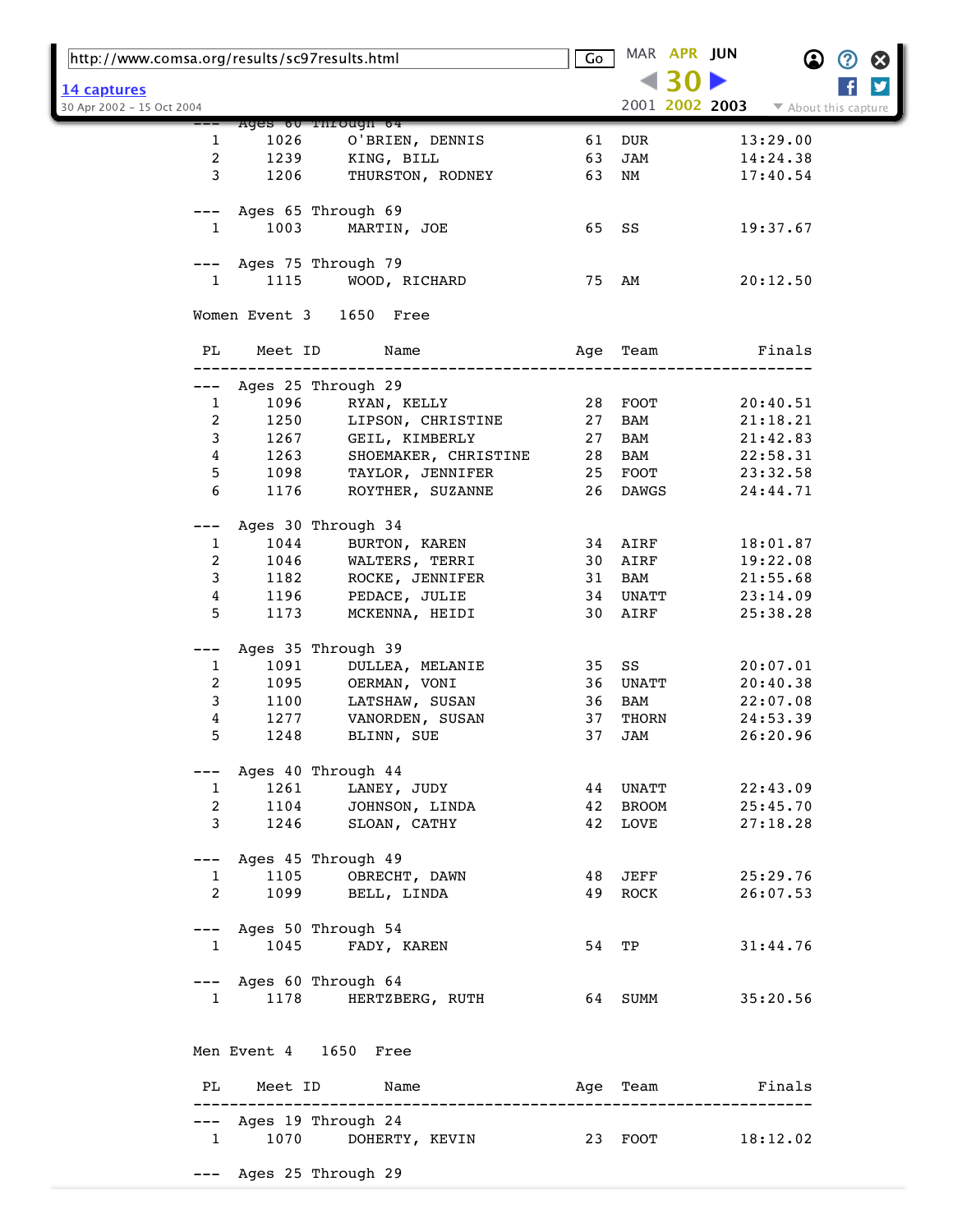|                                          | http://www.comsa.org/results/sc97results.html |                                         |    |              | MAR APR JUN |                | $\bf \Omega$         | ② | $\boldsymbol{\Omega}$ |
|------------------------------------------|-----------------------------------------------|-----------------------------------------|----|--------------|-------------|----------------|----------------------|---|-----------------------|
|                                          |                                               |                                         |    |              |             |                |                      |   | $\blacktriangleright$ |
| 14 captures<br>30 Apr 2002 - 15 Oct 2004 |                                               |                                         |    |              |             | 2001 2002 2003 | ▼ About this capture |   |                       |
|                                          |                                               |                                         |    |              |             |                |                      |   |                       |
| $---$                                    |                                               | Ages 30 Through 34                      |    |              |             |                |                      |   |                       |
| 1                                        | 1012                                          | CARLSON, ANDY                           | 30 | BAM          |             |                | 17:54.73             |   |                       |
| 2                                        | 1241                                          | REILLY, QUINN                           | 31 | AM           |             |                | 19:45.29             |   |                       |
| 3                                        | 1149                                          | KNIGHT, ROGER                           | 33 | BAM          |             |                | 21:00.63             |   |                       |
| 4                                        | 1153                                          | MITCHEM, JEFF                           | 32 | JAM          |             |                | 27:38.47             |   |                       |
|                                          |                                               | Ages 35 Through 39                      |    |              |             |                |                      |   |                       |
| $\mathbf{1}$                             | 1002                                          | MOE, STEPHEN                            | 36 | BAM          |             |                | 18:49.30             |   |                       |
| 2                                        | 1010                                          | HANSEN, ERIK                            | 35 | BAM          |             |                | 19:49.51             |   |                       |
| 3                                        | 1147                                          | VAN LAW, PHIL                           | 39 | SS           |             |                | 20:14.30             |   |                       |
| 4                                        | 1155                                          | FETZER, FRANKLIN                        | 39 | BLDRY        |             |                | 20:40.66             |   |                       |
| 5                                        | 1066                                          | VARGAS, LUIS                            | 36 | BAM          |             |                | 20:58.09             |   |                       |
| 6                                        | 1200                                          | GRUNOW, THOMAS                          | 39 | CSST         |             |                | 24:42.09             |   |                       |
|                                          |                                               |                                         |    |              |             |                |                      |   |                       |
|                                          |                                               | Ages 40 Through 44                      |    |              |             |                |                      |   |                       |
| $\mathbf{1}$                             | 1069                                          | JAY, HOWARD                             | 40 | GLEN         |             |                | 18:27.68             |   |                       |
| 2                                        | 1018                                          | HUGHES, JOHN                            | 43 | UNATT        |             |                | 19:14.56             |   |                       |
| 3                                        | 1151                                          | HEGGY, TERRY                            | 42 | FOOT         |             |                | 19:56.71             |   |                       |
| 4                                        | 1123                                          | CULP, MICHAEL                           | 41 | SS           |             |                | 21:29.28             |   |                       |
| 5                                        | 1121                                          | BROWN, BOB                              | 40 | BAM          |             |                | 21:36.61             |   |                       |
| 6                                        | 1016                                          | MCMILLAN, DOUG                          | 42 | NUTS         |             |                | 21:48.61             |   |                       |
| 7                                        | 1214                                          | FRETZ, JOSEPH                           | 42 | AM           |             |                | 23:42.37             |   |                       |
| 8                                        | 1209                                          | VALVANO, JOHN                           | 40 | BAM          |             |                | 26:23.16             |   |                       |
|                                          |                                               |                                         |    |              |             |                |                      |   |                       |
| $---$                                    |                                               | Ages 45 Through 49                      |    |              |             |                |                      |   |                       |
| 1                                        | 1014                                          | KNOPINSKI, JOE                          | 47 | ROCK         |             |                | 28:22.97             |   |                       |
| 2                                        | 1232                                          | ALLARD, DAN                             | 49 | UNATT        |             |                | 30:50.05             |   |                       |
|                                          |                                               |                                         |    |              |             |                |                      |   |                       |
| $---$                                    | 1146                                          | Ages 50 Through 54<br>LEWIS, JOHN       | 52 | LOVE         |             |                |                      |   |                       |
| 1<br>$\overline{a}$                      | 1148                                          |                                         | 53 | JAM          |             |                | 26:54.12<br>28:04.19 |   |                       |
|                                          |                                               | MCDANAL, STEVE                          |    |              |             |                |                      |   |                       |
| $---$                                    |                                               | Ages 55 Through 59                      |    |              |             |                |                      |   |                       |
| 1                                        | 1152                                          | CHESSNOE, MICHAEL                       | 55 | AM           |             |                | 24:05.73             |   |                       |
| 2                                        | 1004                                          | THORNTON, GEORGE                        | 57 | <b>FAST</b>  |             |                | 26:10.23             |   |                       |
| 3                                        |                                               | 1154 SHAW, LARRY                        |    | 58 FOOT      |             |                | 32:24.18             |   |                       |
|                                          |                                               |                                         |    |              |             |                |                      |   |                       |
|                                          |                                               | --- Ages 65 Through 69                  |    |              |             |                |                      |   |                       |
|                                          | 1202<br>$1 \quad \blacksquare$                | JACKSON, BILL                           |    | 65 DAC       |             |                | 36:05.54             |   |                       |
|                                          |                                               |                                         |    |              |             |                |                      |   |                       |
|                                          |                                               | Mixed Event 5 200 R-Medley              |    |              |             |                |                      |   |                       |
|                                          |                                               |                                         |    |              |             |                |                      |   |                       |
| PL                                       |                                               | Meet ID<br>Name                         |    | Team         |             |                | Finals               |   |                       |
|                                          |                                               |                                         |    |              |             |                |                      |   |                       |
|                                          |                                               | --- Mixed Ages 19 Through 24            |    |              |             |                |                      |   |                       |
|                                          | $1 \quad \blacksquare$                        | 3006 DAWGS A X-19                       |    | DAWGS        |             |                | 1:49.25              |   |                       |
|                                          |                                               | --- Mixed Ages 25 Through 34            |    |              |             |                |                      |   |                       |
| $\mathbf{1}$                             | 3010                                          | BAM B X-25                              |    | BAM          |             |                | 1:51.11              |   |                       |
| $\overline{2}$                           | 3009                                          | BAM A X-25                              |    | BAM          |             |                | 1:51.25              |   |                       |
| 3                                        | 3018                                          | AIRF A X-25                             |    | AIRF         |             |                | 1:53.42              |   |                       |
| $\overline{4}$                           | 3001                                          | SOUTH SUBURBAN A X-25                   |    | SS           |             |                | 2:01.48              |   |                       |
| 5                                        | 3013                                          | MONTROSE MARLINS A X-25                 |    | MONT         |             |                | 2:03.40              |   |                       |
| 6                                        | 3016                                          | FOOTHILLS MASTERS A X-25                |    | $\rm{FOOT}$  |             |                | 2:08.94              |   |                       |
| $7\phantom{.0}$                          | 3003                                          | INVERNESS A X-25                        |    |              |             |                |                      |   |                       |
| 8                                        | 3007                                          |                                         |    | INVER        |             |                | 2:10.16              |   |                       |
| $-$                                      | 3017                                          | DAWGS B X-25<br>JEFFCO ACQUATICS A X-25 |    | DAWGS<br>JAM |             |                | 2:11.32<br>DQ        |   |                       |
|                                          |                                               |                                         |    |              |             |                |                      |   |                       |
|                                          |                                               | --- Mixed Ages 35 Through 44            |    |              |             |                |                      |   |                       |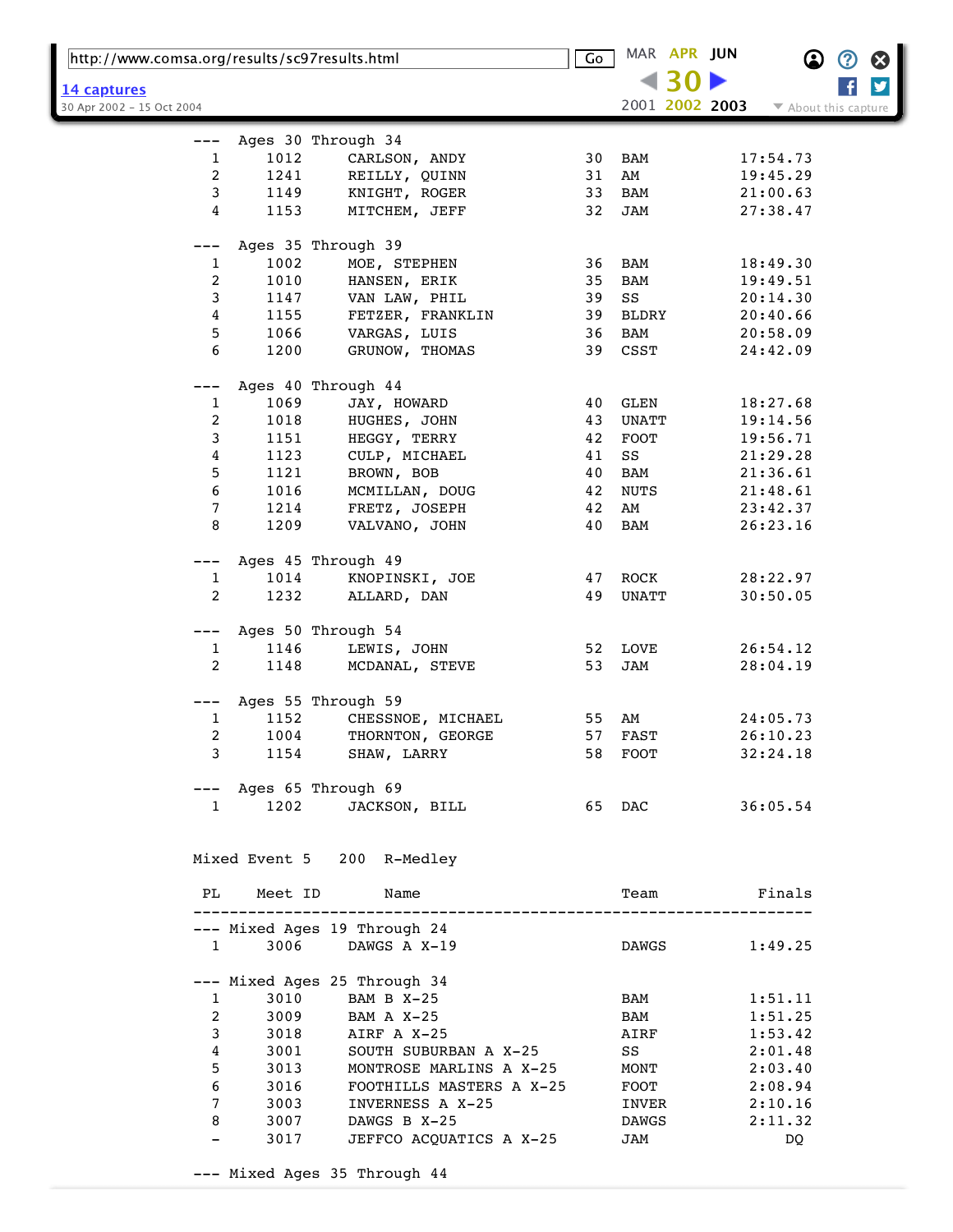| http://www.comsa.org/results/sc97results.html |               |                              | Go  |              | MAR APR JUN |                | $\bf \Omega$         | Ø | Ø |
|-----------------------------------------------|---------------|------------------------------|-----|--------------|-------------|----------------|----------------------|---|---|
| 14 captures                                   |               |                              |     |              |             |                |                      |   | y |
| 30 Apr 2002 - 15 Oct 2004                     |               |                              |     |              |             | 2001 2002 2003 | ▼ About this capture |   |   |
|                                               |               | --- Mixed Ages 45 Through 54 |     |              |             |                |                      |   |   |
| 1                                             | 3012          | <b>BAM E X-45</b>            |     | BAM          |             |                | 2:21.67              |   |   |
| 2                                             | 3015          | CASTLE ROCK A X-45           |     | ROCK         |             |                | 2:36.31              |   |   |
|                                               |               | --- Mixed Ages 55 Through 64 |     |              |             |                |                      |   |   |
| 1                                             | 3014          | EVERGREEN MASTERS A X-55     |     | EVERG        |             |                | 2:57.61              |   |   |
| 2                                             | 3005          | INVERNESS C X-55             |     | INVER        |             |                | 3:24.32              |   |   |
|                                               | Women Event 7 | 200<br>IΜ                    |     |              |             |                |                      |   |   |
| PL                                            | Meet ID       | Name                         | Aqe | Team         |             |                | Finals               |   |   |
| $---$                                         |               | Ages 25 Through 29           |     |              |             |                |                      |   |   |
| $\mathbf{1}$                                  | 1054          | MCKEEVER, LAURA              | 29  | BAM          |             |                | 2:19.79              |   |   |
| 2                                             | 1053          | EISGRUBER, INGRID            | 29  | DAWGS        |             |                | 2:36.13              |   |   |
|                                               |               |                              |     |              |             |                |                      |   |   |
|                                               |               | Ages 30 Through 34           |     |              |             |                |                      |   |   |
| 1                                             | 1044          | BURTON, KAREN                | 34  | AIRF         |             |                | 2:17.44              |   |   |
| 2                                             | 1042          | DIVELBISS, SUSANNE           | 31  | NUTS         |             |                | 2:20.02              |   |   |
| 3                                             | 1247          | FORBES, TIFFANY              | 30  | BAM          |             |                | 2:25.20              |   |   |
| 4                                             | 1251          | FRANK, SUE                   | 30  | MONT         |             |                | 2:47.18              |   |   |
| 5                                             | 1264          | MACDONELL, BARB              | 34  | BAM          |             |                | 2:48.78              |   |   |
| 6                                             | 1252          | ROWAN, SUSAN                 | 30  | MONT         |             |                | 2:58.26              |   |   |
| 7                                             | 1041          | CALLEN, LORI                 | 34  | INVER        |             |                | 3:03.61              |   |   |
| 8                                             | 1183          | MARTIN, VICKI                | 34  | ROCK         |             |                | 3:03.76              |   |   |
|                                               |               | Ages 35 Through 39           |     |              |             |                |                      |   |   |
| 1                                             | 1257          | CROUCH, KIM                  | 35  | BAM          |             |                | 2:25.14              |   |   |
| 2                                             | 1193          | NELSON, JUDY                 | 36  | SS           |             |                | 2:31.31              |   |   |
| 3                                             | 1095          | OERMAN, VONI                 | 36  | UNATT        |             |                | 2:31.53              |   |   |
| 4                                             | 1038          | SOMERS, KIM                  | 37  | UNATT        |             |                | 2:35.71              |   |   |
| 5                                             | 1171          | NOLTE, SUSAN                 | 36  | INVER        |             |                | 2:52.00              |   |   |
| 6                                             | 1189          | KING, CINDY                  | 37  | INVER        |             |                | 2:52.76              |   |   |
| 7                                             | 1051          | NARCOWICH, TEDDI             | 39  | <b>BAM</b>   |             |                | 3:02.36              |   |   |
| 8                                             | 1108          | GUTHRIE, CINDY               |     | 36 ROCK      |             |                | 3:06.44              |   |   |
|                                               |               | Ages 40 Through 44           |     |              |             |                |                      |   |   |
| 1                                             | 1057          | HAAN, MARY WHOL              | 43  | BAM          |             |                | 2:52.32              |   |   |
| 2                                             | 1164          | CHIDESTER, VICTORIA          | 40  | FOOT         |             |                | 2:55.48              |   |   |
| 3                                             | 1270          | KING, LINDA                  | 40  | THORN        |             |                | 3:03.12              |   |   |
| 4                                             | 1104          | JOHNSON, LINDA               | 42  | <b>BROOM</b> |             |                | 3:19.00              |   |   |
|                                               |               | Ages 45 Through 49           |     |              |             |                |                      |   |   |
| 1                                             | 1266          | WOOD, JEAN                   | 49  | BAM          |             |                | 3:00.85              |   |   |
| 2                                             | 1161          | BRUNGER, CHERYL              | 46  | ROCK         |             |                | 3:03.10              |   |   |
| 3                                             | 1170          | RHUE, LYNN                   | 45  | UNATT        |             |                | 3:05.57              |   |   |
| 4                                             | 1186          | ROWE, CHRISTINE              | 45  | AM           |             |                | 3:25.26              |   |   |
| $\overline{\phantom{0}}$                      | 1197          | FOUTS, SUSAN                 | 46  | SS           |             |                | DQ                   |   |   |
|                                               |               |                              |     |              |             |                |                      |   |   |
| $---$                                         |               | Ages 50 Through 54           |     |              |             |                |                      |   |   |
| 1                                             | 1169          | WISE, LOUISE                 |     | 54 DAWGS     |             |                | 3:19.02              |   |   |
| $---$                                         |               | Ages 60 Through 64           |     |              |             |                |                      |   |   |
| $\mathbf{1}$                                  | 1191          | BUCHANNAN, PEGGY             |     | 64 EVERG     |             |                | 3:51.96              |   |   |
|                                               |               |                              |     |              |             |                |                      |   |   |
|                                               |               | Ages 75 Through 79           |     |              |             |                |                      |   |   |
| 1                                             | 1259          | FROHS, AGOTA                 | 77  | UNATT        |             |                | 4:43.61              |   |   |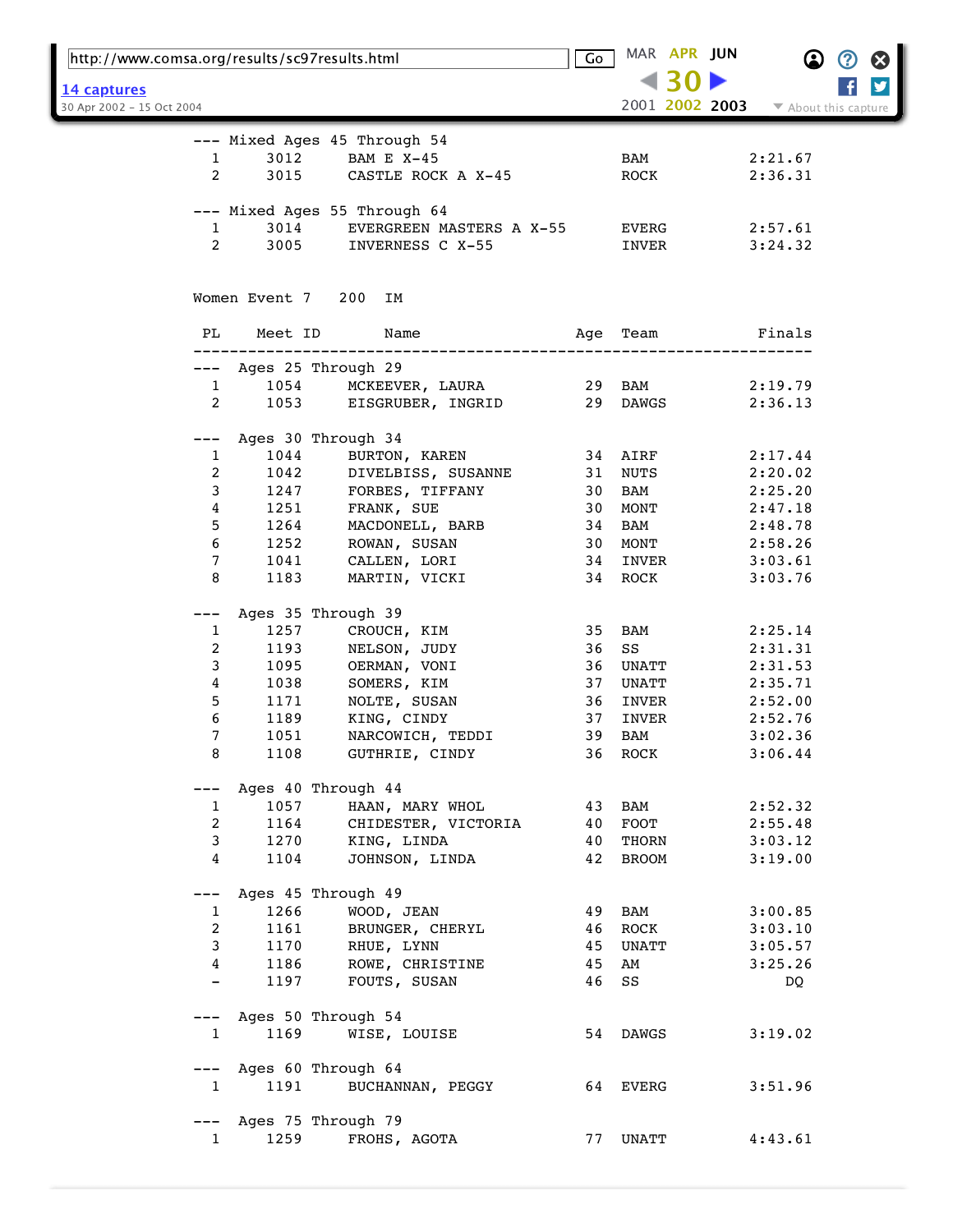| http://www.comsa.org/results/sc97results.html |              | $\overline{\mathsf{Go}}$           |          | MAR APR JUN    |  | $\bf \Omega$   | $\bm{\mathcal{O}}$   | $\boldsymbol{\Omega}$ |   |
|-----------------------------------------------|--------------|------------------------------------|----------|----------------|--|----------------|----------------------|-----------------------|---|
| 14 captures                                   |              |                                    |          |                |  |                |                      |                       | y |
| 30 Apr 2002 - 15 Oct 2004                     |              |                                    |          |                |  | 2001 2002 2003 | ▼ About this capture |                       |   |
|                                               |              | Ages iy rnrougn 24                 |          |                |  |                |                      |                       |   |
| 1                                             | 1070         | DOHERTY, KEVIN                     | 23       | <b>FOOT</b>    |  |                | 2:04.69              |                       |   |
|                                               |              |                                    |          |                |  |                |                      |                       |   |
| ---                                           | 1224         | Ages 25 Through 29<br>MADIGAN, PJ  | 25       |                |  |                | 2:07.87              |                       |   |
| 1<br>2                                        | 1017         | RIEWALD, SCOTT                     | 27       | MONT<br>TP     |  |                | 2:08.86              |                       |   |
| 3                                             | 1142         | ROSS, DAVID                        | 26       | INVER          |  |                | 2:15.75              |                       |   |
| 4                                             | 1282         | BROWN, BRIAN                       | 26       | THORN          |  |                | 2:20.25              |                       |   |
| 5                                             | 1225         | RAPINZ, PAUL                       | 27       | BAM            |  |                | 2:38.93              |                       |   |
| $\overline{\phantom{0}}$                      | 1201         | PRYOR, KEITH                       | 26       | CWA            |  |                | DQ                   |                       |   |
|                                               |              |                                    |          |                |  |                |                      |                       |   |
| ---                                           |              | Ages 30 Through 34                 |          |                |  |                |                      |                       |   |
| 1                                             | 1063         | THIERRY, JOHN                      | 33       | SS             |  |                | 2:12.98              |                       |   |
| 2                                             | 1075         | ELLIS, DUFFY                       | 33       | BAM            |  |                | 2:15.78              |                       |   |
| 3                                             | 1233         | WHITESIDE, MARK                    | 31       | LOVE           |  |                | 2:16.05              |                       |   |
| 4                                             | 1149         | KNIGHT, ROGER                      | 33       | BAM            |  |                | 2:18.01              |                       |   |
| 5                                             | 1119         | LANGAS, JEFF                       | 33       | SS             |  |                | 2:18.69              |                       |   |
| 6                                             | 1143         | NIELSEN, RICHARD                   | 32       | CWA            |  |                | 2:24.42              |                       |   |
| 7                                             | 1226         | BENNETT, MIKE                      | 34       | UNATT          |  |                | 2:33.70              |                       |   |
| 8                                             | 1199         | PATTEN, BRIAN                      | 32       | JAM            |  |                | 3:23.90              |                       |   |
|                                               |              |                                    |          |                |  |                |                      |                       |   |
|                                               |              | Ages 35 Through 39                 |          |                |  |                |                      |                       |   |
| 1                                             | 1027         | BANK, HOLDEN                       | 37       | BAM            |  |                | 2:15.46              |                       |   |
| 2                                             | 1215         | WRIGHT, STEVE                      | 36       | BLDRY          |  |                | 2:17.48              |                       |   |
| 3                                             | 1002         | MOE, STEPHEN                       | 36       | BAM            |  |                | 2:19.14              |                       |   |
| 4                                             | 1157         | LEE, MARSHALL                      | 38       | AM             |  |                | 2:20.87              |                       |   |
| 5                                             | 1072         | BENNETT, JEFF                      | 38       | BAM            |  |                | 2:30.22              |                       |   |
| 6                                             | 1222         | PATTERSON, JOHN                    | 36       | MONT           |  |                | 2:31.00              |                       |   |
| 7                                             | 1136         | KERN, TODD                         | 35       | DAWGS          |  |                | 2:34.47              |                       |   |
| 8                                             | 1200         | GRUNOW, THOMAS                     | 39       | CSST           |  |                | 2:56.04              |                       |   |
|                                               |              | Ages 40 Through 44                 |          |                |  |                |                      |                       |   |
| ---<br>1                                      | 1139         | HESS, RICHARD                      | 42       | UNATT          |  |                | 2:12.29              |                       |   |
| 2                                             | 1124         | NOLTE, CHRIS                       | 40       | INVER          |  |                | 2:19.87              |                       |   |
| 3                                             | 1127         | KIEFER, TONY                       | 44       | BAM            |  |                | 2:28.01              |                       |   |
| 4                                             | 1151         | HEGGY, TERRY                       | 42       | <b>FOOT</b>    |  |                | 2:30.15              |                       |   |
| 5                                             | 1121         | BROWN, BOB                         | 40       | BAM            |  |                | 2:33.81              |                       |   |
| 6                                             | 1117         | ALVARADO, RAY                      | 40       | ${\tt FOOT}$   |  |                | 2:51.35              |                       |   |
| 7                                             | 1209         | VALVANO, JOHN                      | 40       | BAM            |  |                | 3:20.35              |                       |   |
|                                               |              |                                    |          |                |  |                |                      |                       |   |
|                                               |              | Ages 45 Through 49                 |          |                |  |                |                      |                       |   |
| 1                                             | 1001         | MACDONALD, LEE                     | 45       | FAST           |  |                | 2:13.00              |                       |   |
| 2                                             | 1210         | FISCHER, CHUCK                     | 45       | GAC            |  |                | 2:17.74              |                       |   |
| 3                                             | 1068         | CARRIER, MICHAEL                   | 49       | INVER          |  |                | 2:36.77              |                       |   |
| 4                                             | 1073         | VARNER, TIM                        | 46       | BAM            |  |                | 2:39.03              |                       |   |
| 5                                             | 1227         | MAHRER, KENNETH                    | 48       | JAM            |  |                | 3:15.27              |                       |   |
|                                               |              |                                    |          |                |  |                |                      |                       |   |
| $---$                                         |              | Ages 50 Through 54                 |          |                |  |                |                      |                       |   |
| 1                                             | 1005         | GRIFFITH, BILL                     | 50       | VAIL           |  |                | 2:34.01              |                       |   |
| 2                                             | 1011         | NANCE, BILL                        | 52       | MONT           |  |                | 2:55.84              |                       |   |
| 3                                             | 1019         | TOBIN, JOHN                        | 54       | EVERG          |  |                | 2:57.58              |                       |   |
| 4                                             | 1148         | MCDANAL, STEVE                     | 53       | JAM            |  |                | 3:07.19              |                       |   |
|                                               |              | Ages 55 Through 59                 |          |                |  |                |                      |                       |   |
|                                               |              |                                    |          |                |  |                |                      |                       |   |
| $\mathbf{1}$<br>2                             | 1240<br>1081 | WENDELKEN, FRED                    | 58<br>57 | EVERG<br>DAWGS |  |                | 2:48.72<br>3:01.25   |                       |   |
| 3                                             | 1152         | KING, WILLIAM<br>CHESSNOE, MICHAEL | 55       | AM             |  |                | 3:18.44              |                       |   |
| 4                                             | 1231         | ENGLE, HAL                         | 57       | AM             |  |                | 3:20.09              |                       |   |
|                                               |              |                                    |          |                |  |                |                      |                       |   |
|                                               |              | Ages 60 Through 64                 |          |                |  |                |                      |                       |   |
| $\mathbf{1}$                                  | 1229         | MURRAY, BRUCE                      | 60       | CSST           |  |                | 2:55.95              |                       |   |
|                                               |              |                                    |          |                |  |                |                      |                       |   |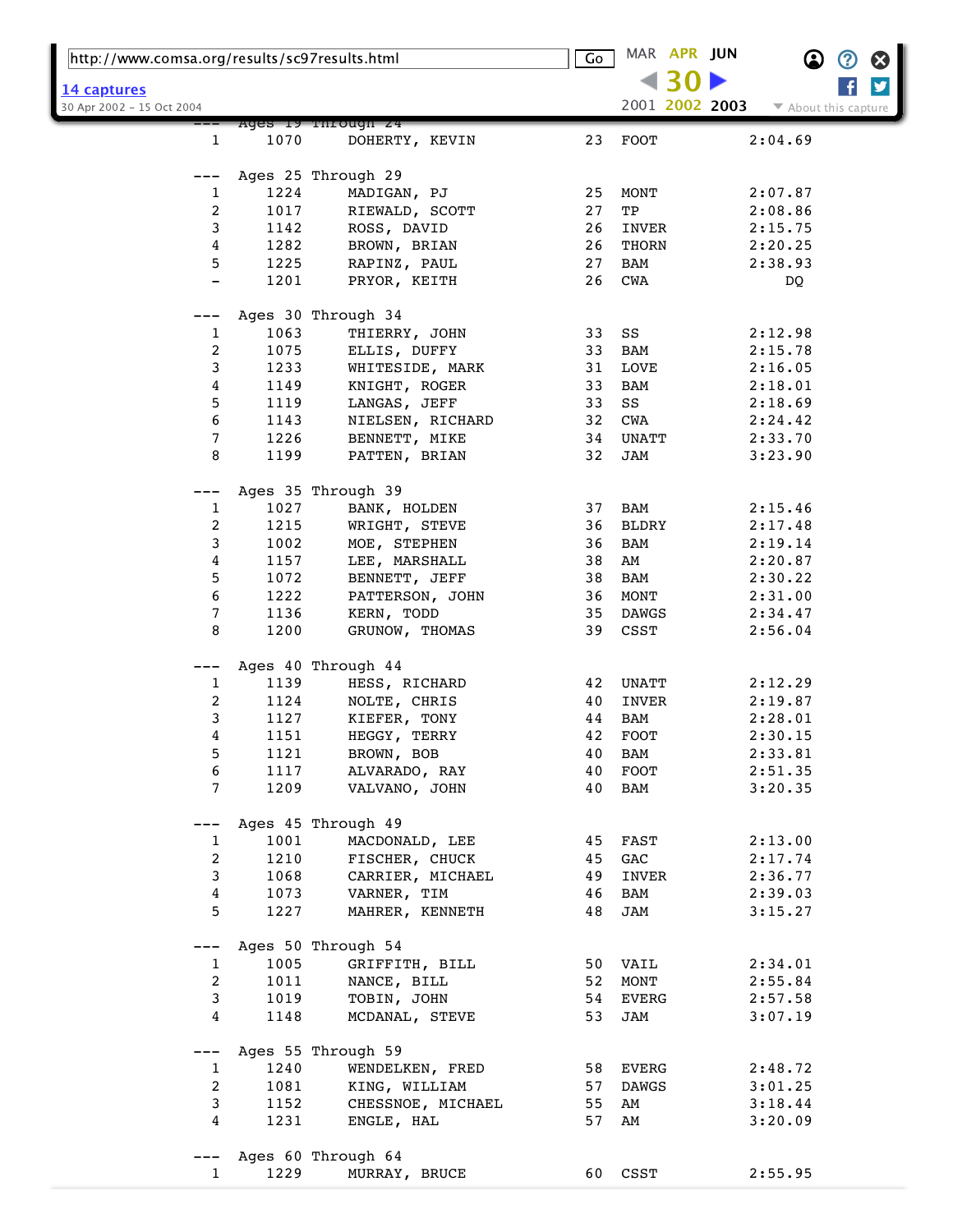| http://www.comsa.org/results/sc97results.html |         |                        | Go | MAR APR JUN    | $\bf \Omega$<br>Ø<br>$\boldsymbol{\omega}$ |
|-----------------------------------------------|---------|------------------------|----|----------------|--------------------------------------------|
| 14 captures                                   |         |                        |    |                | y                                          |
| 30 Apr 2002 - 15 Oct 2004                     |         |                        |    | 2001 2002 2003 | ▼ About this capture                       |
|                                               |         | Ages 65 Through 69     |    |                |                                            |
| 1                                             | 1242    | MYERS, JOHN            | 66 | BLDRY          | 3:22.39                                    |
| 2                                             | 1088    | WEBER, BRUNO           | 69 | AM             | 3:34.84                                    |
| 3                                             | 1064    | ENSIGN, GEORGE         | 66 | SS             | 3:35.00                                    |
|                                               | 1003    | MARTIN, JOE            | 65 | SS             | DQ.                                        |
|                                               |         | Ages 70 Through 74     |    |                |                                            |
| $\mathbf{1}$                                  | 1067    | FIELD, A. WAYNE        |    | 70 CSST        | 3:55.54                                    |
| $\overline{2}$                                | 1029    | MCDERMOTT, ROBERT      |    | 74 UNATT       | 5:18.41                                    |
|                                               |         | Ages 75 Through 79     |    |                |                                            |
| 1                                             | 1115    | WOOD, RICHARD          |    | 75 AM          | 4:19.22                                    |
|                                               |         | Women Event 9 50 Back  |    |                |                                            |
| PL                                            | Meet ID | Name                   |    | Age Team       | Finals                                     |
|                                               |         |                        |    |                |                                            |
|                                               |         | --- Ages 19 Through 24 |    |                |                                            |
| $\mathbf{1}$                                  | 1103    | BORGELT, LAURA         |    | 24 DAWGS       | 29.14                                      |
|                                               |         | Ages 25 Through 29     |    |                |                                            |
| $\mathbf{1}$                                  | 1054    | MCKEEVER, LAURA        | 29 | BAM            | 30.14                                      |
| 2                                             | 1039    | RALPH, MARY            | 29 | CSST           | 32.25                                      |
| 3                                             | 1198    | VINE, JODI             | 28 | SS             | 32.59                                      |
| 4                                             | 1097    | ROPER, MELISSA         | 26 | UNATT          | 33.63                                      |
| 5                                             | 1055    | WRIGHT, CAROL          | 28 | JAM            | 38.14                                      |
| 6                                             | 1176    | ROYTHER, SUZANNE       | 26 | DAWGS          | 41.67                                      |
| ---                                           |         | Ages 30 Through 34     |    |                |                                            |
| 1                                             | 1162    | MARSH, SHELLE          | 32 | INVER          | 29.94                                      |
| 2                                             | 1101    | RICE, WENDY            | 34 | BAM            | 32.78                                      |
| 3                                             | 1167    | LOUCKS-BAKER, KAREN    | 33 | ROCK           | 33.68                                      |
| 4                                             | 1182    | ROCKE, JENNIFER        | 31 | BAM            | 33.82                                      |
| 5                                             | 1283    | ROBERTSONN, CHERYL     | 34 | DUR            | 34.83                                      |
| 6                                             | 1041    | CALLEN, LORI           | 34 | INVER          | 38.71                                      |
|                                               |         | Ages 35 Through 39     |    |                |                                            |
| $\mathbf{1}$                                  | 1180    | GARNIER, KATHY         | 36 | INVER          | 34.55                                      |
| $\overline{2}$                                | 1038    | SOMERS, KIM            | 37 | UNATT          | 35.07                                      |
| 3                                             | 1102    | BERGIN, JAN            | 39 | INVER          | 42.89                                      |
| ---                                           |         | Ages 40 Through 44     |    |                |                                            |
| 1                                             | 1093    | KROHN, KATHLEEN        |    | 44 WAVES       | 33.56                                      |
| $\overline{2}$                                | 1188    | SAXTON, PAMELA         | 44 | INVER          | 37.34                                      |
| 3                                             | 1249    | MARIE, BUSH            | 41 | BAM            | 41.42                                      |
| $---$                                         |         | Ages 45 Through 49     |    |                |                                            |
| $\mathbf{1}$                                  | 1040    | MARVIN, KATHLEEN       | 45 | EVERG          | 38.55                                      |
| $\overline{a}$                                | 1185    | SCHARTZ, SUZANNE       | 45 | AM             | 38.87                                      |
| 3                                             | 1254    | WILSON, DEBBIE         | 45 | <b>DAC</b>     | 45.64                                      |
| $---$                                         |         | Ages 50 Through 54     |    |                |                                            |
| $\mathbf{1}$                                  | 1090    | REED, JUDY             |    | 53 SS          | 37.14                                      |
| $\overline{a}$                                | 1107    | WINICKI, ESTELLE       |    | 54 BROOM       | 41.16                                      |
| $---$                                         |         | Ages 55 Through 59     |    |                |                                            |
| $\mathbf{1}$                                  | 1174    | KLAUS, BARBARA         |    | 55 EVERG       | 44.83                                      |
|                                               | 1048    | BERNHARDT, MARY ELLEN  | 56 | DAWGS          | DQ                                         |
|                                               |         | --- Ages 60 Through 64 |    |                |                                            |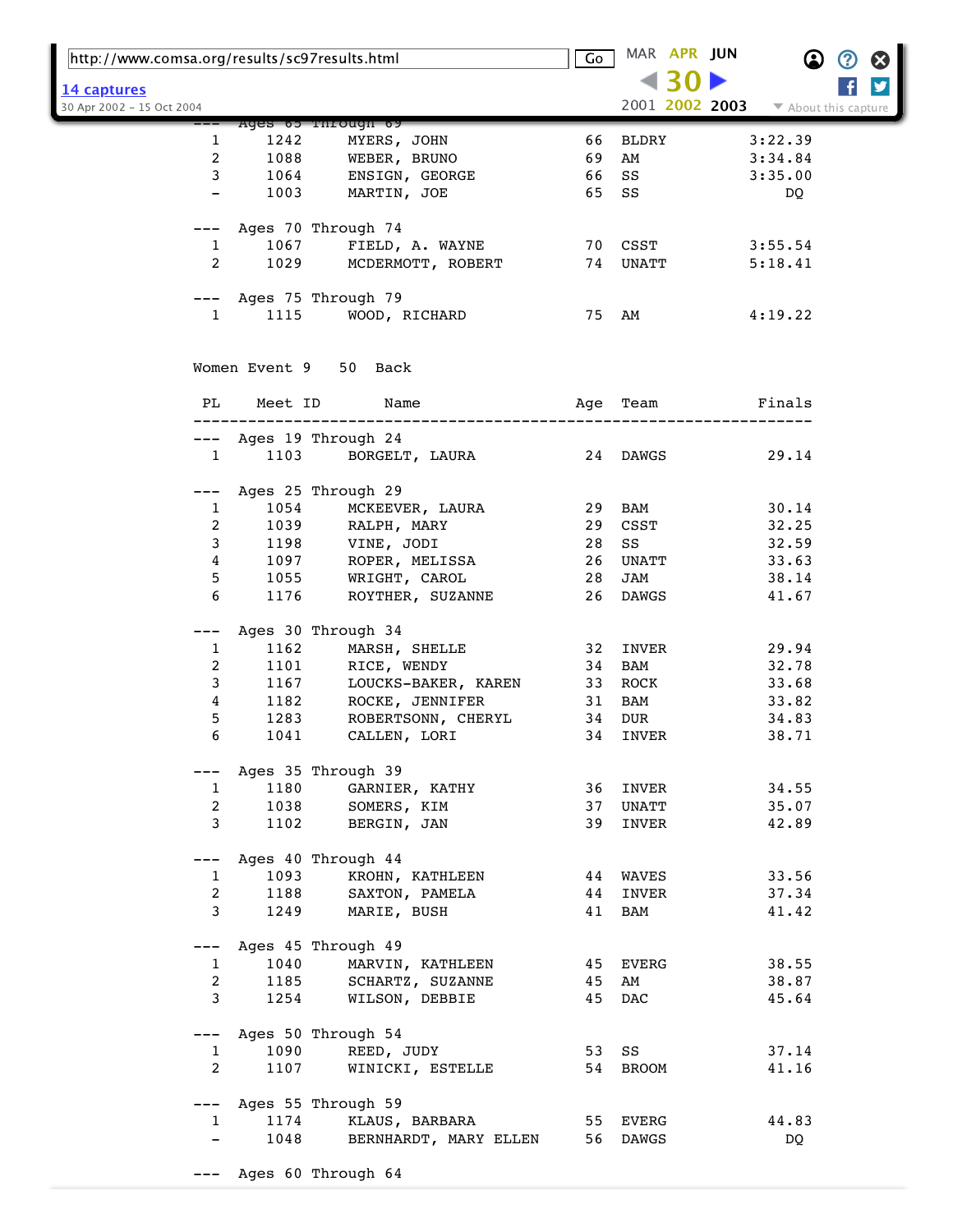|                           | http://www.comsa.org/results/sc97results.html |                                                   |         | MAR APR JUN    |                      |  |
|---------------------------|-----------------------------------------------|---------------------------------------------------|---------|----------------|----------------------|--|
| <u> 14 captures</u>       |                                               |                                                   |         |                |                      |  |
| 30 Apr 2002 - 15 Oct 2004 |                                               |                                                   |         | 2001 2002 2003 | ▼ About this capture |  |
|                           |                                               |                                                   |         |                |                      |  |
| $---$                     |                                               | Ages 65 Through 69                                |         |                |                      |  |
| $\mathbf{1}$              | 1190                                          | MANN, DENA                                        |         | 65 DAWGS       | 43.75                |  |
| 2                         |                                               | 1258 HOLMES, FRANCES                              | 69      | JAM            | 1:00.63              |  |
|                           |                                               |                                                   |         |                |                      |  |
|                           |                                               | --- Ages 70 Through 74                            |         |                |                      |  |
| $\mathbf{1}$              | 1109                                          | WRENN, CATHY                                      |         | 70 BAM         | 57.52                |  |
|                           |                                               |                                                   |         |                |                      |  |
|                           |                                               | --- Ages 75 Through 79                            |         |                |                      |  |
| $\mathbf{1}$              |                                               | 1255 HEATH, LUELLA                                |         | 77 INVER       | 1:11.91              |  |
|                           |                                               |                                                   |         |                |                      |  |
|                           |                                               | --- Ages 80 Through 84                            |         |                |                      |  |
| $1 \quad \Box$            |                                               | 1179 ELLERT, LOIS                                 |         | 82 BLDRY       | 1:13.52              |  |
|                           |                                               |                                                   |         |                |                      |  |
|                           |                                               | Men Event 10 50 Back                              |         |                |                      |  |
|                           |                                               |                                                   |         |                |                      |  |
| PL                        | Meet ID                                       | Name                                              |         | Age Team       | Finals               |  |
|                           |                                               |                                                   |         |                |                      |  |
|                           |                                               | --- Ages 25 Through 29                            |         |                |                      |  |
| $\mathbf{1}$              | 1013                                          | RALPH, KEN                                        | 28 AIRF |                | 25.48                |  |
| 2                         | 1086                                          | KOWALAK, MARK                                     |         | 29 CWA         | 29.49                |  |
|                           |                                               |                                                   |         |                |                      |  |
|                           |                                               | Ages 30 Through 34                                |         |                |                      |  |
| $\mathbf{1}$              | 1083                                          | GONZALES, MICHAEL                                 |         | 30 BAM         | 25.64                |  |
| $\overline{a}$            |                                               | BENNETT, CHRISTOPHR                               |         | 31 CWA         | 32.58                |  |
| 3                         |                                               |                                                   | 32      | JAM            | 40.92                |  |
| 4                         |                                               | 1000<br>1208 BENNETT, NETAN<br>1199 PATTEN, BRIAN |         | 32 BROOM       | 45.08                |  |
|                           |                                               |                                                   |         |                |                      |  |
| ---                       |                                               | Ages 35 Through 39                                |         |                |                      |  |
| 1                         | 1235                                          | LIMBIRD, KEITH                                    |         | 36 AIRF        | 28.26                |  |
| $\overline{a}$            | 1006                                          | RYNO, MICHAEL                                     | 35      | SS             | 28.86                |  |
| $\mathbf{3}$              | 1237                                          | MARTIN, PIT                                       | 39      | TP             | 35.82                |  |
| $\overline{4}$            | 1008                                          | WEINBERGER, JERRY                                 |         | 36 CWA         | 37.20                |  |
|                           |                                               |                                                   |         |                |                      |  |
|                           |                                               | Ages 40 Through 44                                |         |                |                      |  |
| 1                         | 1131                                          | SCHOENECKE, MICHAEL                               |         | 40 BROOM       | 30.91                |  |
| $\overline{a}$            | 1223                                          | WIESNER, PAUL                                     | 43      | MONT           | 31.16                |  |
| 3                         | 1236                                          | SCHWAB, TOMMY                                     | 42      | TP             | 35.01                |  |
| $\overline{4}$            | 1076                                          | WOLZ, PAUL                                        | 42      | INVER          | 36.28                |  |
| 5                         | 1031                                          | ROMANO, MIKE                                      | 41      | ACDP           | 47.44                |  |
| 6                         | 1281                                          | THURSTON, FRANK                                   | 43      | INVER          | 1:05.04              |  |
|                           |                                               |                                                   |         |                |                      |  |
| ---                       |                                               | Ages 45 Through 49                                |         |                |                      |  |
| $\mathbf{1}$              | 1138                                          | HENDERSHOT, ROGER                                 |         | 47 BAM         | 32.18                |  |
| 2                         | 1118                                          | SILVER, STEVEN                                    | 47      | AM             | 32.30                |  |
| 3                         | 1218                                          | CARSON, MIKE                                      | 48      | JAM            | 35.68                |  |
|                           |                                               |                                                   |         |                |                      |  |
|                           |                                               | Ages 50 Through 54                                |         |                |                      |  |
| $\mathbf{1}$              | 1150                                          | BATES, CHARLES                                    |         | 50 NUTS        | 34.45                |  |
| $\overline{a}$            | 1019                                          | TOBIN, JOHN                                       |         | 54 EVERG       | 37.33                |  |
| 3                         | 1112                                          | BONHAM, DAVID                                     | 50      | AM             | 39.69                |  |
| 4                         | 1148                                          | MCDANAL, STEVE                                    | 53      | JAM            | 45.83                |  |
|                           |                                               |                                                   |         |                |                      |  |
| $---$                     |                                               | Ages 55 Through 59                                |         |                |                      |  |
| $\mathbf{1}$              | 1240                                          | WENDELKEN, FRED                                   |         | 58 EVERG       | 34.78                |  |
| $\overline{2}$            | 1203                                          | PLATTER, SANFORD                                  |         | 58 BAM         | 36.97                |  |
|                           |                                               |                                                   |         |                |                      |  |
| $---$                     |                                               | Ages 60 Through 64                                |         |                |                      |  |
| $\mathbf{1}$              | 1229                                          | MURRAY, BRUCE                                     |         | 60 CSST        | 38.37                |  |
|                           |                                               |                                                   |         |                |                      |  |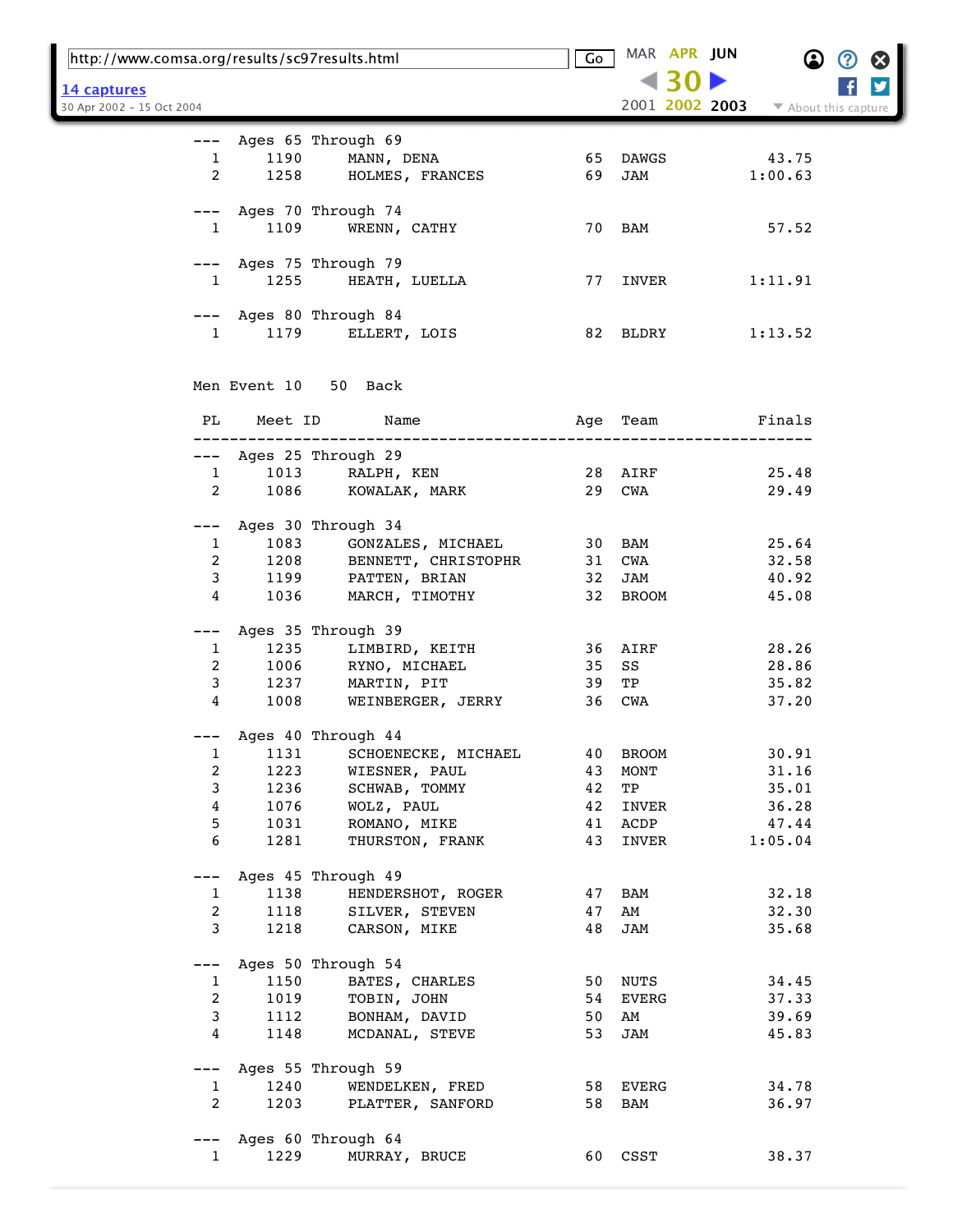| http://www.comsa.org/results/sc97results.html |                         | Go                                    |    | MAR APR JUN       | $\bf \Omega$   | $\bm{\mathcal{O}}$<br>$\boldsymbol{\Omega}$ |                      |
|-----------------------------------------------|-------------------------|---------------------------------------|----|-------------------|----------------|---------------------------------------------|----------------------|
| 14 captures                                   |                         |                                       |    |                   |                |                                             | y                    |
| 30 Apr 2002 - 15 Oct 2004                     |                         |                                       |    |                   | 2001 2002 2003 |                                             | ▼ About this capture |
|                                               | Ages / U Through /4     |                                       |    |                   |                |                                             |                      |
| 1                                             | 1120                    | TRUBY, JACK                           | 72 | SPORT             |                | 41.16                                       |                      |
| 2                                             | 1116                    | CARMICHAEL, ALAN                      | 71 | INVER             |                | 45.92                                       |                      |
| 3                                             | 1067                    | FIELD, A. WAYNE                       |    | 70 CSST           |                | 51.10                                       |                      |
| ———                                           | Ages 75 Through 79      |                                       |    |                   |                |                                             |                      |
| 1                                             | 1085                    | WRENN, JOHN                           |    | 76 BAM            |                | 48.45                                       |                      |
| 2                                             | 1115                    | WOOD, RICHARD                         | 75 | AM                |                | 51.44                                       |                      |
| $---$                                         | Ages 80 Through 84      |                                       |    |                   |                |                                             |                      |
| $\mathbf{1}$                                  | 1211                    | WHITTIER, JOHN                        |    | 82 FOOT           |                | 52.12                                       |                      |
|                                               | Women Event 11 100 Free |                                       |    |                   |                |                                             |                      |
| PL                                            | Meet ID                 | Name                                  |    | Age Team          |                | Finals                                      |                      |
| ———                                           | Ages 19 Through 24      | --------------------<br>-----------   |    |                   |                |                                             |                      |
| $\mathbf{1}$                                  | 1103                    | BORGELT, LAURA                        |    | 24 DAWGS          |                | 56.43                                       |                      |
|                                               | Ages 25 Through 29      |                                       |    |                   |                |                                             |                      |
| $\mathbf{1}$                                  | 1054                    | MCKEEVER, LAURA                       |    | 29 BAM            |                | 56.45                                       |                      |
| 2                                             | 1267                    | GEIL, KIMBERLY                        | 27 | BAM               |                | 58.59                                       |                      |
| 3                                             | 1053                    | EISGRUBER, INGRID                     | 29 | DAWGS             |                | 58.97                                       |                      |
| 4                                             | 1244                    | LONGFELLOW, CHERYL                    | 27 | BAM               |                | 59.15                                       |                      |
| 5                                             | 1198                    | VINE, JODI                            | 28 | SS                |                | 1:00.55                                     |                      |
| 6                                             | 1043                    | HURBAN, KIM                           | 26 | TP                |                | 1:01.69                                     |                      |
| 7                                             | 1039                    | RALPH, MARY                           | 29 | CSST              |                | 1:02.78                                     |                      |
| 8                                             | 1195                    | SPENCER, ROBIN                        | 26 | DAWGS             |                | 1:05.63                                     |                      |
| 9                                             | 1055                    | WRIGHT, CAROL                         | 28 | JAM               |                | 1:07.87                                     |                      |
| 10 <sub>o</sub>                               |                         |                                       |    |                   |                |                                             |                      |
| 11                                            | 1275<br>1165            | DAUBENSPECK, COLLET<br>BRETZ, HEATHER | 29 | THORN<br>25 DAWGS |                | 1:10.26<br>1:13.76                          |                      |
|                                               |                         |                                       |    |                   |                |                                             |                      |
| $---$                                         | Ages 30 Through 34      |                                       |    |                   |                |                                             |                      |
| 1                                             | 1042                    | DIVELBISS, SUSANNE                    |    | 31 NUTS           |                | 56.04                                       |                      |
| 2                                             | 1260                    | FLANERY, SHERRY                       | 33 | FAST              |                | 56.56                                       |                      |
| 3                                             | 1187                    | POZZI, LORI                           | 33 | AM                |                | 1:02.21                                     |                      |
| 4                                             | 1101                    | RICE, WENDY                           | 34 | BAM               |                | 1:05.86                                     |                      |
| 5                                             | 1283                    | ROBERTSONN, CHERYL                    | 34 | DUR               |                | 1:05.94                                     |                      |
| 6                                             | 1252                    | ROWAN, SUSAN                          | 30 | $\texttt{MONT}$   |                | 1:08.52                                     |                      |
| 7                                             | 1183                    | MARTIN, VICKI                         | 34 | <b>ROCK</b>       |                | 1:09.65                                     |                      |
|                                               | 1264                    | MACDONELL, BARB                       | 34 | BAM               |                | DQ.                                         |                      |
|                                               | Ages 35 Through 39      |                                       |    |                   |                |                                             |                      |
| 1                                             | 1180                    | GARNIER, KATHY                        | 36 | INVER             |                | 57.24                                       |                      |
| 2                                             | 1193                    | NELSON, JUDY                          | 36 | SS                |                | 58.82                                       |                      |
| 3                                             | 1091                    | DULLEA, MELANIE                       | 35 | SS                |                | 59.79                                       |                      |
| 4                                             | 1038                    | SOMERS, KIM                           | 37 | UNATT             |                | 1:00.20                                     |                      |
| 5                                             | 1189                    | KING, CINDY                           | 37 | INVER             |                | 1:05.34                                     |                      |
| 6                                             | 1051                    | NARCOWICH, TEDDI                      | 39 | BAM               |                | 1:13.80                                     |                      |
| 7                                             | 1192                    | JACKMAN, PAULA                        | 39 | INVER             |                | 1:22.65                                     |                      |
| 8                                             | 1059                    | HARGRAVE, EILEEN                      | 36 | ACDP              |                | 1:23.13                                     |                      |
|                                               | Ages 40 Through 44      |                                       |    |                   |                |                                             |                      |
| $\mathbf{1}$                                  | 1093                    | KROHN, KATHLEEN                       | 44 | WAVES             |                | 1:05.32                                     |                      |
| 2                                             | 1188                    | SAXTON, PAMELA                        | 44 | INVER             |                | 1:08.28                                     |                      |
| 3                                             | 1164                    | CHIDESTER, VICTORIA                   | 40 | FOOT              |                | 1:09.62                                     |                      |
| 4                                             | 1270                    | KING, LINDA                           | 40 | THORN             |                | 1:14.58                                     |                      |
| 5                                             | 1246                    | SLOAN, CATHY                          | 42 | LOVE              |                | 1:22.62                                     |                      |
| 6                                             | 1052                    | YODER, MARGIE                         | 44 | AM                |                | 1:26.69                                     |                      |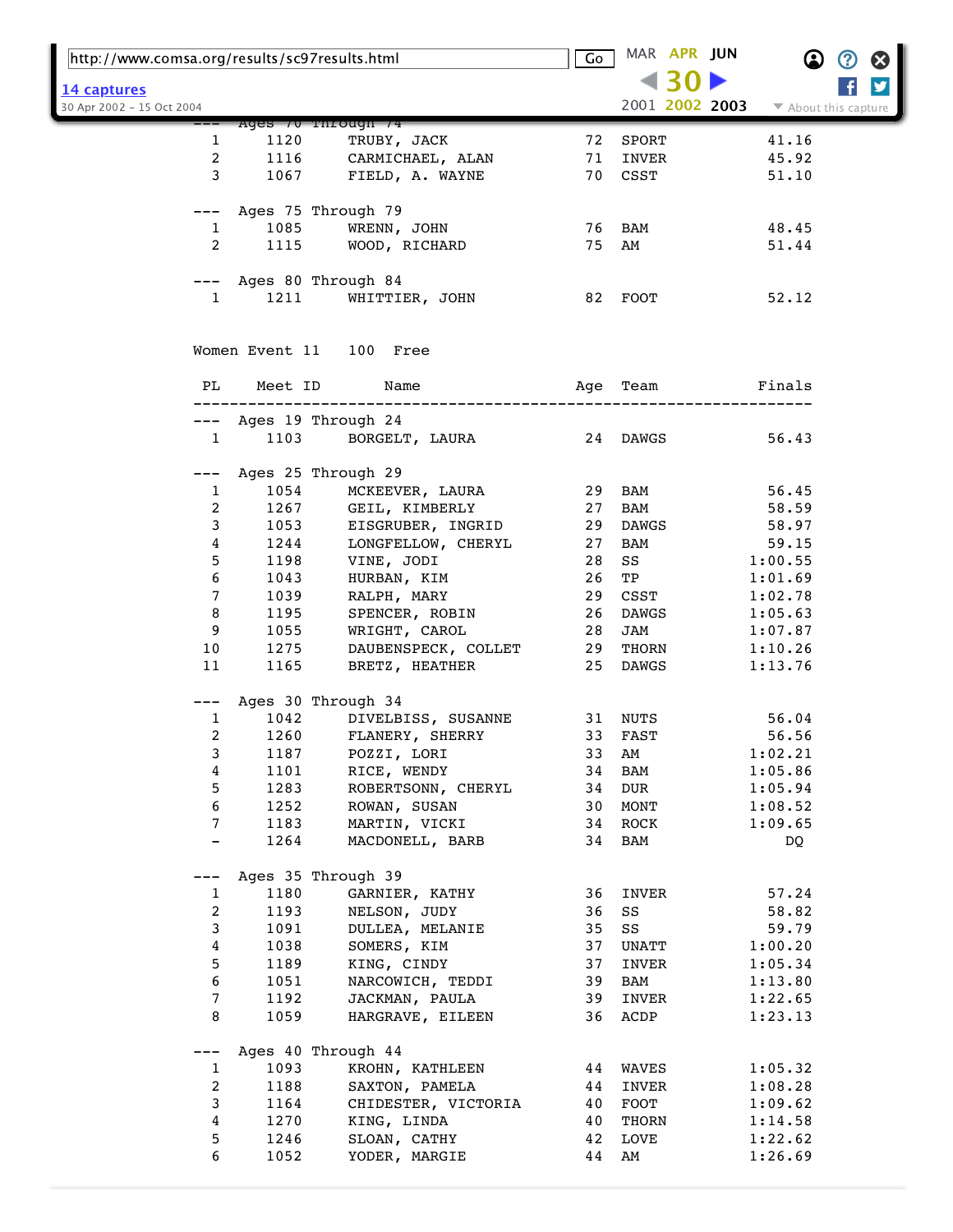| http://www.comsa.org/results/sc97results.html |      | Go                                             | MAR APR JUN |              | $\boldsymbol{\Omega}$ | Ø                    | Ø |   |
|-----------------------------------------------|------|------------------------------------------------|-------------|--------------|-----------------------|----------------------|---|---|
| 14 captures                                   |      |                                                |             |              |                       |                      |   | ý |
| 30 Apr 2002 - 15 Oct 2004                     |      |                                                |             |              | 2001 2002 2003        | ▼ About this capture |   |   |
|                                               | 1180 | <b>ROWE, CHRISTINE</b>                         | 45          | ΑМ           |                       | 1:14.48              |   |   |
| 5                                             | 1099 | BELL, LINDA                                    | 49          | ROCK         |                       | 1:17.62              |   |   |
| 6                                             | 1181 | KLATT, TRUDY                                   | 47          | DUR          |                       | 1:17.71              |   |   |
| 7                                             | 1269 | VAN WOUDENBERG, ELS                            | 48          | INVER        |                       | 1:20.50              |   |   |
| 8                                             | 1254 | WILSON, DEBBIE                                 | 45          | <b>DAC</b>   |                       | 1:24.52              |   |   |
| ---                                           |      | Ages 50 Through 54                             |             |              |                       |                      |   |   |
| 1                                             | 1090 | REED, JUDY                                     | 53          | SS           |                       | 1:06.57              |   |   |
| 2                                             | 1107 | WINICKI, ESTELLE                               | 54          | <b>BROOM</b> |                       | 1:18.46              |   |   |
| 3                                             | 1169 | WISE, LOUISE                                   | 54          | DAWGS        |                       | 1:19.48              |   |   |
| $---$                                         |      | Ages 55 Through 59                             |             |              |                       |                      |   |   |
| $\mathbf{1}$                                  | 1111 | CLAPP, MARY                                    | 58          | AM           |                       | 1:56.93              |   |   |
|                                               |      | Ages 60 Through 64                             |             |              |                       |                      |   |   |
| 1                                             | 1056 | RYMAN, DONNA                                   | 60          | ROCK         |                       | 1:22.98              |   |   |
| 2                                             | 1110 | WEBER, BARBARA                                 | 61          | AM           |                       | 1:35.05              |   |   |
| 3                                             | 1178 | HERTZBERG, RUTH                                | 64          | SUMM         |                       | 1:39.72              |   |   |
| 4                                             | 1271 | RABER, MJ                                      | 61          | THORN        |                       | 1:59.41              |   |   |
| 5                                             | 1268 | STOCK, LIZ                                     | 60          | DAC          |                       | 3:18.97              |   |   |
|                                               |      |                                                |             |              |                       |                      |   |   |
| ---                                           |      | Ages 65 Through 69                             |             |              |                       |                      |   |   |
| $\mathbf{1}$                                  | 1258 | HOLMES, FRANCES                                | 69          | JAM          |                       | 2:05.98              |   |   |
| $---$                                         |      | Ages 70 Through 74                             |             |              |                       |                      |   |   |
| 1                                             | 1163 | CARMICHAEL, ELLA                               | 73          | INVER        |                       | 1:31.86              |   |   |
| $\overline{2}$                                | 1109 | WRENN, CATHY                                   | 70          | BAM          |                       | 1:37.38              |   |   |
| $---$                                         |      | Ages 75 Through 79                             |             |              |                       |                      |   |   |
| $\mathbf{1}$                                  | 1061 | HOTTINGER, ANA-MARY                            | 75          | JAM          |                       | 2:20.16              |   |   |
| 2                                             | 1255 | HEATH, LUELLA                                  | 77          | INVER        |                       | 2:20.86              |   |   |
| $---$                                         |      | Ages 80 Through 84                             |             |              |                       |                      |   |   |
| 1                                             | 1179 | ELLERT, LOIS                                   |             | 82 BLDRY     |                       | 2:25.09              |   |   |
|                                               |      |                                                |             |              |                       |                      |   |   |
|                                               |      | Men Event 12 100 Free                          |             |              |                       |                      |   |   |
| PL                                            |      | Meet ID Name<br>Age Team <b>Finals</b>         |             |              |                       |                      |   |   |
|                                               |      | --------------------<br>--- Ages 19 Through 24 |             |              |                       |                      |   |   |
| $\mathbf{1}$                                  | 1217 | ENGEL, JASON                                   |             | 23 BLDRY     |                       | 1:03.64              |   |   |
| $---$                                         |      | Ages 25 Through 29                             |             |              |                       |                      |   |   |
| $\mathbf{1}$                                  | 1025 | SMIT, ROBERT-P                                 | 28          | BAM          |                       | 48.12                |   |   |
| $\overline{a}$                                | 1017 | RIEWALD, SCOTT                                 | 27          | TP           |                       | 49.70                |   |   |
| 3                                             | 1224 | MADIGAN, PJ                                    | 25          | MONT         |                       | 50.20                |   |   |
| 4                                             | 1013 | RALPH, KEN                                     | 28          | AIRF         |                       | 52.66                |   |   |
| 5                                             | 1282 | BROWN, BRIAN                                   | 26          | THORN        |                       | 56.88                |   |   |
| 6                                             | 1086 | KOWALAK, MARK                                  | 29          | CWA          |                       | 57.82                |   |   |
| 7                                             | 1225 | RAPINZ, PAUL                                   | 27          | BAM          |                       | 59.54                |   |   |
| 8                                             | 1201 | PRYOR, KEITH                                   | 26          | CWA          |                       | 59.86                |   |   |
|                                               |      |                                                |             |              |                       |                      |   |   |
| ---                                           |      | Ages 30 Through 34                             |             |              |                       |                      |   |   |
| 1                                             | 1022 | PEASE, RICHARAD                                |             | 31 UNATT     |                       | 50.81                |   |   |
| 2                                             | 1133 | LUSSIER, HARDY                                 | 31          | DAWGS        |                       | 50.99                |   |   |
| 3                                             | 1063 | THIERRY, JOHN                                  | 33          | SS           |                       | 51.58                |   |   |
| 4                                             | 1233 | WHITESIDE, MARK                                | 31          | LOVE         |                       | 52.93                |   |   |
| 5                                             | 1075 | ELLIS, DUFFY                                   | 33          | BAM          |                       | 54.02                |   |   |
| 6                                             | 1084 | PETERSON, JAMES                                | 32          | CWA          |                       | 55.05                |   |   |
| 7                                             | 1241 | REILLY, QUINN                                  | 31          | AM           |                       | 55.16                |   |   |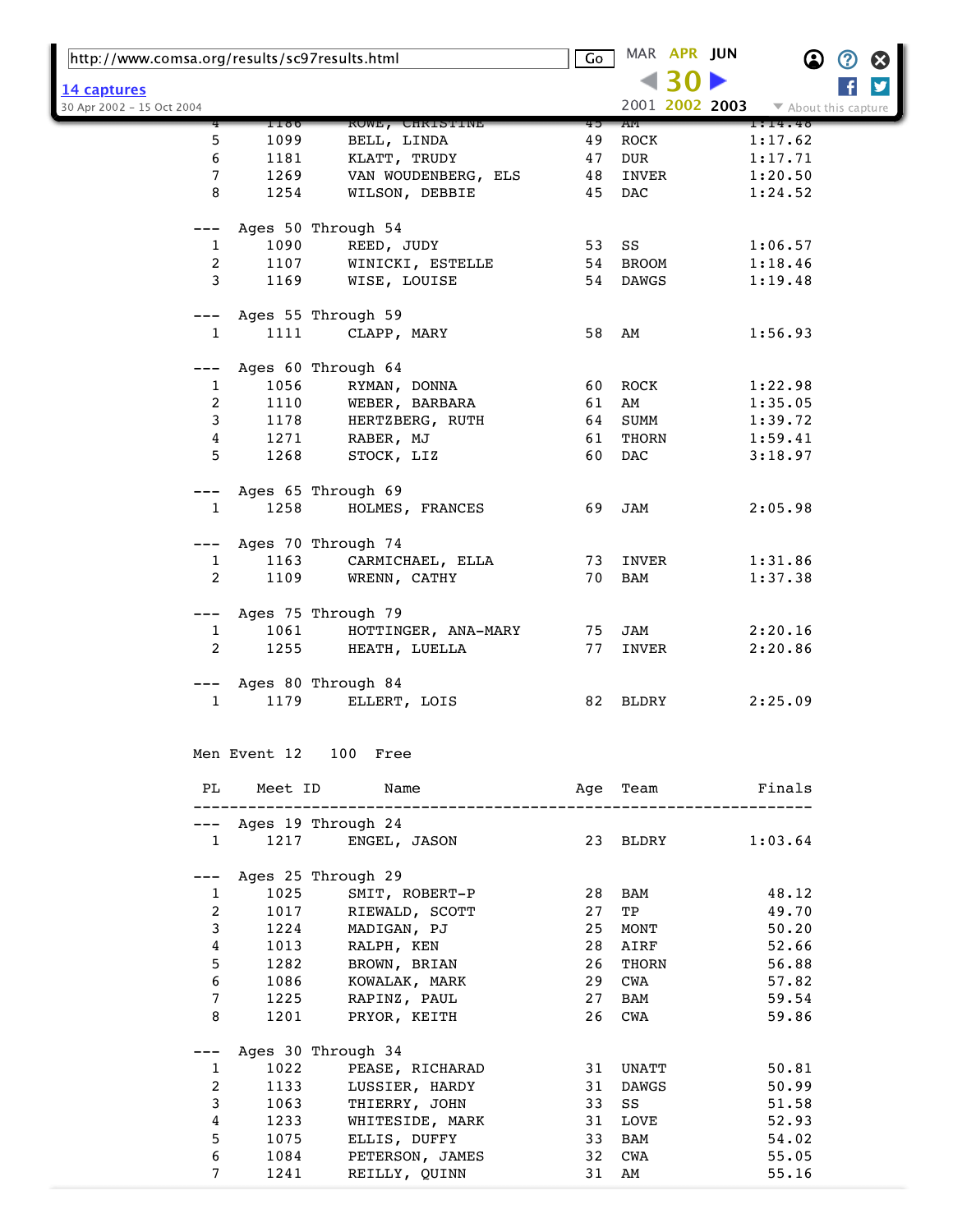| http://www.comsa.org/results/sc97results.html |              | $\overline{\mathsf{Go}}$          |          | MAR APR JUN          |  | ጪ              | ②                    | ⊗ |   |  |
|-----------------------------------------------|--------------|-----------------------------------|----------|----------------------|--|----------------|----------------------|---|---|--|
| <u> 14 captures</u>                           |              |                                   |          |                      |  |                |                      |   | y |  |
| 30 Apr 2002 - 15 Oct 2004                     |              |                                   |          |                      |  | 2001 2002 2003 | ▼ About this capture |   |   |  |
|                                               | 1199         | PATTEN, BRIAN                     | 3 Z      | J AM                 |  |                | 1:08.19              |   |   |  |
|                                               |              |                                   |          |                      |  |                |                      |   |   |  |
|                                               |              | Ages 35 Through 39                |          |                      |  |                |                      |   |   |  |
| 1                                             | 1027         | BANK, HOLDEN                      | 37       | BAM                  |  |                | 52.98                |   |   |  |
| $\overline{\mathbf{c}}$                       | 1157         | LEE, MARSHALL                     | 38       | AM                   |  |                | 53.46                |   |   |  |
| 3                                             | 1035         | HUGO, CHARLES                     | 35       | ACDP                 |  |                | 54.42                |   |   |  |
| 4<br>5                                        | 1024<br>1006 | CLASSEN, KEN                      | 36<br>35 | FOOT<br>SS           |  |                | 54.95<br>54.99       |   |   |  |
| 6                                             | 1215         | RYNO, MICHAEL<br>WRIGHT, STEVE    | 36       | <b>BLDRY</b>         |  |                | 55.65                |   |   |  |
| 7                                             | 1136         | KERN, TODD                        | 35       | <b>DAWGS</b>         |  |                | 56.76                |   |   |  |
| 8                                             | 1237         | MARTIN, PIT                       | 39       | TP                   |  |                | 56.81                |   |   |  |
| 9                                             | 1147         | VAN LAW, PHIL                     | 39       | SS                   |  |                | 58.12                |   |   |  |
| 10                                            | 1135         | BARNES, SCOTT                     | 35       | <b>DAWGS</b>         |  |                | 58.51                |   |   |  |
| 11                                            | 1222         | PATTERSON, JOHN                   | 36       | MONT                 |  |                | 58.56                |   |   |  |
| 12                                            | 1032         | KOLOSZAR, CHRISTOPHE              | 36       | INVER                |  |                | 1:06.69              |   |   |  |
|                                               |              |                                   |          |                      |  |                |                      |   |   |  |
|                                               |              | Ages 40 Through 44                |          |                      |  |                |                      |   |   |  |
| 1                                             | 1018         | HUGHES, JOHN                      | 43       | UNATT                |  |                | 54.24                |   |   |  |
| 2                                             | 1220         | MARSH, RUSS                       | 41       | INVER                |  |                | 54.98                |   |   |  |
| 3                                             | 1238         | TVEITMOE, BOB                     | 44       | <b>JAM</b>           |  |                | 54.99                |   |   |  |
| 4                                             | 1124         | NOLTE, CHRIS                      | 40       | INVER                |  |                | 55.49                |   |   |  |
| 5<br>6                                        | 1082<br>1223 | FITZGERALD, MARK<br>WIESNER, PAUL | 41<br>43 | SS<br>MONT           |  |                | 56.49<br>56.57       |   |   |  |
| 7                                             | 1236         | SCHWAB, TOMMY                     | 42       | TP                   |  |                | 56.83                |   |   |  |
| 8                                             | 1076         | WOLZ, PAUL                        | 42       | INVER                |  |                | 1:02.05              |   |   |  |
| 9                                             | 1117         | ALVARADO, RAY                     | 40       | FOOT                 |  |                | 1:04.45              |   |   |  |
| 10                                            | 1016         | MCMILLAN, DOUG                    | 42       | <b>NUTS</b>          |  |                | 1:08.50              |   |   |  |
| 11                                            | 1209         | VALVANO, JOHN                     | 40       | BAM                  |  |                | 1:11.95              |   |   |  |
| 12                                            | 1281         | THURSTON, FRANK                   | 43       | INVER                |  |                | 1:26.46              |   |   |  |
| 13                                            | 1031         | ROMANO, MIKE                      | 41       | ACDP                 |  |                | 1:29.15              |   |   |  |
|                                               |              |                                   |          |                      |  |                |                      |   |   |  |
| ---                                           |              | Ages 45 Through 49                |          |                      |  |                |                      |   |   |  |
| $\mathbf{1}$                                  | 1001         | MACDONALD, LEE                    | 45       | FAST                 |  |                | 52.84                |   |   |  |
| 2                                             | 1218         | CARSON, MIKE                      | 48       | JAM                  |  |                | 57.47                |   |   |  |
| 3                                             | 1205         | FREEDMAN, HENRY                   | 46       | <b>BROOM</b>         |  |                | 58.69                |   |   |  |
| 4                                             | 1118         | SILVER, STEVEN                    | 47       | AM                   |  |                | 58.70                |   |   |  |
| 5                                             | 1073         | VARNER, TIM                       | 46       | BAM                  |  |                | 1:01.67              |   |   |  |
| 6<br>7                                        | 1228<br>1014 | CARNEY, KENT<br>KNOPINSKI, JOE    | 49<br>47 | <b>EVERG</b><br>ROCK |  |                | 1:05.36<br>1:06.62   |   |   |  |
|                                               |              |                                   |          |                      |  |                |                      |   |   |  |
|                                               |              | Ages 50 Through 54                |          |                      |  |                |                      |   |   |  |
| $\mathbf{1}$                                  | 1212         | MCCORMICK, PAUL                   | 50       | BAM                  |  |                | 54.94                |   |   |  |
| $\overline{c}$                                | 1113         | DOWD, ARNIE                       | 51       | FOOT                 |  |                | 58.14                |   |   |  |
| $\mathsf{3}$                                  | 1150         | BATES, CHARLES                    | 50       | NUTS                 |  |                | 1:00.34              |   |   |  |
| $\overline{4}$                                | 1011         | NANCE, BILL                       | 52       | MONT                 |  |                | 1:05.53              |   |   |  |
|                                               |              | Ages 55 Through 59                |          |                      |  |                |                      |   |   |  |
| ---<br>$\mathbf{1}$                           | 1081         | KING, WILLIAM                     | 57       | DAWGS                |  |                | 1:09.73              |   |   |  |
| $\overline{a}$                                | 1152         | CHESSNOE, MICHAEL                 | 55       | AM                   |  |                | 1:15.23              |   |   |  |
|                                               |              |                                   |          |                      |  |                |                      |   |   |  |
| $---$                                         |              | Ages 60 Through 64                |          |                      |  |                |                      |   |   |  |
| $\mathbf{1}$                                  | 1229         | MURRAY, BRUCE                     | 60       | CSST                 |  |                | 1:07.28              |   |   |  |
| $\overline{2}$                                | 1145         | MUCKLE, ALEXANDER                 | 63       | BAM                  |  |                | 1:11.22              |   |   |  |
| 3                                             | 1216         | PLUMMER, MARK                     | 60       | INVER                |  |                | 1:13.86              |   |   |  |
| 4                                             | 1207         | STROM, BENGT                      | 64       | SS                   |  |                | 1:17.97              |   |   |  |
| 5                                             | 1206         | THURSTON, RODNEY                  | 63       | NΜ                   |  |                | 1:21.18              |   |   |  |
|                                               |              | Ages 65 Through 69                |          |                      |  |                |                      |   |   |  |
| $\mathbf{1}$                                  | 1064         | ENSIGN, GEORGE                    | 66       | SS                   |  |                | 1:16.36              |   |   |  |
| $\boldsymbol{2}$                              | 1140         | HARPOLE, GEORGE                   | 67       | WAVES                |  |                | 1:19.09              |   |   |  |
| 3                                             | 1003         | MARTIN, JOE                       | 65       | SS                   |  |                | 1:34.90              |   |   |  |
|                                               |              |                                   |          |                      |  |                |                      |   |   |  |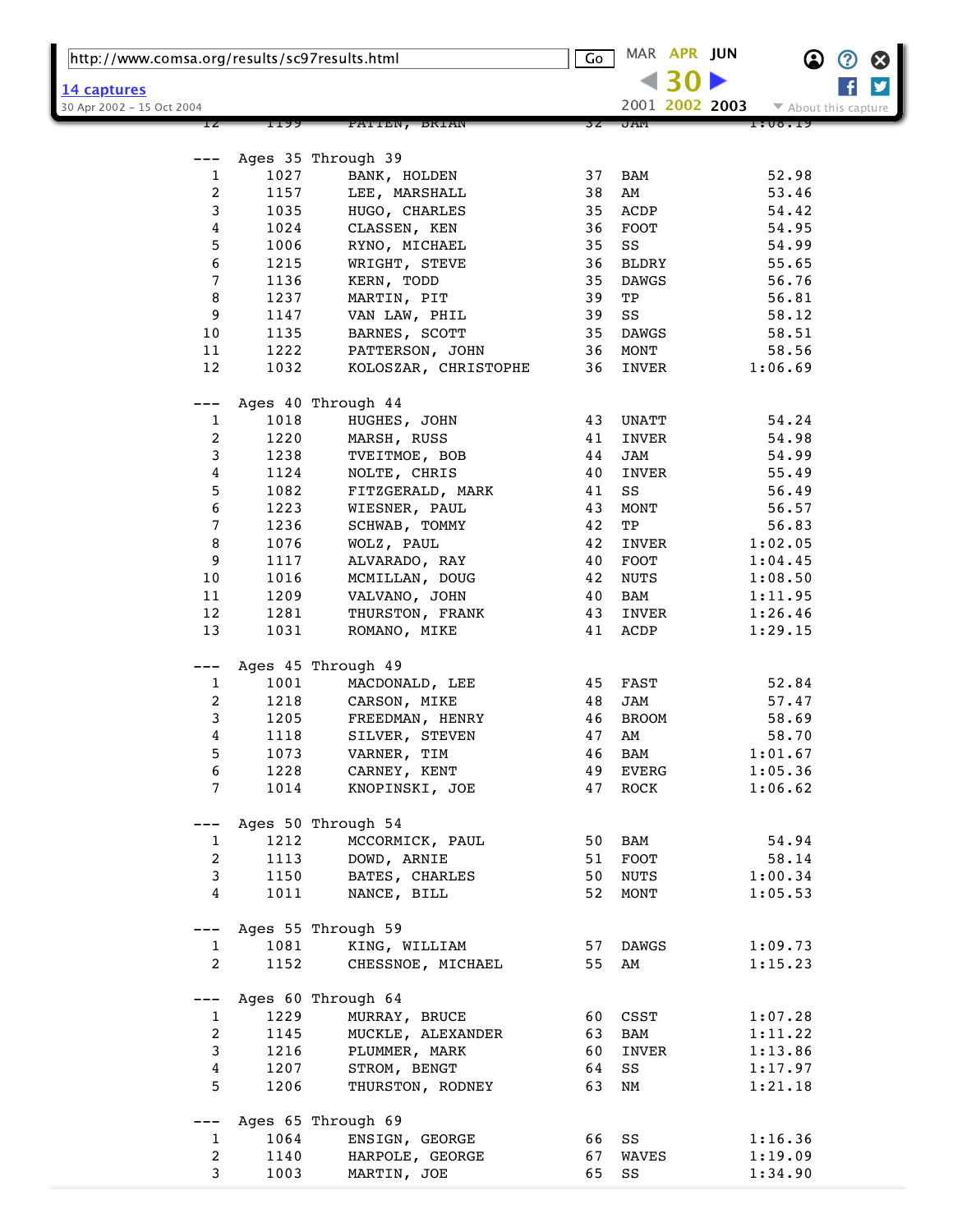|                           | http://www.comsa.org/results/sc97results.html |                                                                    | Go                     |              | MAR APR JUN     | $\bf \Omega$         | Ø<br>Ø |  |
|---------------------------|-----------------------------------------------|--------------------------------------------------------------------|------------------------|--------------|-----------------|----------------------|--------|--|
| 14 captures               |                                               |                                                                    |                        |              |                 |                      | ý      |  |
| 30 Apr 2002 - 15 Oct 2004 |                                               |                                                                    |                        |              | 2001 2002 2003  | ▼ About this capture |        |  |
|                           |                                               | Ages 75 rnrougn 79                                                 |                        |              |                 |                      |        |  |
| 1                         | 1234                                          | RICHARDS, HUGH                                                     | 76                     | <b>UNATT</b> |                 | 1:16.68              |        |  |
| $\overline{a}$            | 1085                                          | WRENN, JOHN                                                        | 76                     | BAM          |                 | 1:27.80              |        |  |
| 3                         | 1115                                          | WOOD, RICHARD                                                      | 75                     | AM           |                 | 1:29.82              |        |  |
|                           |                                               |                                                                    |                        |              |                 |                      |        |  |
|                           |                                               | --- Ages 80 Through 84                                             |                        |              |                 |                      |        |  |
| $\mathbf{1}$              | 1211                                          | WHITTIER, JOHN                                                     |                        | 82 FOOT      |                 | 1:28.39              |        |  |
|                           |                                               | Women Event 13 200 Fly                                             |                        |              |                 |                      |        |  |
| PL                        | Meet ID                                       | Name                                                               | Age                    | Team         |                 | Finals               |        |  |
|                           |                                               |                                                                    |                        |              |                 |                      |        |  |
| ———                       |                                               | Ages 25 Through 29                                                 |                        |              |                 |                      |        |  |
| $\mathbf{1}$              | 1244                                          | LONGFELLOW, CHERYL                                                 |                        | 27 BAM       |                 | 2:34.36              |        |  |
| $\overline{2}$            | 1098                                          | TAYLOR, JENNIFER                                                   |                        | 25 FOOT      |                 | 3:02.93              |        |  |
|                           |                                               | Ages 30 Through 34                                                 |                        |              |                 |                      |        |  |
| 1                         | 1044                                          | BURTON, KAREN                                                      |                        | 34 AIRF      |                 | 2:16.53              |        |  |
| 2                         | 1046                                          | WALTERS, TERRI                                                     |                        | 30 AIRF      |                 | 2:28.35              |        |  |
| 3                         | 1247                                          | FORBES, TIFFANY                                                    |                        | 30 BAM       |                 | 2:28.43              |        |  |
| 4                         | 1262                                          | JOHNSON, DEANNA                                                    | 33                     | AM           |                 | 3:00.29              |        |  |
| ---                       |                                               | Ages 35 Through 39                                                 |                        |              |                 |                      |        |  |
| 1                         | 1095                                          | OERMAN, VONI                                                       | 36                     | UNATT        |                 | 2:36.25              |        |  |
| 2                         | 1108                                          | GUTHRIE, CINDY                                                     | 36                     | ROCK         |                 | 3:27.89              |        |  |
| 3                         | 1248                                          | BLINN, SUE                                                         | 37                     | JAM          |                 | 3:37.97              |        |  |
|                           |                                               |                                                                    |                        |              |                 |                      |        |  |
| $---$                     |                                               | Ages 40 Through 44                                                 |                        |              |                 |                      |        |  |
| $\mathbf{1}$              | 1270                                          | KING, LINDA                                                        | 40                     | THORN        |                 | 3:12.49              |        |  |
| $\overline{2}$            | 1104                                          | JOHNSON, LINDA                                                     | 42                     | BROOM        |                 | 3:40.14              |        |  |
| $---$                     |                                               | Ages 45 Through 49                                                 |                        |              |                 |                      |        |  |
| $\mathbf{1}$              | 1170                                          | RHUE, LYNN                                                         | 45                     | UNATT        |                 | 3:25.80              |        |  |
|                           |                                               |                                                                    |                        |              |                 |                      |        |  |
|                           |                                               | Ages 60 Through 64                                                 |                        |              |                 |                      |        |  |
|                           |                                               | 1 1178 HERTZBERG, RUTH                                             |                        |              | 64 SUMM 5:20.97 |                      |        |  |
|                           |                                               |                                                                    |                        |              |                 |                      |        |  |
|                           |                                               | Men Event 14 200 Fly                                               |                        |              |                 |                      |        |  |
| PL                        |                                               | Meet ID Name                                                       | Age Team <b>Finals</b> |              |                 |                      |        |  |
|                           |                                               | --- Ages 25 Through 29                                             |                        |              |                 |                      |        |  |
|                           | $\mathbf{1}$                                  | 1025 SMIT, ROBERT-P                                                |                        | 28 BAM       |                 | 2:06.57              |        |  |
| $\overline{a}$            |                                               |                                                                    |                        | 26 INVER     |                 |                      |        |  |
| 3                         |                                               | 1142 ROSS, DAVID<br>1137 ROYTHER, GREG                             |                        | 25 DAWGS     |                 | 2:10.12<br>2:16.23   |        |  |
| 4                         |                                               | 1134 GRAHAM, DOUG                                                  |                        | 28 DAWGS     |                 | 2:47.14              |        |  |
|                           |                                               |                                                                    |                        |              |                 |                      |        |  |
| $---$                     |                                               | Ages 35 Through 39                                                 |                        |              |                 |                      |        |  |
| 1<br>2                    | 1235                                          | LIMBIRD, KEITH                                                     | 36                     | <b>BAM</b>   | 36 AIRF 2:12.55 | 2:15.66              |        |  |
| $\mathsf 3$               |                                               | 1002 MOE, STEPHEN                                                  | 38                     | BAM          |                 | 2:35.98              |        |  |
| 4                         |                                               |                                                                    |                        | 39 BLDRY     |                 | 2:52.66              |        |  |
| 5                         |                                               | 1072 BENNETT, JEFF<br>1155 FETZER, FRANKLIN<br>1200 GRUNOW, THOMAS |                        | 39 CSST      |                 | 3:08.94              |        |  |
|                           |                                               |                                                                    |                        |              |                 |                      |        |  |
| ---                       |                                               | Ages 40 Through 44                                                 |                        |              |                 |                      |        |  |
| $\mathbf{1}$              |                                               | 1069 JAY, HOWARD                                                   |                        | 40 GLEN      |                 | 2:11.81              |        |  |
| 2                         |                                               | 1151 HEGGY, TERRY                                                  | 42                     | FOOT         |                 | 2:38.08              |        |  |
| 3                         |                                               | 1214 FRETZ, JOSEPH                                                 | 42                     | AM           |                 | 2:55.75              |        |  |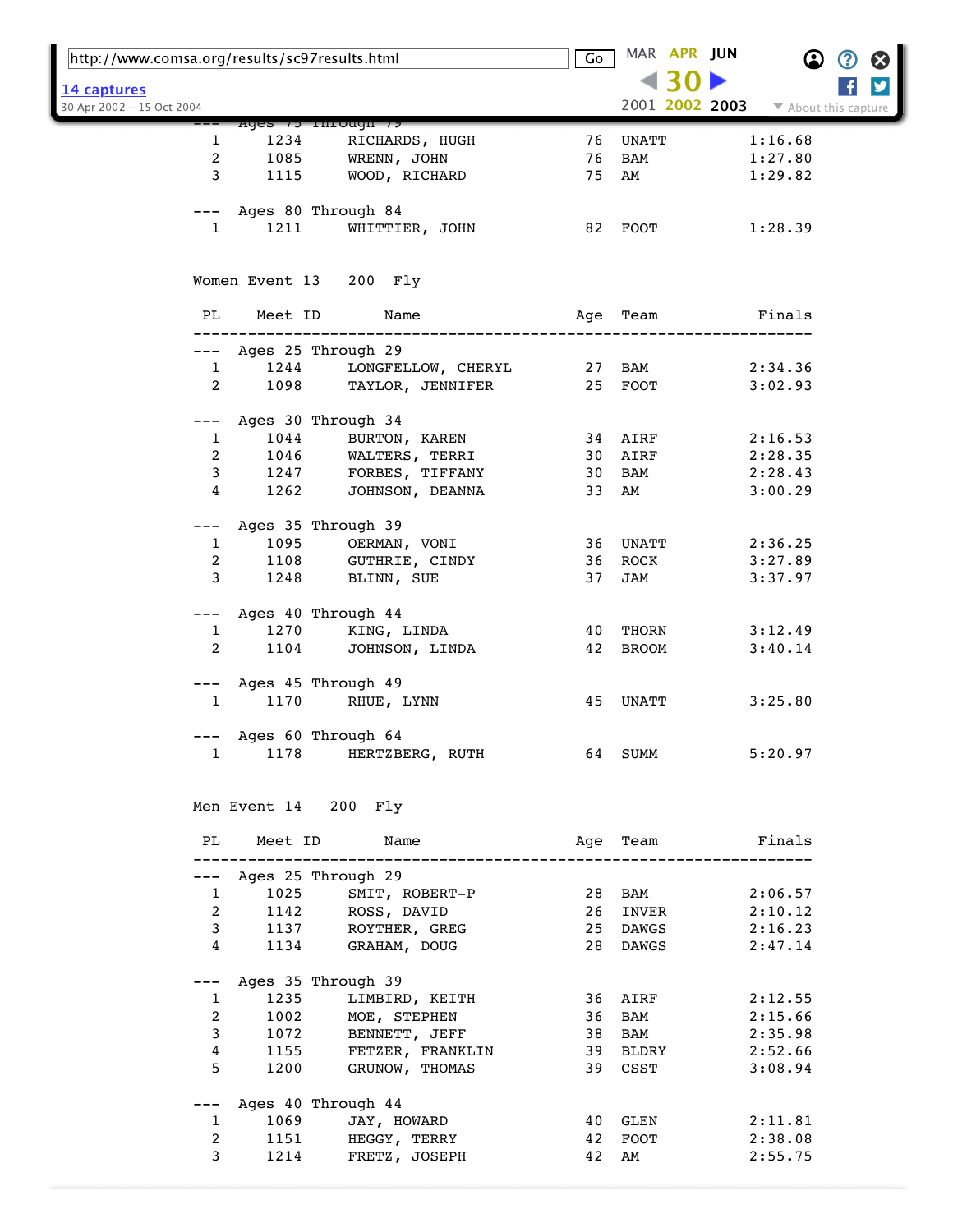| http://www.comsa.org/results/sc97results.html |                                                                          |                          | Go    | MAR APR JUN  |       | $\bf \Omega$       | ② | $\boldsymbol{\Omega}$ |
|-----------------------------------------------|--------------------------------------------------------------------------|--------------------------|-------|--------------|-------|--------------------|---|-----------------------|
| 14 captures<br>30 Apr 2002 - 15 Oct 2004      |                                                                          |                          |       |              | <1 30 |                    |   | y                     |
|                                               | THORNTON, GEORGE<br>1004                                                 |                          | ר כ   | TAST.        |       | 3:32.95            |   |                       |
| $\overline{2}$                                | 1154<br>SHAW, LARRY                                                      |                          | 58    | FOOT         |       | 4:18.59            |   |                       |
| ———                                           | Ages 60 Through 64                                                       |                          |       |              |       |                    |   |                       |
| $\mathbf{1}$                                  | 1026 O'BRIEN, DENNIS                                                     |                          | 61    | DUR          |       | 2:49.73            |   |                       |
| $\overline{2}$                                | 1216<br>PLUMMER, MARK                                                    |                          | 60    | INVER        |       | 3:30.83            |   |                       |
|                                               |                                                                          |                          |       |              |       |                    |   |                       |
|                                               | --- Ages 65 Through 69                                                   |                          |       |              |       |                    |   |                       |
| $1 \quad \blacksquare$                        | 1088<br>WEBER, BRUNO                                                     |                          | 69 AM |              |       | 3:46.89            |   |                       |
|                                               |                                                                          |                          |       |              |       |                    |   |                       |
| $1 \quad \cdots$                              | --- Ages 70 Through 74<br>1029<br>MCDERMOTT, ROBERT                      |                          |       | 74 UNATT     |       | 7:23.60            |   |                       |
|                                               |                                                                          |                          |       |              |       |                    |   |                       |
|                                               | Women Event 15 200 R-Free                                                |                          |       |              |       |                    |   |                       |
| PL<br>Meet ID                                 | Name                                                                     |                          |       | Team         |       | Finals             |   |                       |
|                                               |                                                                          |                          |       |              |       |                    |   |                       |
|                                               | --- Ages 19 Through 24                                                   |                          |       |              |       |                    |   |                       |
| $\mathbf{1}$                                  | 3025<br>DAWGS A W-19                                                     |                          |       | DAWGS        |       | 1:53.32            |   |                       |
| ———                                           | Ages 25 Through 34                                                       |                          |       |              |       |                    |   |                       |
| $\mathbf{1}$                                  | 3020<br>BAM B W-25                                                       |                          |       | BAM          |       | 1:45.71            |   |                       |
| $\overline{2}$                                | 3019 BAM A W-25                                                          |                          |       | BAM          |       | 1:54.89            |   |                       |
| 3                                             | 3026 FOOTHILLS MASTERS A W-25                                            |                          |       | FOOT         |       | 2:00.60            |   |                       |
| 4                                             | 3022 INVERNESS A W-25                                                    |                          |       | INVER        |       | 2:00.72            |   |                       |
| $\qquad \qquad -$                             | 3024                                                                     | SOUTH SUBURBAN A W-25    |       | SS           |       | DQ                 |   |                       |
| $\mathbf{1}$<br>$\overline{2}$                | --- Ages 35 Through 44<br>3021<br>BAM C W-35<br>3023<br>INVERNESS B W-35 |                          |       | BAM<br>INVER |       | 2:09.29<br>2:11.66 |   |                       |
| Men Event 16                                  | 200 R-Free                                                               |                          |       |              |       |                    |   |                       |
| PL                                            | Meet ID<br>Name                                                          |                          |       | Team         |       | Finals             |   |                       |
|                                               | --- Ages 19 Through 24                                                   |                          |       |              |       |                    |   |                       |
| $\mathbf{1}$                                  | 3028                                                                     | FOOTHILLS MASTERS B M-19 |       | FOOT         |       | 1:38.48            |   |                       |
|                                               |                                                                          |                          |       |              |       |                    |   |                       |
| $---$                                         | Ages 25 Through 34<br>3033<br>BAM A M-25                                 |                          |       | BAM          |       | 1:34.31            |   |                       |
| 1<br>$\overline{a}$                           | 3032                                                                     | SOUTH SUBURBAN A M-25    |       | SS           |       | 1:36.61            |   |                       |
| 3                                             | 3029<br>DAWGS A M-25                                                     |                          |       | <b>DAWGS</b> |       | 1:39.19            |   |                       |
| 4                                             | 3031<br>CWA A M-25                                                       |                          |       | CWA          |       | 1:40.30            |   |                       |
| 5                                             | 3030                                                                     | MONTROSE MARLINS A M-25  |       | MONT         |       | 1:41.37            |   |                       |
| 6                                             | 3035<br>BAM C M-25                                                       |                          |       | BAM          |       | 1:45.14            |   |                       |
|                                               |                                                                          |                          |       |              |       |                    |   |                       |
| ———                                           | Ages 35 Through 44                                                       |                          |       |              |       |                    |   |                       |
| $\mathbf{1}$                                  | 3034<br>BAM B M-35                                                       |                          |       | BAM          |       | 1:40.80            |   |                       |
| $\overline{2}$                                | 3027                                                                     | FOOTHILLS MASTERS A M-35 |       | FOOT         |       | 2:03.84            |   |                       |
|                                               | --- Ages 45 Through 54                                                   |                          |       |              |       |                    |   |                       |
| $\mathbf{1}$                                  | 3036<br>BAM D M-45                                                       |                          |       | BAM          |       | 1:49.57            |   |                       |
|                                               | Women Event 17 200 Back                                                  |                          |       |              |       |                    |   |                       |
| PL                                            | Meet ID<br>Name                                                          |                          | Age   | Team         |       | Finals             |   |                       |
|                                               |                                                                          |                          |       |              |       |                    |   |                       |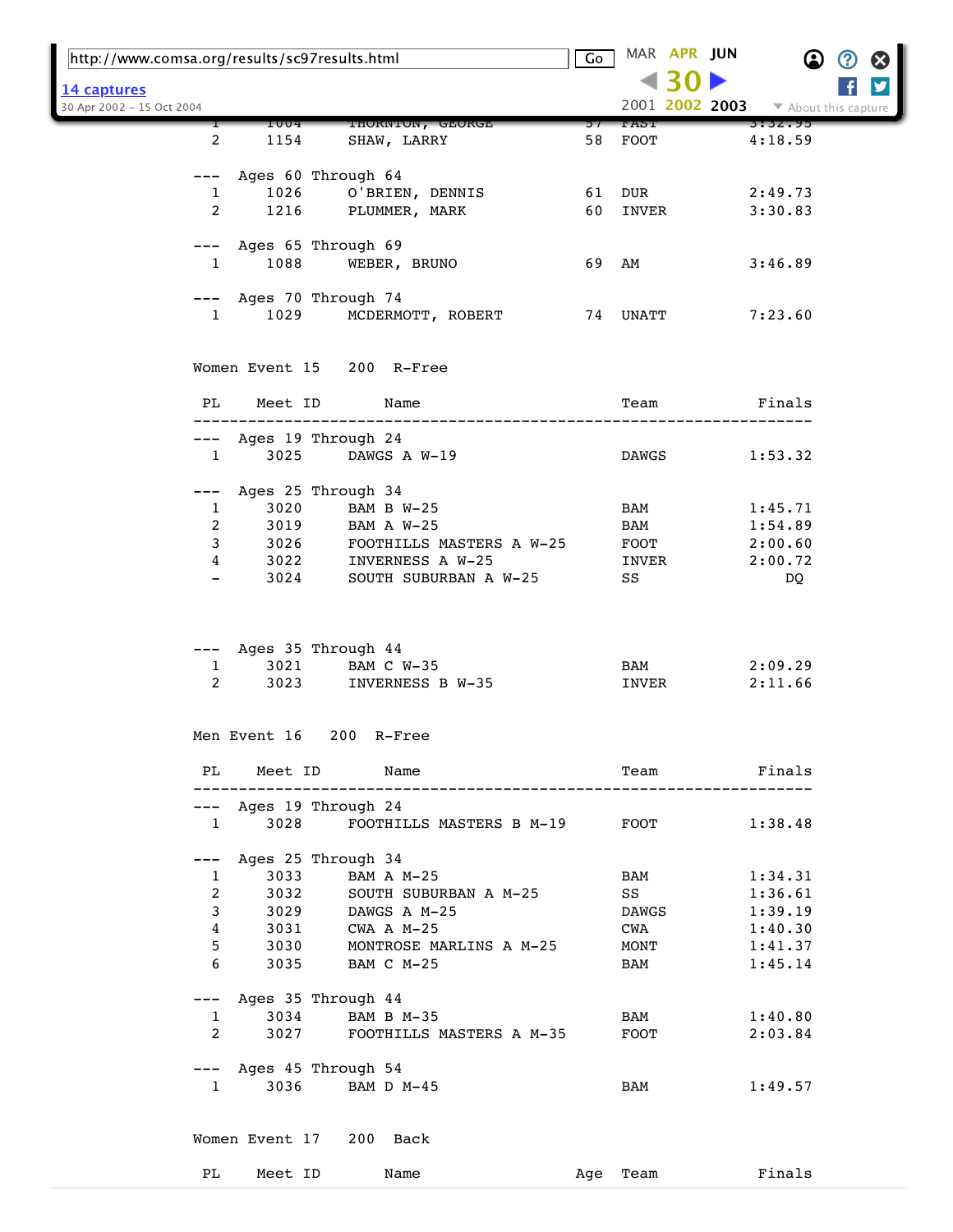| http://www.comsa.org/results/sc97results.html |              |                                    | Go |             | MAR APR JUN |                | $\bf \Omega$         | ② | ⊗ |  |
|-----------------------------------------------|--------------|------------------------------------|----|-------------|-------------|----------------|----------------------|---|---|--|
| 14 captures                                   |              |                                    |    |             |             |                |                      |   | y |  |
| 30 Apr 2002 - 15 Oct 2004                     |              |                                    |    |             |             | 2001 2002 2003 | ▼ About this capture |   |   |  |
|                                               | 1097         | <b>KOPER, MELLSSA</b>              | ZΘ | UNATI       |             |                | 2:43.39              |   |   |  |
| 4                                             | 1098         | TAYLOR, JENNIFER                   | 25 | <b>FOOT</b> |             |                | 2:46.85              |   |   |  |
|                                               |              | Ages 30 Through 34                 |    |             |             |                |                      |   |   |  |
| 1                                             | 1044         | BURTON, KAREN                      |    | 34 AIRF     |             |                | 2:16.15              |   |   |  |
| 2                                             | 1162         | MARSH, SHELLE                      | 32 | INVER       |             |                | 2:18.19              |   |   |  |
| 3                                             | 1101         | RICE, WENDY                        | 34 | BAM         |             |                | 2:35.18              |   |   |  |
| 4                                             | 1167         | LOUCKS-BAKER, KAREN                | 33 | ROCK        |             |                | 2:37.08              |   |   |  |
| 5                                             | 1182         | ROCKE, JENNIFER                    | 31 | BAM         |             |                | 2:39.35              |   |   |  |
| 6                                             | 1251         | FRANK, SUE                         | 30 | MONT        |             |                | 2:45.67              |   |   |  |
| ---                                           |              | Ages 35 Through 39                 |    |             |             |                |                      |   |   |  |
| $\mathbf{1}$                                  | 1171         | NOLTE, SUSAN                       | 36 | INVER       |             |                | 2:58.82              |   |   |  |
| 2                                             | 1051         | NARCOWICH, TEDDI                   | 39 | BAM         |             |                | 3:06.87              |   |   |  |
| $---$                                         |              | Ages 40 Through 44                 |    |             |             |                |                      |   |   |  |
| 1                                             | 1188         | SAXTON, PAMELA                     | 44 | INVER       |             |                | 2:54.35              |   |   |  |
| 2                                             | 1164         | CHIDESTER, VICTORIA                | 40 | <b>FOOT</b> |             |                | 2:56.96              |   |   |  |
| 3                                             | 1184         | WEAVER, SYDNEY                     | 44 | AM          |             |                | 3:11.48              |   |   |  |
|                                               |              |                                    |    |             |             |                |                      |   |   |  |
|                                               |              | Ages 45 Through 49                 |    |             |             |                |                      |   |   |  |
| 1                                             | 1266         | WOOD, JEAN                         | 49 | BAM         |             |                | 3:02.54              |   |   |  |
| 2                                             | 1099         | BELL, LINDA                        | 49 | ROCK        |             |                | 3:25.23              |   |   |  |
| 3                                             | 1254         | WILSON, DEBBIE                     | 45 | DAC         |             |                | 3:27.20              |   |   |  |
| ---                                           |              | Ages 60 Through 64                 |    |             |             |                |                      |   |   |  |
| 1                                             | 1268         | STOCK, LIZ                         | 60 | DAC         |             |                | 7:34.23              |   |   |  |
| ---                                           |              | Ages 75 Through 79                 |    |             |             |                |                      |   |   |  |
| $\mathbf{1}$                                  | 1255         | HEATH, LUELLA                      | 77 | INVER       |             |                | 5:19.30              |   |   |  |
|                                               |              |                                    |    |             |             |                |                      |   |   |  |
| ---<br>1                                      | 1179         | Ages 80 Through 84<br>ELLERT, LOIS | 82 | BLDRY       |             |                | 5:15.38              |   |   |  |
|                                               |              |                                    |    |             |             |                |                      |   |   |  |
|                                               | Men Event 18 | 200<br>Back                        |    |             |             |                |                      |   |   |  |
|                                               |              |                                    |    |             |             |                |                      |   |   |  |
| PL                                            | Meet ID      | Name                               |    | Age Team    |             |                | Finals               |   |   |  |
| $---$                                         |              | Ages 25 Through 29                 |    |             |             |                |                      |   |   |  |
| $\mathbf{1}$                                  | 1086         | KOWALAK, MARK                      |    | 29 CWA      |             |                | 2:31.40              |   |   |  |
| $---$                                         |              | Ages 30 Through 34                 |    |             |             |                |                      |   |   |  |
| 1                                             | 1083         | GONZALES, MICHAEL                  |    | 30 BAM      |             |                | 2:00.74              |   |   |  |
| $\overline{2}$                                | 1233         | WHITESIDE, MARK                    | 31 | LOVE        |             |                | 2:09.52              |   |   |  |
| 3                                             | 1075         | ELLIS, DUFFY                       | 33 | BAM         |             |                | 2:16.96              |   |   |  |
| 4                                             | 1119         | LANGAS, JEFF                       | 33 | SS          |             |                | 2:19.46              |   |   |  |
| 5                                             | 1149         | KNIGHT, ROGER                      | 33 | BAM         |             |                | 2:26.24              |   |   |  |
| 6                                             | 1129         | BREDEMEIER, ANDREW                 | 32 | FOOT        |             |                | 2:33.78              |   |   |  |
| ---                                           |              | Ages 35 Through 39                 |    |             |             |                |                      |   |   |  |
| $\mathbf{1}$                                  | 1006         | RYNO, MICHAEL                      | 35 | SS          |             |                | 2:17.89              |   |   |  |
| $\overline{2}$                                | 1200         | GRUNOW, THOMAS                     |    | 39 CSST     |             |                | 3:10.39              |   |   |  |
| $\qquad \qquad -$                             | 1235         | LIMBIRD, KEITH                     |    | 36 AIRF     |             |                | DQ.                  |   |   |  |
| ---                                           |              | Ages 40 Through 44                 |    |             |             |                |                      |   |   |  |
| $\mathbf{1}$                                  | 1018         | HUGHES, JOHN                       | 43 | UNATT       |             |                | 2:14.44              |   |   |  |
| 2                                             | 1238         | TVEITMOE, BOB                      | 44 | JAM         |             |                | 2:25.08              |   |   |  |
| 3                                             | 1236         | SCHWAB, TOMMY                      | 42 | TP          |             |                | 2:33.29              |   |   |  |
| 4                                             | 1131         | SCHOENECKE, MICHAEL                | 40 | BROOM       |             |                | 2:37.36              |   |   |  |
| 5                                             | 1151         | HEGGY, TERRY                       | 42 | FOOT        |             |                | 2:42.82              |   |   |  |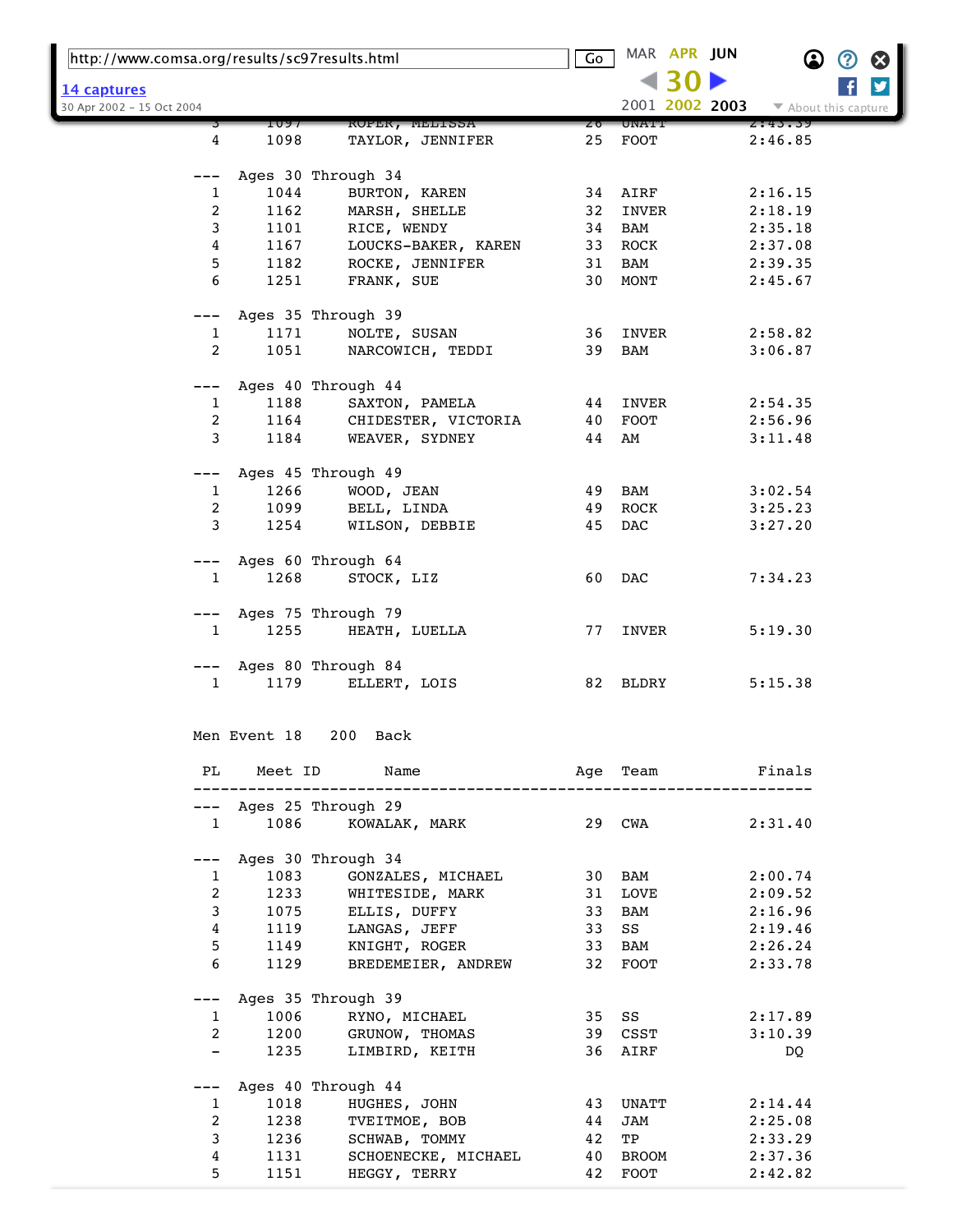| http://www.comsa.org/results/sc97results.html |      | Go                                               | MAR APR JUN | $\bf \Omega$   | $\bm{\mathcal{O}}$<br>Ø |   |
|-----------------------------------------------|------|--------------------------------------------------|-------------|----------------|-------------------------|---|
| 14 captures                                   |      |                                                  |             | 430            |                         | y |
| 30 Apr 2002 - 15 Oct 2004                     |      |                                                  |             | 2001 2002 2003 | ▼ About this capture    |   |
|                                               |      | Ages 50 Through 54                               |             |                |                         |   |
| $---$<br>$\mathbf{1}$                         | 1019 | TOBIN, JOHN                                      |             | 54 EVERG       | 2:55.15                 |   |
| $\overline{2}$                                | 1112 | BONHAM, DAVID                                    | 50          | AM             | 3:31.05                 |   |
|                                               |      |                                                  |             |                |                         |   |
|                                               |      | --- Ages 55 Through 59                           |             |                |                         |   |
| $\mathbf{1}$                                  | 1240 | WENDELKEN, FRED                                  |             | 58 EVERG       | 2:50.39                 |   |
|                                               |      |                                                  |             |                |                         |   |
| $---$                                         |      | Ages 60 Through 64                               |             |                |                         |   |
| 1                                             | 1229 | MURRAY, BRUCE                                    |             | 60 CSST        | 2:55.91                 |   |
| 2                                             | 1206 | THURSTON, RODNEY                                 | 63          | NM             | 4:10.95                 |   |
|                                               |      | Ages 65 Through 69                               |             |                |                         |   |
| $\mathbf{1}$                                  | 1079 | HADLEY, STEVE                                    |             | 65 UNATT       | 3:04.51                 |   |
|                                               |      |                                                  |             |                |                         |   |
| $---$                                         |      | Ages 70 Through 74                               |             |                |                         |   |
| $\mathbf{1}$                                  | 1120 | TRUBY, JACK                                      |             | 72 SPORT       | 3:37.84                 |   |
|                                               |      |                                                  |             |                |                         |   |
|                                               |      | --- Ages 75 Through 79                           |             |                |                         |   |
| $\mathbf{1}$                                  | 1115 | WOOD, RICHARD                                    |             | 75 AM          | 3:57.44                 |   |
|                                               |      |                                                  |             |                |                         |   |
|                                               |      | --- Ages 80 Through 84                           |             |                |                         |   |
| $\mathbf{1}$                                  | 1211 | WHITTIER, JOHN                                   |             | 82 FOOT        | 4:26.46                 |   |
|                                               |      |                                                  |             |                |                         |   |
|                                               |      |                                                  |             |                |                         |   |
|                                               |      | Women Event 19 100 Breast                        |             |                |                         |   |
|                                               |      |                                                  |             |                |                         |   |
| PL                                            |      | Meet ID<br>Name                                  |             | Age Team       | Finals                  |   |
|                                               |      |                                                  |             |                |                         |   |
|                                               |      | --- Ages 19 Through 24                           |             |                |                         |   |
| $\mathbf{1}$                                  | 1103 | BORGELT, LAURA                                   |             | 24 DAWGS       | 1:15.20                 |   |
|                                               |      |                                                  |             |                |                         |   |
| 1                                             |      | --- Ages 25 Through 29<br>1053 EISGRUBER, INGRID |             | 29 DAWGS       | 1:16.70                 |   |
| 2                                             | 1250 | LIPSON, CHRISTINE                                | 27          | BAM            | 1:21.16                 |   |
| $\boldsymbol{2}$                              | 1097 | ROPER, MELISSA                                   | 26          | UNATT          | 1:21.16                 |   |
| 4                                             | 1050 | DOWNING, TRICIA                                  | 27          | INVER          | 1:27.48                 |   |
| 5                                             | 1055 | WRIGHT, CAROL                                    | 28          | JAM            | 1:30.46                 |   |
|                                               |      |                                                  |             |                |                         |   |
|                                               |      | Ages 30 Through 34                               |             |                |                         |   |
| 1                                             | 1042 | DIVELBISS, SUSANNE                               | 31          | NUTS           | 1:11.79                 |   |
| 2                                             | 1262 | JOHNSON, DEANNA                                  | 33          | AM             | 1:21.34                 |   |
| 3                                             | 1187 | POZZI, LORI                                      | 33          | AM             | 1:22.57                 |   |
| 4                                             | 1252 | ROWAN, SUSAN                                     | 30          | MONT           | 1:23.68                 |   |
| 5                                             | 1183 | MARTIN, VICKI                                    | 34          | ROCK           | 1:32.94                 |   |
| 6                                             | 1173 | MCKENNA, HEIDI                                   | 30          | AIRF           | 1:35.39                 |   |
| ---                                           |      | Ages 35 Through 39                               |             |                |                         |   |
| 1                                             | 1257 | CROUCH, KIM                                      | 35          | BAM            | 1:13.47                 |   |
| 2                                             | 1095 | OERMAN, VONI                                     | 36          | UNATT          | 1:17.56                 |   |
| 3                                             | 1177 | PUZAK, MARLEEN                                   | 38          | AM             | 1:32.31                 |   |
| 4                                             | 1171 | NOLTE, SUSAN                                     | 36          | INVER          | 1:32.64                 |   |
|                                               |      |                                                  |             |                |                         |   |
| ---                                           |      | Ages 40 Through 44                               |             |                |                         |   |
| $\mathbf{1}$                                  | 1057 | HAAN, MARY WHOL                                  | 43          | BAM            | 1:26.48                 |   |
| 2                                             | 1164 | CHIDESTER, VICTORIA                              | 40          | FOOT           | 1:31.26                 |   |
| 3                                             | 1052 | YODER, MARGIE                                    | 44          | AM             | 1:58.44                 |   |
|                                               |      |                                                  |             |                |                         |   |
|                                               |      | Ages 45 Through 49                               |             |                |                         |   |
| $\mathbf{1}$                                  | 1161 | BRUNGER, CHERYL                                  | 46          | ROCK           | 1:32.52                 |   |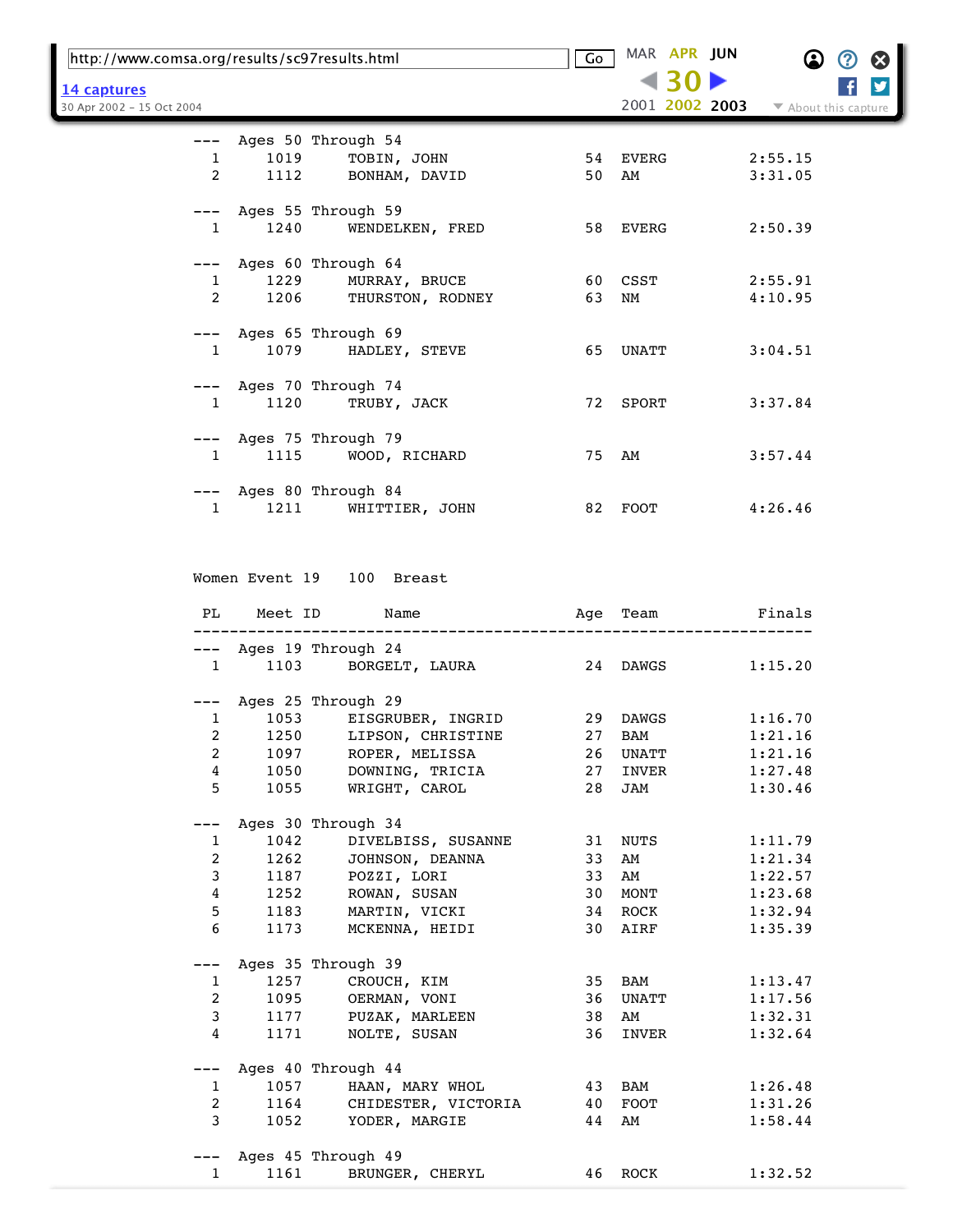| http://www.comsa.org/results/sc97results.html |         |                                    | Go | MAR APR JUN    |                      |
|-----------------------------------------------|---------|------------------------------------|----|----------------|----------------------|
| <u> 14 captures</u>                           |         |                                    |    |                |                      |
| 30 Apr 2002 - 15 Oct 2004                     |         |                                    |    | 2001 2002 2003 | ▼ About this capture |
|                                               | C611    | SCHARTZ, SUZANNE                   |    | AM             | 1:49.37              |
|                                               |         |                                    |    |                |                      |
| 1                                             | 1111    | Ages 55 Through 59<br>CLAPP, MARY  |    | 58 AM          | 3:03.88              |
|                                               |         |                                    |    |                |                      |
|                                               |         | Ages 60 Through 64                 |    |                |                      |
| $\mathbf{1}$                                  | 1056    | RYMAN, DONNA                       |    | 60 ROCK        | 1:36.89              |
| $\overline{a}$                                | 1191    | BUCHANNAN, PEGGY                   |    | 64 EVERG       | 1:57.31              |
| 3                                             | 1110    | WEBER, BARBARA                     |    | 61 AM          | 1:59.45              |
|                                               |         |                                    |    |                |                      |
| ———                                           |         | Ages 75 Through 79                 |    |                |                      |
| $\mathbf{1}$                                  | 1259    | FROHS, AGOTA                       |    | 77 UNATT       | 2:10.20              |
|                                               |         | Men Event 20 100 Breast            |    |                |                      |
| PL                                            | Meet ID | Name                               |    | Age Team       | Finals               |
|                                               |         |                                    |    |                |                      |
|                                               |         | Ages 25 Through 29                 |    |                |                      |
| $\mathbf{1}$                                  | 1201    | PRYOR, KEITH                       |    | 26 CWA         | 1:17.85              |
|                                               |         | Ages 30 Through 34                 |    |                |                      |
| 1                                             | 1133    | LUSSIER, HARDY                     |    | 31 DAWGS       | 1:02.91              |
| 2                                             | 1280    | MILLER, GEORGE                     | 31 | INVER          | 1:07.31              |
| 3                                             | 1075    | ELLIS, DUFFY                       | 33 | BAM            | 1:09.86              |
| 4                                             | 1033    | FALEY, JEFF                        | 31 | DAM            | 1:10.26              |
| 5                                             | 1149    | KNIGHT, ROGER                      | 33 | BAM            | 1:10.42              |
| 6                                             | 1226    | BENNETT, MIKE                      | 34 | UNATT          | 1:16.34              |
| 7                                             | 1199    | PATTEN, BRIAN                      | 32 | JAM            | 2:02.26              |
| $\qquad \qquad -$                             | 1233    | WHITESIDE, MARK                    |    | 31 LOVE        | DQ                   |
|                                               |         |                                    |    |                |                      |
| ---                                           | 1027    | Ages 35 Through 39<br>BANK, HOLDEN |    | 37 BAM         |                      |
| 1<br>2                                        | 1037    | BARBER, JEFF                       | 35 | INVER          | 1:06.45<br>1:10.86   |
| 3                                             | 1136    | KERN, TODD                         | 35 | DAWGS          | 1:23.49              |
| 4                                             | 1200    | GRUNOW, THOMAS                     |    | 39 CSST        | 1:36.52              |
|                                               |         |                                    |    |                |                      |
| ---                                           |         | Ages 40 Through 44                 |    |                |                      |
| 1                                             | 1220    | MARSH, RUSS                        | 41 | INVER          | 1:08.06              |
| $\overline{2}$                                | 1236    | SCHWAB, TOMMY                      | 42 | TP             | 1:18.81              |
| $\mathbf{3}$                                  | 1117    | ALVARADO, RAY                      | 40 | FOOT           | 1:22.79              |
| 4                                             | 1281    | THURSTON, FRANK                    | 43 | INVER          | 2:00.44              |
|                                               |         | Ages 45 Through 49                 |    |                |                      |
| 1                                             | 1001    | MACDONALD, LEE                     | 45 | FAST           | 1:07.94              |
| $\overline{a}$                                | 1210    | FISCHER, CHUCK                     | 45 | GAC            | 1:11.38              |
| $\mathbf{3}$                                  | 1279    | KERR, TOBY                         | 46 | <b>UNATT</b>   | 1:13.38              |
| $\overline{4}$                                | 1068    | CARRIER, MICHAEL                   | 49 | INVER          | 1:13.56              |
| 5                                             | 1205    | FREEDMAN, HENRY                    | 46 | BROOM          | 1:15.05              |
| 6                                             | 1213    | SOLIS, JOE                         | 49 | UNATT          | 1:21.52              |
|                                               |         |                                    |    |                |                      |
| ---                                           |         | Ages 50 Through 54                 |    |                |                      |
| 1                                             | 1005    | GRIFFITH, BILL                     | 50 | VAIL           | 1:10.38              |
| 2                                             | 1034    | CONLAND, ROBERT                    | 52 | UNATT          | 1:18.41              |
| 3                                             | 1148    | MCDANAL, STEVE                     | 53 | JAM            | 1:33.33              |
| -                                             | 1113    | DOWD, ARNIE                        | 51 | ${\tt FOOT}$   | DQ                   |
| ---                                           |         | Ages 55 Through 59                 |    |                |                      |
| $\mathbf{1}$                                  | 1081    | KING, WILLIAM                      | 57 | DAWGS          | 1:22.83              |
| 2                                             | 1152    | CHESSNOE, MICHAEL                  | 55 | AM             | 1:40.05              |
|                                               | 1203    | PLATTER, SANFORD                   | 58 | BAM            | DQ                   |
|                                               |         |                                    |    |                |                      |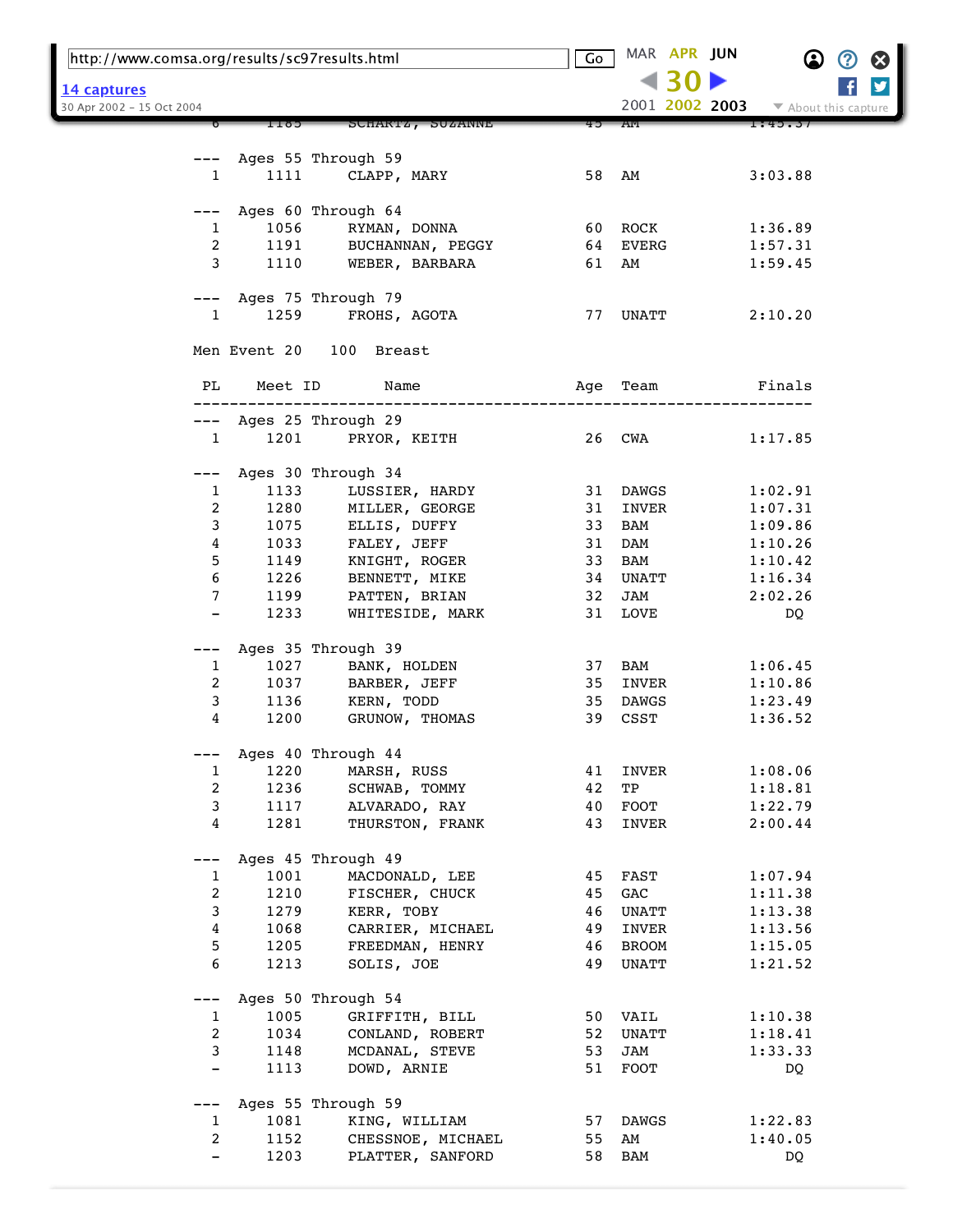| http://www.comsa.org/results/sc97results.html |                        | Go                                       |          | MAR APR JUN | $\bf \Omega$   | Ø                    |   |
|-----------------------------------------------|------------------------|------------------------------------------|----------|-------------|----------------|----------------------|---|
| 14 captures<br>30 Apr 2002 - 15 Oct 2004      |                        |                                          |          |             | 2001 2002 2003 | ▼ About this capture | y |
|                                               |                        | Ages 65 Through 69                       |          |             |                |                      |   |
| $\mathbf{1}$                                  | 1242                   | MYERS, JOHN                              | 66       | BLDRY       |                | 1:38.37              |   |
| 2                                             | 1003                   | MARTIN, JOE                              | 65       | SS          |                | 1:50.33              |   |
|                                               |                        | Ages 70 Through 74                       |          |             |                |                      |   |
| $\mathbf{1}$                                  |                        | 1067 FIELD, A. WAYNE                     |          | 70 CSST     |                | 1:49.87              |   |
| $---$                                         |                        | Ages 75 Through 79                       |          |             |                |                      |   |
| $\mathbf{1}$                                  | 1085                   | WRENN, JOHN                              |          | 76 BAM      |                | 1:55.15              |   |
|                                               |                        |                                          |          |             |                |                      |   |
|                                               | Ages 80 Through 84     |                                          |          |             |                |                      |   |
| $\mathbf{1}$                                  | 1074                   | LEVETT, JOHN                             |          | 80 JEFF     |                | 2:06.44              |   |
|                                               |                        | Women Event 21 50 Fly                    |          |             |                |                      |   |
| PL                                            | Meet ID                | Name                                     | Age      | Team        |                | Finals               |   |
|                                               |                        |                                          |          |             |                |                      |   |
|                                               | --- Ages 25 Through 29 |                                          |          |             |                |                      |   |
| $\mathbf{1}$                                  | 1244                   | LONGFELLOW, CHERYL 27                    |          | BAM         |                | 28.84                |   |
| 2                                             |                        | 1054 MCKEEVER, LAURA<br>1039 RALPH, MARY | 29       | BAM         |                | 29.57                |   |
| 3                                             |                        |                                          | 29       | CSST        |                | 30.87                |   |
| 4                                             |                        | $1198$ VINE, JODI                        | 28       | SS          |                | 32.89                |   |
| 5                                             | 1176                   | ROYTHER, SUZANNE                         | 26       | DAWGS       |                | 42.75                |   |
| ---                                           |                        | Ages 30 Through 34                       |          |             |                |                      |   |
| $\mathbf{1}$                                  | 1260                   | FLANERY, SHERRY                          | 33       | FAST        |                | 28.24                |   |
| 2                                             | 1046                   | WALTERS, TERRI                           | 30       | AIRF        |                | 29.40                |   |
| 3                                             | 1167                   | LOUCKS-BAKER, KAREN                      | 33       | ROCK        |                | 33.65                |   |
| 4                                             | 1264                   | MACDONELL, BARB                          | 34       | BAM         |                | 33.71                |   |
| 5                                             | 1101                   | RICE, WENDY                              | 34       | BAM         |                | 33.95                |   |
| 6                                             | 1041                   | CALLEN, LORI                             | 34       | INVER       |                | 35.53                |   |
| $---$                                         |                        | Ages 35 Through 39                       |          |             |                |                      |   |
| 1                                             | 1257                   | CROUCH, KIM                              | 35       | BAM         |                | 29.38                |   |
| 2                                             | 1193                   | NELSON, JUDY                             | 36       | SS          |                | 30.71                |   |
| 3                                             | 1095                   | OERMAN, VONI                             | 36       | UNATT       |                | 30.95                |   |
| 4                                             | 1038                   | SOMERS, KIM                              | 37       | UNATT       |                | 31.03                |   |
| 5                                             | 1091                   | DULLEA, MELANIE                          | 35       | SS          |                | 31.38                |   |
| 6                                             | 1189                   | KING, CINDY                              | 37       | INVER       |                | 33.38                |   |
| 7                                             | 1180                   | GARNIER, KATHY                           | 36       | INVER       |                | 33.78                |   |
| 8                                             | 1192                   | JACKMAN, PAULA                           | 39       | INVER       |                | 43.22                |   |
| $\overline{\phantom{a}}$                      | 1172                   | LEWIS, NICOLE                            | 35       | AM          |                | DQ                   |   |
|                                               | 1102                   | BERGIN, JAN                              | 39       | INVER       |                | DQ                   |   |
|                                               |                        |                                          |          |             |                |                      |   |
|                                               |                        | Ages 40 Through 44                       |          |             |                |                      |   |
| $\mathbf{1}$                                  | 1057                   | HAAN, MARY WHOL                          | 43       | BAM         |                | 32.88                |   |
| 2                                             | 1164                   | CHIDESTER, VICTORIA                      | 40       | FOOT        |                | 34.87                |   |
| 3<br>4                                        | 1249<br>1052           | MARIE, BUSH<br>YODER, MARGIE             | 41<br>44 | BAM<br>AM   |                | 39.94<br>49.29       |   |
|                                               |                        |                                          |          |             |                |                      |   |
| $---$                                         |                        | Ages 45 Through 49                       |          |             |                |                      |   |
| $\mathbf{1}$                                  | 1040                   | MARVIN, KATHLEEN                         | 45       | EVERG       |                | 34.10                |   |
| 2                                             | 1049                   | ROCHE, CAROLYN                           | 45       | BAM         |                | 34.43                |   |
| 3                                             | 1266                   | WOOD, JEAN                               | 49       | BAM         |                | 38.12                |   |
| 4                                             | 1186                   | ROWE, CHRISTINE                          | 45       | AM          |                | 42.77                |   |
|                                               |                        | Ages 50 Through 54                       |          |             |                |                      |   |
| $\mathbf{1}$                                  | 1090                   | REED, JUDY                               | 53 SS    |             |                | 32.76                |   |
|                                               |                        |                                          |          |             |                |                      |   |
| ———                                           |                        | Ages 60 Through 64                       |          |             |                |                      |   |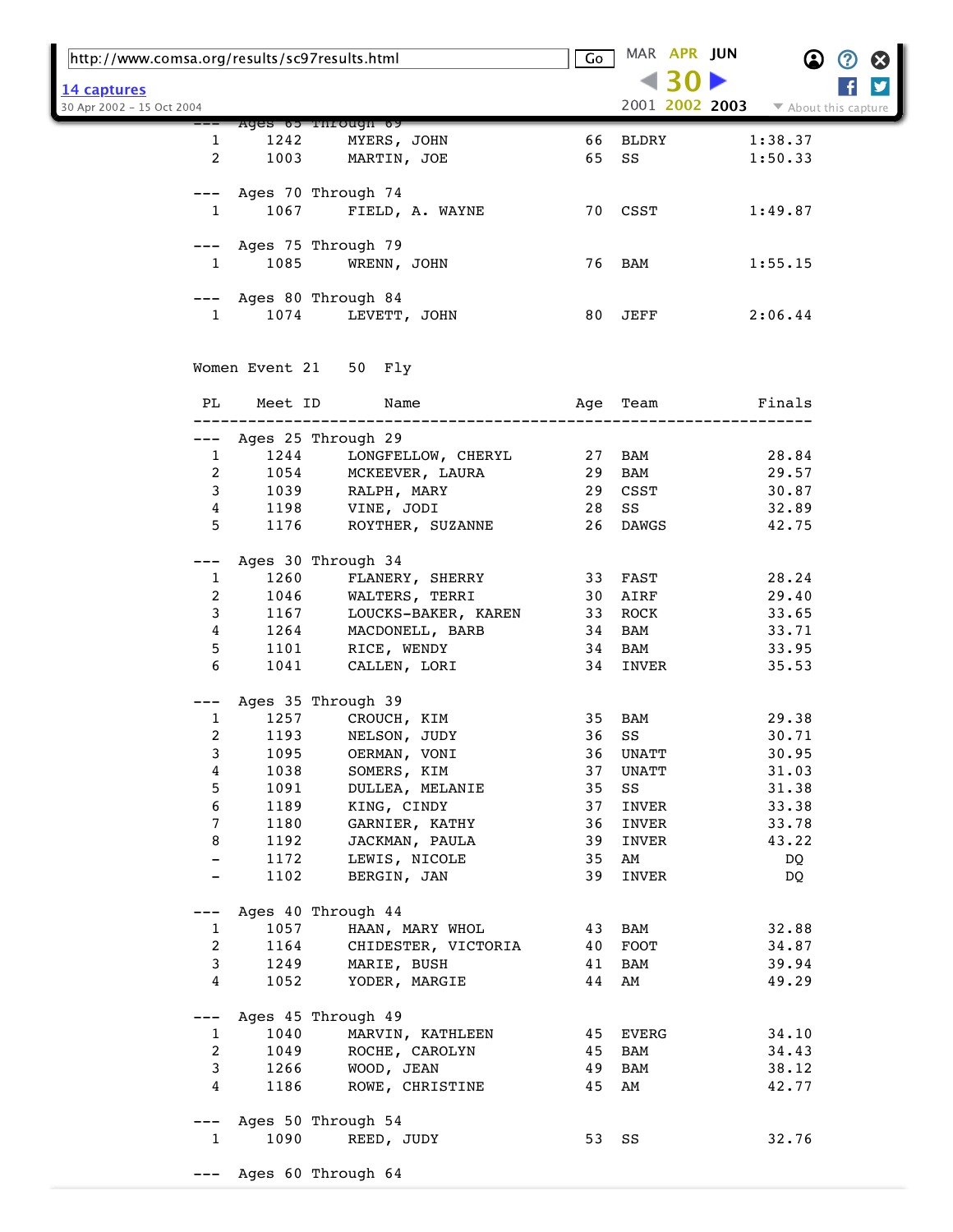| http://www.comsa.org/results/sc97results.html |      |                     | G <sub>O</sub> MAR APR JUN |         |                | $\odot$ $\odot$ $\odot$                  |
|-----------------------------------------------|------|---------------------|----------------------------|---------|----------------|------------------------------------------|
| 14 captures                                   |      |                     |                            | $-4302$ |                | $f \times$                               |
| 30 Apr 2002 - 15 Oct 2004                     |      |                     |                            |         | 2001 2002 2003 | $\blacktriangleright$ About this capture |
|                                               | 1103 | CARMICHAEL,<br>ELLA | INVER                      |         |                | 33.J4                                    |

|                 |                                | Men Event 22 50 Fly               |           |             |                 |
|-----------------|--------------------------------|-----------------------------------|-----------|-------------|-----------------|
|                 |                                | PL Meet ID Name                   | --------- |             | Age Team Finals |
|                 |                                | --- Ages 25 Through 29            |           |             |                 |
|                 |                                | 1 1025 SMIT, ROBERT-P 28          |           | BAM         | 23.50           |
|                 | $2^{\sim}$                     | 1224 MADIGAN, PJ                  | 25        | MONT        | 24.89           |
|                 |                                | 3 1013 RALPH, KEN                 | 28        | AIRF        | 25.09           |
|                 |                                | 4 1282 BROWN, BRIAN               | 26        | THORN       | 27.52           |
|                 |                                | 5 1225 RAPINZ, PAUL               | 27        | BAM         | 30.91           |
|                 |                                |                                   |           |             |                 |
| $---$           |                                | Ages 30 Through 34                |           |             |                 |
|                 | 1063<br>$1 \quad \blacksquare$ | THIERRY, JOHN 33                  |           | SS          | 25.90           |
|                 | $2 \left( \frac{1}{2} \right)$ | 1033 FALEY, JEFF                  | 31        | DAM         | 27.37           |
|                 | $3 \quad \blacksquare$         | 1143 NIELSEN, RICHARD             | 32        | CWA         | 28.64           |
|                 |                                | 4 1208 BENNETT, CHRISTOPHR 31 CWA |           |             | 29.12           |
|                 |                                | 5 1199 PATTEN, BRIAN              |           | 32 JAM      | 39.66           |
| ———             |                                | Ages 35 Through 39                |           |             |                 |
| $\mathbf{1}$    |                                | 1235 LIMBIRD, KEITH               | 36        | AIRF        | 25.46           |
| 2               |                                | 1027 BANK, HOLDEN                 | 37        | BAM         | 26.20           |
| $\mathbf{3}$    |                                | 1077 HUGO, JOHN                   | 36        | INVER       | 26.52           |
| $\overline{4}$  |                                | 1006 RYNO, MICHAEL                | 35        | SS          | 27.47           |
| 5 <sup>1</sup>  |                                | 1237 MARTIN, PIT                  | 39        | TP          | 29.75           |
| 6 <sup>1</sup>  |                                | 1072 BENNETT, JEFF                | 38        | BAM         | 29.76           |
| $\overline{7}$  |                                | 1008 WEINBERGER, JERRY            | 36        | CWA         | 32.35           |
|                 |                                | Ages 40 Through 44                |           |             |                 |
|                 | $1 \quad \blacksquare$         | 1139 HESS, RICHARD 42             |           | UNATT       | 24.57           |
| $\overline{2}$  |                                | 1082 FITZGERALD, MARK             | 41        | SS          | 27.50           |
| $\mathbf{3}$    |                                | 1124 NOLTE, CHRIS                 | 40        | INVER       | 27.72           |
| $\overline{4}$  |                                | 1131 SCHOENECKE, MICHAEL 40       |           | BROOM       | 28.61           |
| 5 <sup>5</sup>  |                                | 1223 WIESNER, PAUL                | 43        | MONT        | 29.80           |
| $6\overline{6}$ | 1076                           | WOLZ, PAUL                        | 42        | INVER       | 31.15           |
| $7\overline{ }$ | 1236                           | SCHWAB, TOMMY                     | 42        | TP          | 33.36           |
| 8               |                                | 1281 THURSTON, FRANK              | 43        | INVER       | 56.57           |
|                 |                                |                                   |           |             |                 |
|                 |                                | --- Ages 45 Through 49            |           |             |                 |
|                 | $1 \quad \cdots$               | 1279 KERR, TOBY                   | 46        | UNATT       | 28.63           |
|                 | $2 \left( \frac{1}{2} \right)$ | 1218 CARSON, MIKE                 | 48        | JAM         | 30.26           |
| 3               | 1118                           | SILVER, STEVEN                    | 47        | AM          | 30.88           |
| 4               | 1073                           | VARNER, TIM                       | 46        | BAM         | 31.03           |
| 5               | 1227                           | MAHRER, KENNETH                   | 48        | JAM         | 33.87           |
|                 |                                | Ages 50 Through 54                |           |             |                 |
| 1               | 1212                           | MCCORMICK, PAUL                   | 50        | BAM         | 28.49           |
| $\overline{a}$  | 1011                           | NANCE, BILL                       | 52        | MONT        | 31.17           |
| 3               | 1019                           | TOBIN, JOHN                       | 54        | EVERG       | 32.21           |
| $\overline{4}$  | 1146                           | LEWIS, JOHN                       | 52        | <b>LOVE</b> | 33.54           |
| 5               | 1148                           | MCDANAL, STEVE                    | 53        | JAM         | 34.05           |
|                 |                                | Ages 55 Through 59                |           |             |                 |
| $\mathbf{1}$    | 1240                           | WENDELKEN, FRED                   | 58        | EVERG       | 33.80           |
| $\overline{2}$  | 1004                           | THORNTON, GEORGE                  | 57        | FAST        | 34.17           |
| ---             |                                | Ages 60 Through 64                |           |             |                 |
| 1               | 1026                           | O'BRIEN, DENNIS                   | 61        | DUR         | 30.58           |
| $\overline{2}$  | 1007                           | PATTEN, BOB                       | 62        | DAC         | 34.12           |
|                 |                                |                                   |           |             |                 |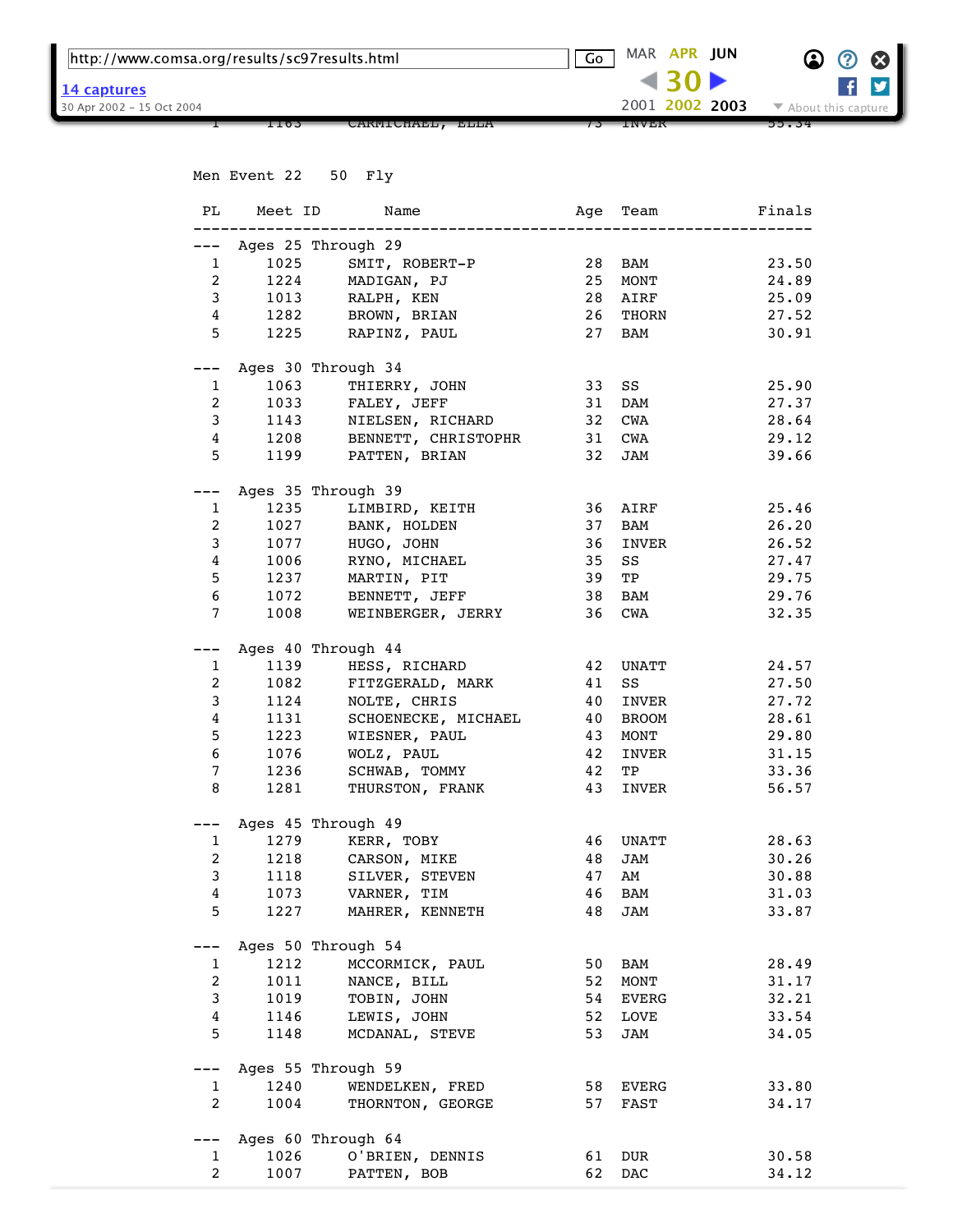| http://www.comsa.org/results/sc97results.html |                |                                      | Go       |               | MAR APR JUN |                | $\bf \Omega$         | $\bm{Q}$ | B                     |
|-----------------------------------------------|----------------|--------------------------------------|----------|---------------|-------------|----------------|----------------------|----------|-----------------------|
|                                               |                |                                      |          |               |             |                |                      |          | $\blacktriangleright$ |
| 14 captures<br>30 Apr 2002 - 15 Oct 2004      |                |                                      |          |               |             | 2001 2002 2003 | ▼ About this capture |          |                       |
|                                               | 1099           | WEBER, BRUNO                         | פס       | AM            |             |                | 90.IU                |          |                       |
|                                               | 1202           | JACKSON, BILL                        | 65       | DAC           |             |                | DQ                   |          |                       |
|                                               |                |                                      |          |               |             |                |                      |          |                       |
|                                               |                | Ages 70 Through 74                   |          |               |             |                |                      |          |                       |
| 1                                             | 1067           | FIELD, A. WAYNE                      |          | 70 CSST       |             |                | 48.22                |          |                       |
| 2                                             | 1029           | MCDERMOTT, ROBERT                    |          | 74 UNATT      |             |                | 1:17.09              |          |                       |
| ———                                           |                | Ages 75 Through 79                   |          |               |             |                |                      |          |                       |
| 1                                             | 1234           | RICHARDS, HUGH                       |          | 76 UNATT      |             |                | 38.25                |          |                       |
| 2                                             | 1115           | WOOD, RICHARD                        | 75       | AM            |             |                | 1:03.44              |          |                       |
|                                               |                |                                      |          |               |             |                |                      |          |                       |
|                                               |                | --- Ages 80 Through 84               |          |               |             |                |                      |          |                       |
| 1                                             | 1074           | LEVETT, JOHN                         | 80       | JEFF          |             |                | 1:07.32              |          |                       |
|                                               |                |                                      |          |               |             |                |                      |          |                       |
|                                               | Women Event 23 | 500 Free                             |          |               |             |                |                      |          |                       |
|                                               |                |                                      |          |               |             |                |                      |          |                       |
| PL                                            | Meet ID        | Name                                 | Age      | Team          |             |                | Finals               |          |                       |
|                                               |                | Ages 25 Through 29                   |          |               |             |                |                      |          |                       |
| $\mathbf{1}$                                  | 1096           | RYAN, KELLY                          |          | 28 FOOT       |             |                | 5:53.26              |          |                       |
| 2                                             | 1043           | HURBAN, KIM                          | 26       | TP            |             |                | 6:00.24              |          |                       |
| 3                                             | 1267           | GEIL, KIMBERLY                       | 27       | BAM           |             |                | 6:00.29              |          |                       |
| 4                                             | 1250           | LIPSON, CHRISTINE                    | 27       | BAM           |             |                | 6:07.62              |          |                       |
| 5                                             | 1275           | DAUBENSPECK, COLLET                  | 29       | THORN         |             |                | 7:46.93              |          |                       |
|                                               |                |                                      |          |               |             |                |                      |          |                       |
|                                               |                | Ages 30 Through 34                   |          |               |             |                |                      |          |                       |
| 1                                             | 1044           | BURTON, KAREN                        |          | 34 AIRF       |             |                | 5:18.56              |          |                       |
| 2                                             | 1046           | WALTERS, TERRI                       | 30       | AIRF          |             |                | 5:41.37              |          |                       |
| 3                                             | 1187           | POZZI, LORI                          | 33       | AM            |             |                | 5:48.50              |          |                       |
| 4                                             | 1247<br>1167   | FORBES, TIFFANY                      | 30       | BAM           |             |                | 5:48.64              |          |                       |
| 5<br>6                                        | 1196           | LOUCKS-BAKER, KAREN<br>PEDACE, JULIE | 33<br>34 | ROCK<br>UNATT |             |                | 6:34.86<br>6:42.96   |          |                       |
| 7                                             | 1173           | MCKENNA, HEIDI                       | 30       | AIRF          |             |                | 7:23.63              |          |                       |
|                                               |                |                                      |          |               |             |                |                      |          |                       |
|                                               |                | Ages 35 Through 39                   |          |               |             |                |                      |          |                       |
| 1                                             | 1193           | NELSON, JUDY                         | 36       | SS            |             |                | 5:42.09              |          |                       |
| 2                                             | 1091           | DULLEA, MELANIE                      | 35       | $_{\rm SS}$   |             |                | 5:55.25              |          |                       |
| 3                                             | 1095           | OERMAN, VONI                         | 36       | UNATT         |             |                | 5:59.02              |          |                       |
| 4                                             | 1189           | KING, CINDY                          | 37       | INVER         |             |                | 6:52.99              |          |                       |
| 5                                             | 1108           | GUTHRIE, CINDY                       | 36       | ROCK          |             |                | 7:27.13              |          |                       |
| 6                                             | 1102           | BERGIN, JAN                          | 39       | INVER         |             |                | 7:41.33              |          |                       |
| 7                                             | 1177           | PUZAK, MARLEEN                       | 38       | AM            |             |                | 8:06.34              |          |                       |
|                                               |                | Ages 40 Through 44                   |          |               |             |                |                      |          |                       |
| 1                                             | 1188           | SAXTON, PAMELA                       | 44       | INVER         |             |                | 6:59.91              |          |                       |
| 2                                             | 1104           | JOHNSON, LINDA                       | 42       | BROOM         |             |                | 7:26.43              |          |                       |
| 3                                             | 1184           | WEAVER, SYDNEY                       | 44       | AM            |             |                | 7:52.64              |          |                       |
| 4                                             | 1246           | SLOAN, CATHY                         | 42       | LOVE          |             |                | 7:56.14              |          |                       |
|                                               |                |                                      |          |               |             |                |                      |          |                       |
| ---                                           |                | Ages 45 Through 49                   |          |               |             |                |                      |          |                       |
| 1                                             | 1197           | FOUTS, SUSAN                         | 46       | SS            |             |                | 6:57.16              |          |                       |
| 2                                             | 1099           | BELL, LINDA                          | 49       | ROCK          |             |                | 7:40.26              |          |                       |
| 3<br>4                                        | 1185<br>1254   | SCHARTZ, SUZANNE<br>WILSON, DEBBIE   | 45<br>45 | AM<br>DAC     |             |                | 7:42.68<br>8:22.98   |          |                       |
|                                               |                |                                      |          |               |             |                |                      |          |                       |
| $---$                                         |                | Ages 50 Through 54                   |          |               |             |                |                      |          |                       |
| 1                                             | 1169           | WISE, LOUISE                         | 54       | DAWGS         |             |                | 7:52.77              |          |                       |
|                                               |                |                                      |          |               |             |                |                      |          |                       |
|                                               |                | Ages 55 Through 59                   |          |               |             |                |                      |          |                       |
| $\mathbf{1}$                                  | 1174           | KLAUS, BARBARA                       | 55       | EVERG         |             |                | 9:11.74              |          |                       |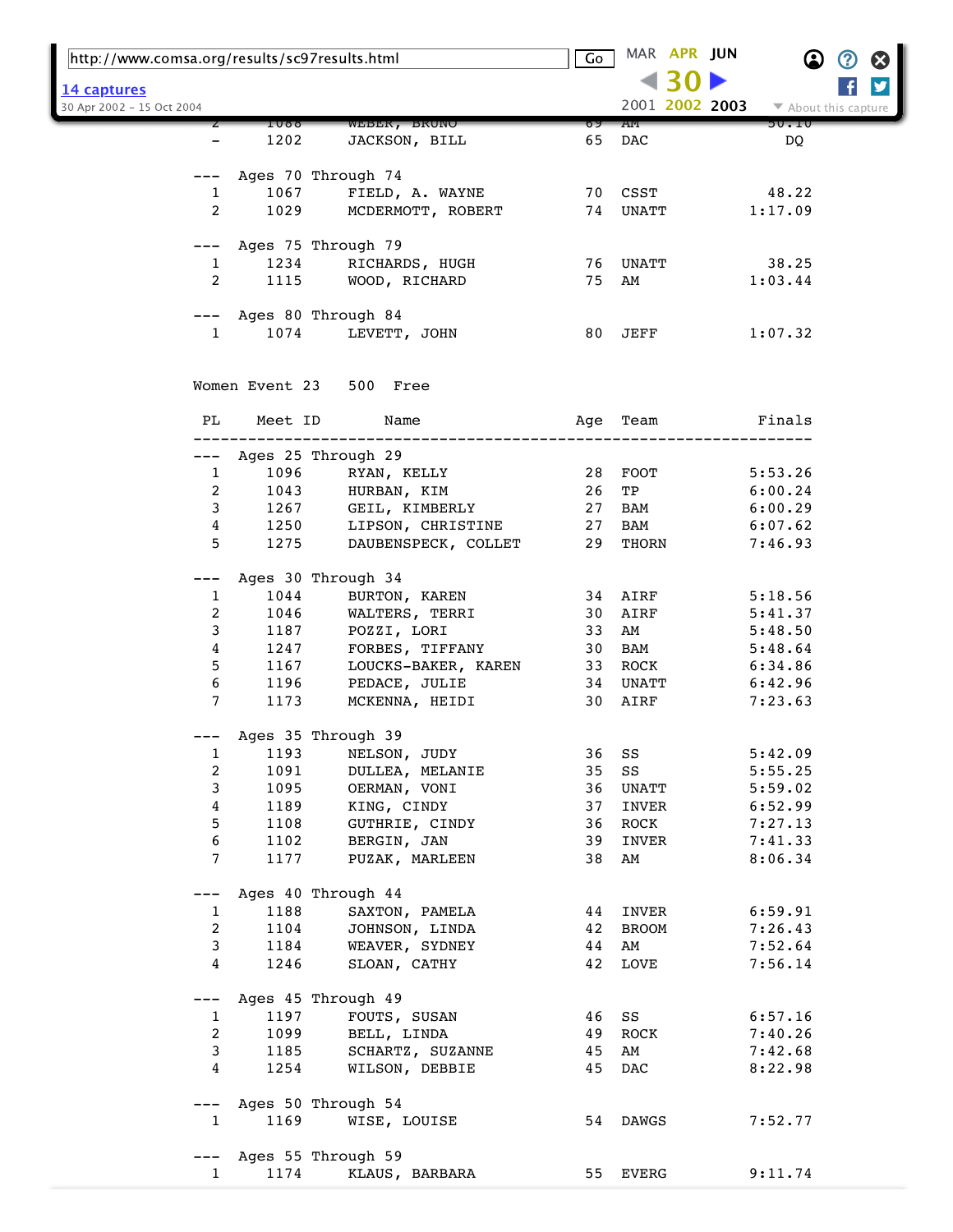| http://www.comsa.org/results/sc97results.html |                        |                                                              | Go       |             | MAR APR JUN    |                      |  |
|-----------------------------------------------|------------------------|--------------------------------------------------------------|----------|-------------|----------------|----------------------|--|
| 14 captures                                   |                        |                                                              |          |             |                |                      |  |
| 30 Apr 2002 - 15 Oct 2004                     |                        |                                                              |          |             | 2001 2002 2003 | ▼ About this capture |  |
|                                               |                        |                                                              |          |             |                |                      |  |
|                                               |                        | --- Ages 65 Through 69                                       |          |             |                |                      |  |
| $\mathbf{1}$                                  |                        | 1190 MANN, DENA<br>1258 HOLMES, FRANCES                      |          | 65 DAWGS    |                | 8:11.29              |  |
| $\overline{2}$                                |                        |                                                              | 69       | JAM         |                | 12:18.71             |  |
|                                               |                        |                                                              |          |             |                |                      |  |
|                                               |                        | --- Ages 70 Through 74                                       |          |             |                |                      |  |
| $\mathbf{1}$                                  | 1163                   | CARMICHAEL, ELLA 73 INVER 9:06.69                            |          |             |                |                      |  |
|                                               |                        |                                                              |          |             |                |                      |  |
|                                               |                        | Men Event 24 500 Free                                        |          |             |                |                      |  |
|                                               |                        |                                                              |          |             |                |                      |  |
| PL                                            |                        | Meet ID Name                                                 |          | Age Team    |                | Finals               |  |
|                                               |                        | ---------------------------------                            |          |             |                |                      |  |
|                                               |                        | --- Ages 19 Through 24                                       |          |             |                |                      |  |
|                                               |                        | 1 1070 DOHERTY, KEVIN 23 FOOT                                |          |             |                | 5:08.27              |  |
|                                               |                        |                                                              |          |             |                |                      |  |
|                                               | $1 \quad \blacksquare$ | --- Ages 25 Through 29                                       |          | 26 INVER    |                | 5:30.17              |  |
| 2                                             |                        | 1142 ROSS, DAVID<br>1225 RAPINZ, PAUL                        |          | 27 BAM      |                | 6:23.80              |  |
|                                               |                        |                                                              |          |             |                |                      |  |
|                                               |                        | --- Ages 30 Through 34                                       |          |             |                |                      |  |
| $\mathbf{1}$                                  |                        | 1241 REILLY, QUINN                                           |          | 31 AM       |                | 5:35.47              |  |
| 2                                             |                        | 1226 BENNETT, MIKE                                           |          | 34 UNATT    |                | 6:17.15              |  |
|                                               |                        |                                                              |          |             |                |                      |  |
|                                               |                        | Ages 35 Through 39                                           |          |             |                |                      |  |
| $\mathbf{1}$                                  |                        | 1235 LIMBIRD, KEITH                                          |          | 36 AIRF     |                | 5:13.46              |  |
| 2                                             |                        |                                                              |          | 36 BLDRY    |                | 5:19.08              |  |
| 3                                             |                        | 1215 WRIGHT, STEVE<br>1002 MOE, STEPHEN<br>1024 CLASSEN, KEN |          | 36 BAM      |                | 5:22.23              |  |
| 4                                             | 1027                   |                                                              |          | 36 FOOT     |                | 5:30.35              |  |
| 5<br>6                                        |                        | BANK, HOLDEN<br>1147 VAN LAW, PHIL                           | 37<br>39 | BAM<br>SS   |                | 5:43.21<br>5:50.72   |  |
| 7                                             |                        | 1066 VARGAS, LUIS                                            |          | 36 BAM      |                | 5:55.82              |  |
| 8                                             | 1222                   | PATTERSON, JOHN                                              |          | 36 MONT     |                | 6:32.62              |  |
|                                               |                        |                                                              |          |             |                |                      |  |
|                                               |                        | --- Ages 40 Through 44                                       |          |             |                |                      |  |
|                                               |                        | 1 1018 HUGHES, JOHN                                          |          | 43 UNATT    |                | 5:26.62              |  |
| 2                                             | 1139                   | HESS, RICHARD                                                | 42       | UNATT       |                | 5:29.98              |  |
| 3                                             | 1124                   | NOLTE, CHRIS                                                 | 40       | INVER       |                | 5:37.90              |  |
| 4                                             | 1151                   | HEGGY, TERRY                                                 | 42       | FOOT        |                | 5:48.02              |  |
| 5                                             | 1069                   | JAY, HOWARD                                                  | 40       | GLEN        |                | 5:59.34              |  |
| 6                                             | 1121                   | BROWN, BOB                                                   | 40       | BAM         |                | 6:12.31              |  |
| 7                                             | 1016                   | MCMILLAN, DOUG                                               | 42       | <b>NUTS</b> |                | 6:33.64              |  |
| 8                                             | 1209                   | VALVANO, JOHN                                                | 40       | BAM         |                | 7:22.09              |  |
| $---$                                         |                        | Ages 45 Through 49                                           |          |             |                |                      |  |
| $\mathbf{1}$                                  | 1218                   | CARSON, MIKE                                                 | 48       | JAM         |                | 6:30.81              |  |
| 2                                             | 1156                   | MYERS, ROGER                                                 | 48       | JEFF        |                | 7:25.26              |  |
| 3                                             | 1014                   | KNOPINSKI, JOE                                               | 47       | ROCK        |                | 7:54.33              |  |
|                                               |                        |                                                              |          |             |                |                      |  |
| $---$                                         |                        | Ages 50 Through 54                                           |          |             |                |                      |  |
| $\mathbf{1}$                                  | 1212                   | MCCORMICK, PAUL                                              |          | 50 BAM      |                | 5:29.96              |  |
| $\overline{a}$                                | 1150                   | BATES, CHARLES                                               | 50       | NUTS        |                | 6:55.09              |  |
| 3                                             | 1148                   | MCDANAL, STEVE                                               | 53       | JAM         |                | 8:10.36              |  |
| $---$                                         |                        | Ages 60 Through 64                                           |          |             |                |                      |  |
| $\mathbf{1}$                                  | 1239                   | KING, BILL                                                   | 63       | JAM         |                | 6:54.01              |  |
| 2                                             | 1206                   | THURSTON, RODNEY                                             | 63       | NM          |                | 8:24.87              |  |
|                                               |                        |                                                              |          |             |                |                      |  |
| $---$                                         |                        | Ages 65 Through 69                                           |          |             |                |                      |  |
| 1                                             | 1242                   | MYERS, JOHN                                                  | 66       | BLDRY       |                | 8:19.86              |  |
| 2                                             | 1003                   | MARTIN, JOE                                                  | 65       | SS          |                | 9:31.78              |  |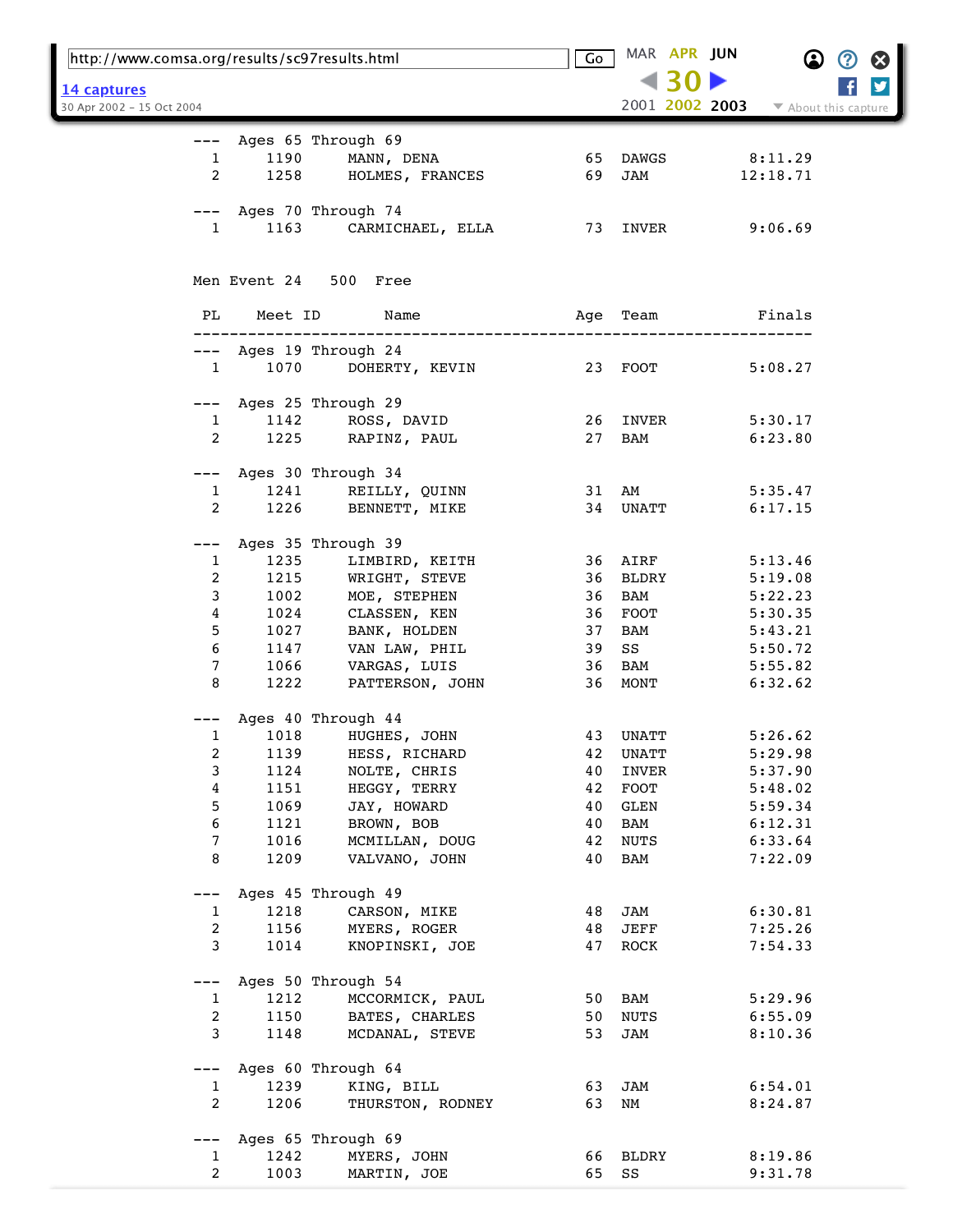http://www.comsa.org/results/sc97results.html Go MAR **APR [JUN](https://web.archive.org/web/20020625083441/http://www.comsa.org:80/results/sc97results.html)** 

Women Event 25 400 IM

2001 **2002 [2003](https://web.archive.org/web/20030507191211/http://www.comsa.org:80/results/sc97results.html)** 30 Apr 2002 - 15 Oct 2004 **12002** 2003 **12002 2003** About this capture



|  | 14 captures |  |
|--|-------------|--|
|  | --------    |  |

| PL              | Meet ID                        | Name                                                     | Age | Team         | Finals           |
|-----------------|--------------------------------|----------------------------------------------------------|-----|--------------|------------------|
|                 |                                |                                                          |     |              |                  |
|                 |                                | --- Ages 30 Through 34                                   |     |              |                  |
|                 | 1046<br>$\mathbf{1}$           | WALTERS, TERRI                                           |     | 30 AIRF      | 5:08.99          |
| $2^{\circ}$     |                                | 1167<br>1167 LOUCKS-BAKER, KAREN<br>1262 JOHNSON, DEANNA |     | 33 ROCK      | 5:54.71          |
| $\mathbf{3}$    |                                |                                                          | 33  | AM           | 6:01.68          |
| $ -$            |                                | 1044 BURTON, KAREN                                       |     | 34 AIRF      | DQ               |
|                 |                                |                                                          |     |              |                  |
|                 |                                | --- Ages 35 Through 39                                   |     |              |                  |
|                 | $1 \quad \blacksquare$         | 1095 OERMAN, VONI                                        | 36  |              | UNATT 5:19.09    |
|                 |                                |                                                          |     |              |                  |
|                 | $\overline{2}$                 | 1193 NELSON, JUDY                                        | 36  | SS           | 5:20.05          |
| $\mathbf{3}$    |                                | 1171 NOLTE, SUSAN                                        | 36  | INVER        | 6:10.81          |
| $4\overline{ }$ | 1051                           |                                                          |     | 39 BAM       | 6:39.22          |
| 5               |                                | 1051 NARCOWICH, TEDDI<br>1248 BLINN, SUE                 |     | 37 JAM       | 6:56.93          |
|                 |                                |                                                          |     |              |                  |
|                 |                                | --- Ages 40 Through 44                                   |     |              |                  |
|                 | $1 \quad \Box$                 | 1104 JOHNSON, LINDA                                      | 42  | BROOM        | 7:07.13          |
|                 |                                |                                                          |     |              |                  |
|                 |                                | --- Ages 45 Through 49                                   |     |              |                  |
| $\mathbf{1}$    |                                | 1266 WOOD, JEAN                                          |     | 49 BAM       | 6:20.17          |
|                 |                                |                                                          |     |              |                  |
|                 |                                | --- Ages 60 Through 64                                   |     |              |                  |
|                 | $1 \quad \Box$                 | 1178 HERTZBERG, RUTH                                     |     | 64 SUMM      | 9:42.81          |
|                 |                                |                                                          |     |              |                  |
|                 |                                |                                                          |     |              |                  |
|                 |                                | Men Event 26 400 IM                                      |     |              |                  |
|                 |                                |                                                          |     |              |                  |
|                 |                                | PL Meet ID Name                                          | Age | Team         | Finals           |
|                 |                                |                                                          |     |              |                  |
|                 |                                |                                                          |     |              |                  |
|                 |                                |                                                          |     |              |                  |
|                 |                                | --- Ages 19 Through 24                                   |     |              |                  |
|                 | $1 \qquad \qquad$              | 1070 DOHERTY, KEVIN                                      |     | 23 FOOT      | 4:37.93          |
|                 |                                |                                                          |     |              |                  |
|                 |                                | --- Ages 25 Through 29                                   |     |              |                  |
|                 |                                | 1 1142 ROSS, DAVID                                       | 26  |              | 4:45.68<br>INVER |
|                 | $2 \left( \frac{1}{2} \right)$ | 1137 ROYTHER, GREG                                       | 25  | DAWGS        | 4:58.94          |
| $\mathbf{3}$    |                                | 1134 GRAHAM, DOUG                                        | 28  | <b>DAWGS</b> | 5:08.48          |
|                 | $4\overline{ }$                | 1201 PRYOR, KEITH                                        | 26  | CWA          | 5:18.42          |
|                 |                                |                                                          |     |              |                  |
|                 |                                | Ages 30 Through 34                                       |     |              |                  |
| 1               | 1075                           | ELLIS, DUFFY                                             | 33  | BAM          | 4:57.86          |
| $\overline{a}$  | 1144                           | REEDER, DAVID                                            | 30  | CSST         | 5:07.69          |
| 3               | 1149                           | KNIGHT, ROGER                                            | 33  | BAM          | 5:07.94          |
| 4               | 1143                           | NIELSEN, RICHARD                                         | 32  | CWA          | 5:18.87          |
|                 |                                |                                                          |     |              |                  |
| $-- -$          |                                |                                                          |     |              |                  |
|                 |                                | Ages 35 Through 39                                       |     |              |                  |
| 1               | 1235                           | LIMBIRD, KEITH                                           | 36  | AIRF         | 4:49.92          |
| $\overline{a}$  | 1066                           | VARGAS, LUIS                                             | 36  | BAM          | 5:21.60          |
| 3               | 1155                           | FETZER, FRANKLIN                                         | 39  | BLDRY        | 5:23.82          |
| 4               | 1080                           | KALISKI, ROBERT                                          | 35  | BAM          | 5:34.28          |
| 5               | 1200                           | GRUNOW, THOMAS                                           | 39  | CSST         | 6:42.54          |
|                 |                                |                                                          |     |              |                  |
| ---             |                                | Ages 40 Through 44                                       |     |              |                  |
| 1               | 1123                           | CULP, MICHAEL                                            | 41  | SS           | 5:20.06          |
| $\overline{2}$  | 1214                           | FRETZ, JOSEPH                                            | 42  | AM           | 5:59.16          |
|                 |                                |                                                          |     |              |                  |
| 1               | 1227                           | Ages 45 Through 49<br>MAHRER, KENNETH                    | 48  | JAM          | 7:18.71          |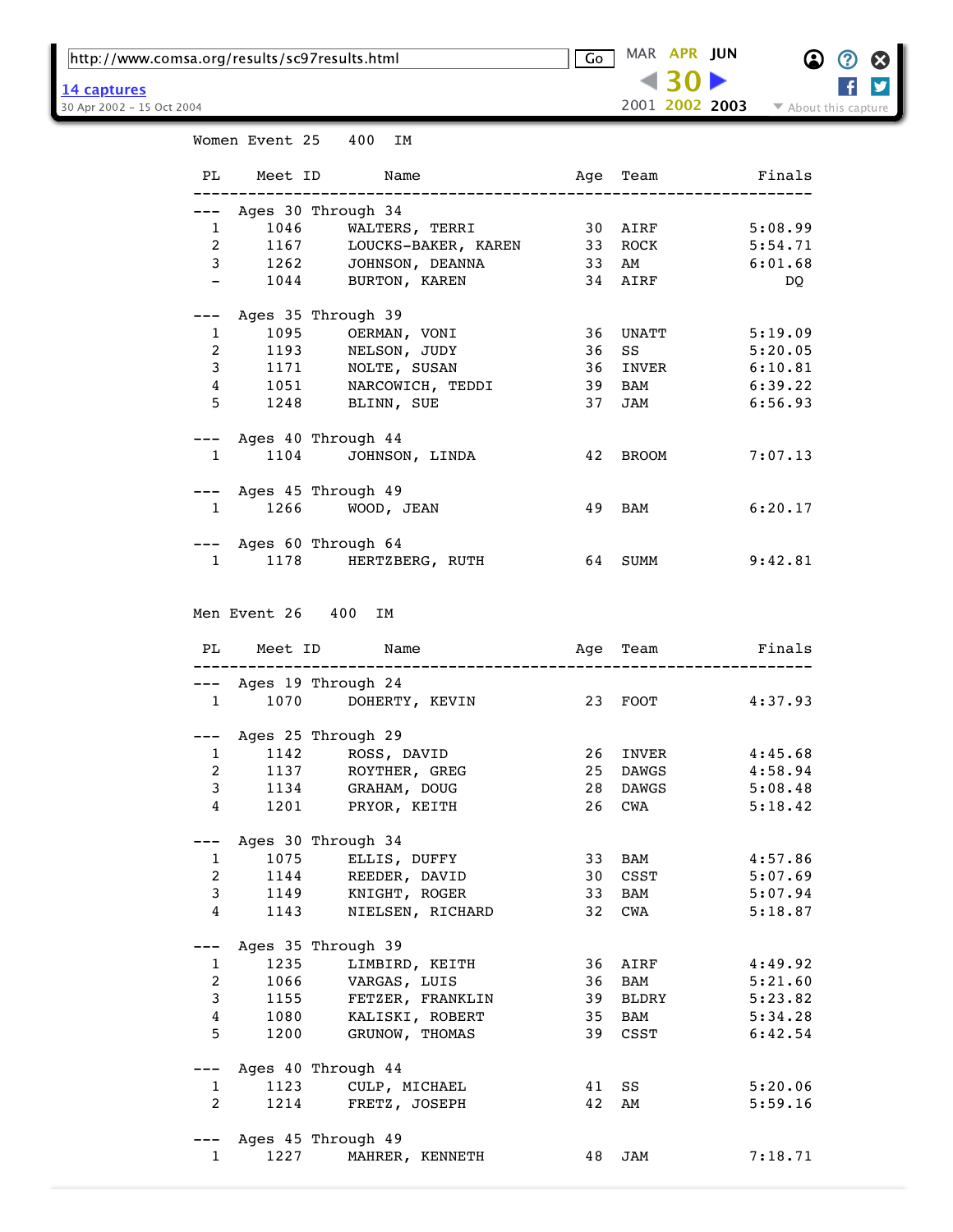| http://www.comsa.org/results/sc97results.html |                 |                                |                                             | Go |          | MAR APR JUN    |                  | B<br>B               |
|-----------------------------------------------|-----------------|--------------------------------|---------------------------------------------|----|----------|----------------|------------------|----------------------|
| 14 captures                                   |                 |                                |                                             |    |          |                |                  | y                    |
| 30 Apr 2002 - 15 Oct 2004                     |                 |                                |                                             |    |          | 2001 2002 2003 |                  | ▼ About this capture |
|                                               |                 | Ages bo rnrough by             |                                             |    |          |                |                  |                      |
|                                               | 1               | 1004                           | THORNTON, GEORGE                            | 57 | FAST     |                | 6:52.11          |                      |
|                                               | $\overline{2}$  | 1154                           | SHAW, LARRY                                 |    | 58 FOOT  |                | 8:14.33          |                      |
|                                               |                 | --- Ages 65 Through 69         |                                             |    |          |                |                  |                      |
|                                               | $\mathbf{1}$    | 1088                           | WEBER, BRUNO                                |    | 69 AM    |                | 7:42.19          |                      |
|                                               |                 |                                |                                             |    |          |                |                  |                      |
|                                               |                 | --- Ages 70 Through 74         |                                             |    |          |                |                  |                      |
|                                               | $\mathbf{1}$    | 1029                           | MCDERMOTT, ROBERT                           |    | 74 UNATT |                | 11:38.79         |                      |
|                                               |                 |                                |                                             |    |          |                |                  |                      |
|                                               |                 |                                | Mixed Event 27 200 R-Free                   |    |          |                |                  |                      |
|                                               |                 |                                |                                             |    |          |                |                  |                      |
|                                               | PL              | Meet ID                        | Name                                        |    | Team     |                | Finals           |                      |
|                                               |                 |                                | --- Mixed Ages 19 Through 24                |    |          |                |                  |                      |
|                                               | $\mathbf{1}$    | 3037                           | FOOTHILLS MASTERS B X-19                    |    | FOOT     |                | 1:46.11          |                      |
|                                               | $\overline{2}$  | 3047                           | DAWGS A X-19                                |    | DAWGS    |                | 1:46.47          |                      |
|                                               |                 |                                |                                             |    |          |                |                  |                      |
|                                               |                 |                                | --- Mixed Ages 25 Through 34                |    |          |                |                  |                      |
|                                               | $\mathbf{1}$    | 3048                           | BAM A X-25                                  |    | BAM      |                | 1:37.29          |                      |
|                                               | $\overline{a}$  | 3050                           | BAM C X-25                                  |    | BAM      |                | 1:42.42          |                      |
|                                               | 3               | 3046                           | SOUTH SUBURBAN B X-25                       |    | SS       |                | 1:44.01          |                      |
|                                               | 4               | 3042                           | MONTROSE MARLINS A X-25                     |    | MONT     |                | 1:46.80          |                      |
|                                               | 5<br>6          | 3040                           | EVERGREEN MASTERS A X-25                    |    | EVERG    |                | 1:51.38          |                      |
|                                               |                 | 3049                           | BAM B X-25                                  |    | BAM      |                | 1:52.08          |                      |
|                                               | 7<br>8          | 3038<br>3043                   | FOOTHILLS MASTERS A X-25                    |    | FOOT     |                | 1:52.58          |                      |
|                                               |                 |                                | BROOM A X-25                                |    | BROOM    |                | 1:57.37          |                      |
|                                               |                 |                                | --- Mixed Ages 35 Through 44                |    |          |                |                  |                      |
|                                               | $\mathbf{1}$    | 3045                           | SOUTH SUBURBAN A X-35                       |    | SS       |                | 1:47.15          |                      |
|                                               | 2               | 3051                           | BAM D X-35                                  |    | BAM      |                | 1:52.68          |                      |
|                                               | 3               | 3044                           | INVERNESS B X-35                            |    | INVER    |                | 2:03.60          |                      |
|                                               | 4               | 3041                           | AURORA MASTERS A X-35                       |    | AM       |                | 2:16.43          |                      |
|                                               |                 |                                |                                             |    |          |                |                  |                      |
|                                               |                 |                                | --- Mixed Ages 45 Through 54                |    |          |                |                  |                      |
|                                               |                 | $1 \quad \blacksquare$         | 3052 BAM E X-45                             |    | BAM      |                | 1:53.49          |                      |
|                                               |                 |                                | --- Mixed Ages 55 Through 64                |    |          |                |                  |                      |
|                                               |                 | $1 \quad \blacksquare$         | 3039 EVERGREEN MASTERS B X-55 EVERG 2:25.04 |    |          |                |                  |                      |
|                                               |                 |                                |                                             |    |          |                |                  |                      |
|                                               |                 |                                |                                             |    |          |                |                  |                      |
|                                               |                 | Women Event 29 100 Fly         |                                             |    |          |                |                  |                      |
|                                               |                 | PL Meet ID Name                | Age Team <b>Finals</b>                      |    |          |                |                  |                      |
|                                               |                 | --- Ages 25 Through 29         |                                             |    |          |                |                  |                      |
|                                               |                 | $1 \quad \blacksquare$         | 1244 LONGFELLOW, CHERYL 27 BAM 1:06.82      |    |          |                |                  |                      |
|                                               |                 |                                | 2 1098 TAYLOR, JENNIFER 25 FOOT 1:17.09     |    |          |                |                  |                      |
|                                               |                 |                                |                                             |    |          |                |                  |                      |
|                                               |                 | --- Ages 30 Through 34         |                                             |    |          |                |                  |                      |
|                                               |                 | 1260<br>$1 \quad \blacksquare$ | FLANERY, SHERRY                             |    |          |                | 33 FAST 1:02.98  |                      |
|                                               | $2^{\circ}$     |                                |                                             |    |          |                | 1:03.35          |                      |
|                                               | 3 <sup>7</sup>  |                                |                                             |    |          |                | 1:03.82          |                      |
|                                               | $4\overline{ }$ |                                |                                             |    |          |                | 1:12.00          |                      |
|                                               | 5               |                                | 1264 MACDONELL, BARB 34 BAM                 |    |          |                | 1:18.23          |                      |
|                                               | 6               | 1167                           | LOUCKS-BAKER, KAREN 33 ROCK                 |    |          |                | 1:18.28          |                      |
|                                               |                 | --- Ages 35 Through 39         |                                             |    |          |                |                  |                      |
|                                               | $\mathbf{1}$    |                                | 1095 OERMAN, VONI                           |    |          |                | 36 UNATT 1:08.67 |                      |
|                                               | $\overline{2}$  | 1038                           | SOMERS, KIM                                 |    |          | 37 UNATT       | 1:10.87          |                      |
|                                               |                 |                                |                                             |    |          |                |                  |                      |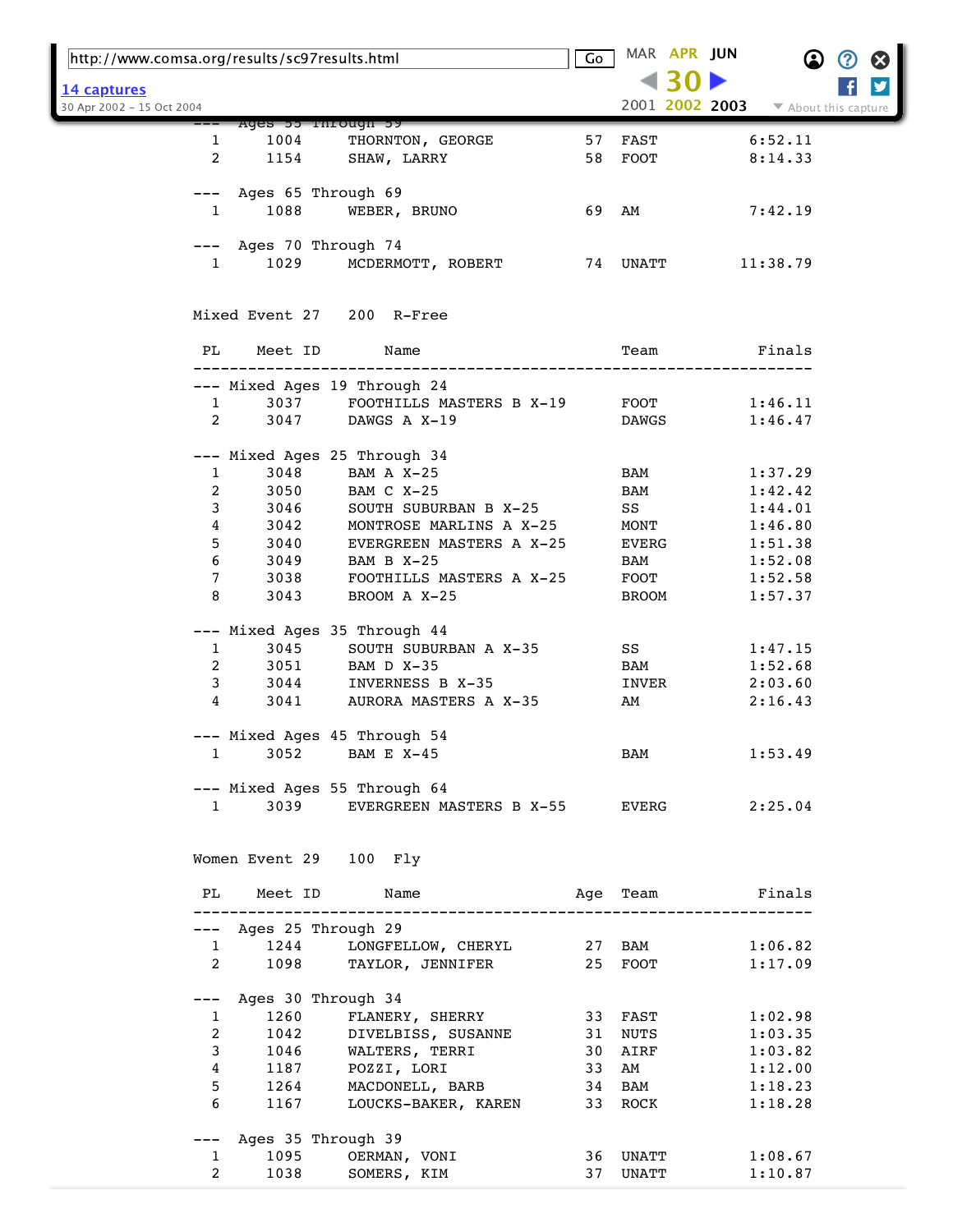| http://www.comsa.org/results/sc97results.html |              | Go                            |          | MAR APR JUN        | $\bf \Omega$   | 3                    | Ø |   |
|-----------------------------------------------|--------------|-------------------------------|----------|--------------------|----------------|----------------------|---|---|
|                                               |              |                               |          |                    |                |                      |   | y |
| 14 captures<br>30 Apr 2002 - 15 Oct 2004      |              |                               |          |                    | 2001 2002 2003 | ▼ About this capture |   |   |
|                                               | 1240         | SLOAN, CATHY                  |          | TAAR               |                | DU                   |   |   |
|                                               |              |                               |          |                    |                |                      |   |   |
|                                               |              | Ages 60 Through 64            |          |                    |                |                      |   |   |
| 1                                             | 1178         | HERTZBERG, RUTH               |          | 64 SUMM            |                | 2:27.83              |   |   |
|                                               |              |                               |          |                    |                |                      |   |   |
|                                               |              |                               |          |                    |                |                      |   |   |
|                                               |              | Men Event 30 100 Fly          |          |                    |                |                      |   |   |
|                                               |              |                               |          |                    |                |                      |   |   |
| PL                                            | Meet ID      | Name                          | Age      | Team               |                | Finals               |   |   |
|                                               |              |                               |          |                    |                |                      |   |   |
|                                               |              | Ages 19 Through 24            |          |                    |                |                      |   |   |
| $\mathbf{1}$                                  | 1217         | ENGEL, JASON                  |          | 23 BLDRY           |                | 1:17.72              |   |   |
| $---$                                         |              | Ages 25 Through 29            |          |                    |                |                      |   |   |
| $\mathbf{1}$                                  | 1025         | SMIT, ROBERT-P                | 28       | BAM                |                | 52.28                |   |   |
| 2                                             | 1224         | MADIGAN, PJ                   | 25       | MONT               |                | 56.85                |   |   |
| 3                                             | 1282         | BROWN, BRIAN                  | 26       | THORN              |                | 1:03.39              |   |   |
|                                               |              |                               |          |                    |                |                      |   |   |
|                                               |              | Ages 30 Through 34            |          |                    |                |                      |   |   |
| 1                                             | 1083         | GONZALES, MICHAEL             | 30       | BAM                |                | 56.97                |   |   |
| 2                                             | 1126         | DAVIS, STEVE                  | 34       | AM                 |                | 58.46                |   |   |
| 3                                             | 1078         | BOETTCHER, ANTHONY            |          | 34 EVERG           |                | 1:00.78              |   |   |
| 4                                             | 1128         | DOUGHERTY, TIM                | 31       | BROOM              |                | 1:01.19              |   |   |
| 5                                             | 1075         | ELLIS, DUFFY                  | 33       | BAM                |                | 1:01.22              |   |   |
|                                               |              |                               |          |                    |                |                      |   |   |
| ---                                           |              | Ages 35 Through 39            |          |                    |                |                      |   |   |
| $\mathbf{1}$                                  | 1235         | LIMBIRD, KEITH                | 36       | AIRF               |                | 56.35                |   |   |
| $\boldsymbol{2}$                              | 1027         | BANK, HOLDEN                  | 37       | BAM                |                | 59.53                |   |   |
| 3                                             | 1215         | WRIGHT, STEVE                 | 36       | BLDRY              |                | 1:03.36              |   |   |
| 4                                             | 1006         | RYNO, MICHAEL                 | 35       | SS                 |                | 1:03.49              |   |   |
| 5                                             | 1200         | GRUNOW, THOMAS                | 39       | CSST               |                | 1:27.86              |   |   |
| $\qquad \qquad -$                             | 1077         | HUGO, JOHN                    | 36       | INVER              |                | DQ                   |   |   |
|                                               |              |                               |          |                    |                |                      |   |   |
|                                               |              | Ages 40 Through 44            |          |                    |                |                      |   |   |
| 1                                             | 1139         | HESS, RICHARD                 | 42       | UNATT              |                | 54.70                |   |   |
| 2                                             | 1121         | BROWN, BOB                    | 40       | BAM                |                | 1:00.70              |   |   |
| 3                                             | 1018         | HUGHES, JOHN                  | 43       | UNATT              |                | 1:01.45              |   |   |
| 4                                             | 1082         | FITZGERALD, MARK              | 41       | SS                 |                | 1:02.38              |   |   |
| 5                                             | 1087         | GILBERT, JEFF                 | 41       | EVERG              |                | 1:02.41              |   |   |
| 6                                             | 1124         | NOLTE, CHRIS                  | 40       | INVER              |                | 1:03.01              |   |   |
| 7                                             | 1243<br>1238 | DITOLLA, ROBERT               | 42       | SS                 |                | 1:03.29<br>1:03.34   |   |   |
| 8<br>9                                        |              | TVEITMOE, BOB<br>HEGGY, TERRY | 44<br>42 | JAM<br><b>FOOT</b> |                |                      |   |   |
|                                               | 1151         |                               |          |                    |                | 1:05.97              |   |   |
| ---                                           |              | Ages 45 Through 49            |          |                    |                |                      |   |   |
| $\mathbf{1}$                                  | 1073         | VARNER, TIM                   | 46       | BAM                |                | 1:13.42              |   |   |
| $\overline{a}$                                | 1132         | QUIGLEY, BILL                 | 45       | EVERG              |                | 1:13.72              |   |   |
|                                               |              |                               |          |                    |                |                      |   |   |
| $---$                                         |              | Ages 50 Through 54            |          |                    |                |                      |   |   |
| 1                                             | 1011         | NANCE, BILL                   | 52       | MONT               |                | 1:13.73              |   |   |
| 2                                             | 1019         | TOBIN, JOHN                   | 54       | EVERG              |                | 1:25.19              |   |   |
| 3                                             | 1148         | MCDANAL, STEVE                | 53       | JAM                |                | 1:25.76              |   |   |
|                                               |              |                               |          |                    |                |                      |   |   |
| $---$                                         |              | Ages 55 Through 59            |          |                    |                |                      |   |   |
| $\mathbf{1}$                                  | 1004         | THORNTON, GEORGE              |          | 57 FAST            |                | 1:30.52              |   |   |
|                                               |              |                               |          |                    |                |                      |   |   |
| $---$                                         |              | Ages 60 Through 64            |          |                    |                |                      |   |   |
| $\mathbf{1}$                                  | 1026         | O'BRIEN, DENNIS               | 61       | DUR                |                | 1:10.22              |   |   |
| $\overline{a}$                                | 1216         | PLUMMER, MARK                 | 60       | INVER              |                | 1:30.64              |   |   |
|                                               |              |                               |          |                    |                |                      |   |   |
|                                               |              | Ages 65 Through 69            |          |                    |                |                      |   |   |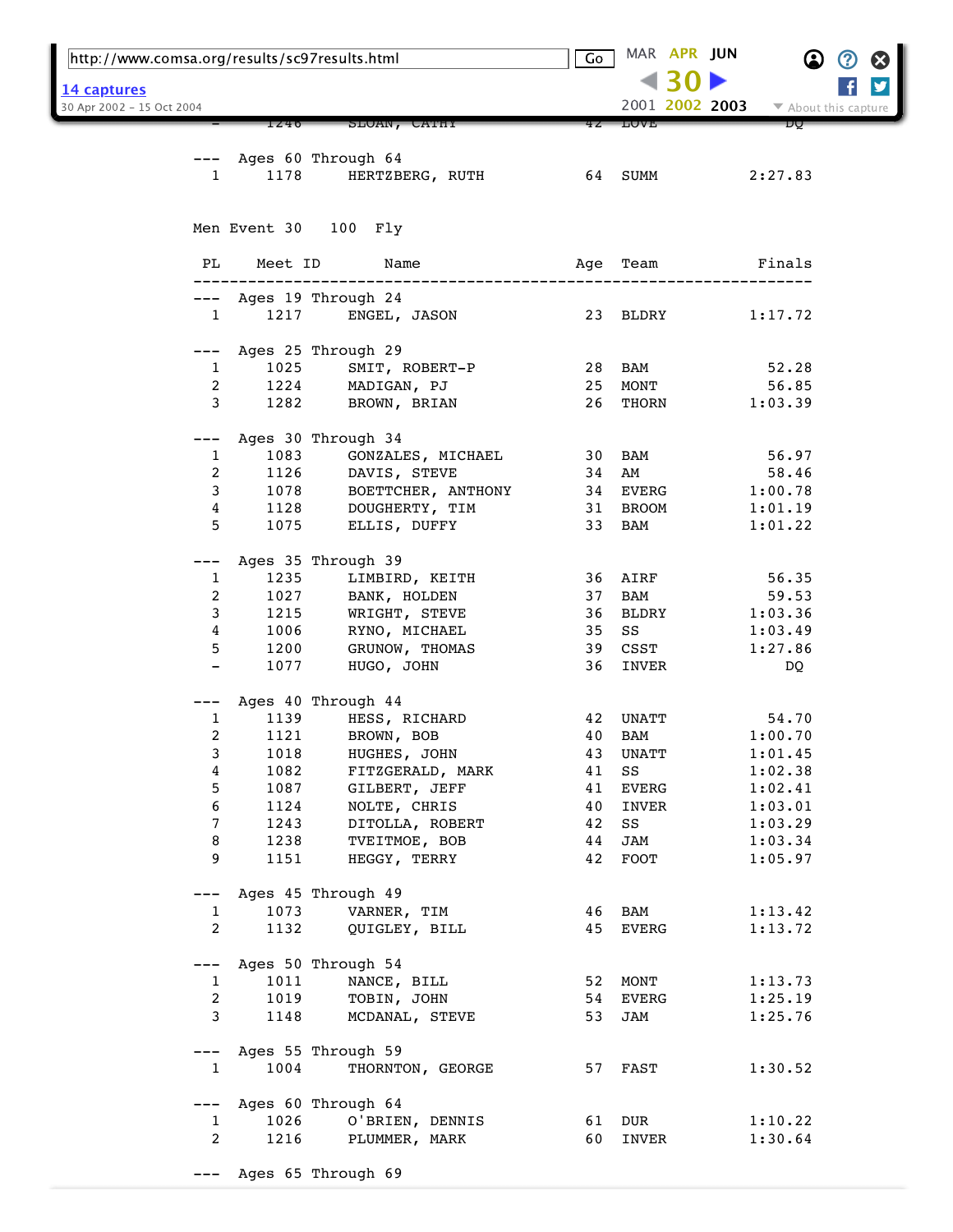| <u> 14 captures</u><br>2001 2002 2003<br>30 Apr 2002 - 15 Oct 2004<br>▼ About this capture<br>Ages / U Through /4<br>70 CSST<br>2:04.12<br>1067<br>FIELD, A. WAYNE<br>1<br>$\overline{2}$<br>1029<br>74 UNATT<br>MCDERMOTT, ROBERT<br>3:21.88<br>Women Event 31 200 Breast<br>Meet ID<br>PL<br>Name<br>Finals<br>Age Team<br>--- Ages 30 Through 34<br>1044 BURTON, KAREN<br>1274 SAULS, CATHERINE<br>1183 MARTIN, VICKI<br>$\mathbf{1}$<br>34 AIRF<br>2:40.92<br>$2^{\circ}$<br>32 THORN<br>3:07.63<br>3 <sup>7</sup><br>34 ROCK<br>3:18.47<br>1160<br>34 EVERG<br>BRUYERE, CHERYL<br>$-$<br>DQ<br>--- Ages 35 Through 39<br>1257 CROUCH, KIM<br>35 BAM<br>2:38.74<br>$\mathbf{1}$<br>$\overline{a}$<br>1095 OERMAN, VONI<br>36 UNATT<br>2:48.89<br>$\mathbf{3}$<br>1171<br>1051<br>NOLTE, SUSAN<br>36 INVER<br>3:23.08<br>4<br>NARCOWICH, TEDDI<br>39 BAM<br>3:24.62<br>--- Ages 40 Through 44<br>1164<br>CHIDESTER, VICTORIA 40 FOOT<br>$\mathbf{1}$<br>3:15.18<br>Ages 45 Through 49<br>1161 BRUNGER, CHERYL<br>46 ROCK<br>$\mathbf{1}$<br>3:13.92<br>$\overline{2}$<br>1266 WOOD, JEAN<br>BAM<br>49<br>3:17.54<br>3<br>1181 KLATT, TRUDY<br>47<br>DUR<br>3:38.87<br>--- Ages 60 Through 64<br>1056 RYMAN, DONNA<br>60 ROCK<br>3:32.38<br>$\mathbf{1}$<br>$2 \left( \frac{1}{2} \right)$<br>1191 BUCHANNAN, PEGGY<br>64 EVERG<br>3:59.44<br>Men Event 32 200 Breast<br>PL Meet ID Name<br>Age Team Finals<br>---------------------------------<br>--- Ages 19 Through 24<br>1 1070 DOHERTY, KEVIN 23 FOOT 2:22.60<br>Men Event 32 200 Breast<br>Age Team <b>Finals</b><br>PL Meet ID Name<br>--- Ages 25 Through 29<br>1086 KOWALAK, MARK 29 CWA 2:53.01<br>$1 \quad \blacksquare$<br>--- Ages 30 Through 34<br>1 1075 ELLIS, DUFFY<br>33 BAM<br>2:36.09<br>2 1143 NIELSEN, RICHARD<br>3 1199 PATTEN, BRIAN<br>32 CWA<br>2:42.92<br>32 JAM<br>4:23.80<br>--- Ages 35 Through 39<br>1035<br>HUGO, CHARLES<br>35 ACDP 2:31.64<br>$1 \quad \blacksquare$<br>$\overline{2}$<br>1066 VARGAS, LUIS<br>36 BAM<br>2:35.82<br>3<br>1037 BARBER, JEFF<br>35<br>INVER<br>2:37.79 | 4<br>1080 KALISKI, ROBERT<br>BAM<br>35<br>2:50.05<br>5.<br>1200<br>GRUNOW, THOMAS<br>39 CSST<br>3:26.24 | http://www.comsa.org/results/sc97results.html |  | Go | MAR APR JUN |  |
|---------------------------------------------------------------------------------------------------------------------------------------------------------------------------------------------------------------------------------------------------------------------------------------------------------------------------------------------------------------------------------------------------------------------------------------------------------------------------------------------------------------------------------------------------------------------------------------------------------------------------------------------------------------------------------------------------------------------------------------------------------------------------------------------------------------------------------------------------------------------------------------------------------------------------------------------------------------------------------------------------------------------------------------------------------------------------------------------------------------------------------------------------------------------------------------------------------------------------------------------------------------------------------------------------------------------------------------------------------------------------------------------------------------------------------------------------------------------------------------------------------------------------------------------------------------------------------------------------------------------------------------------------------------------------------------------------------------------------------------------------------------------------------------------------------------------------------------------------------------------------------------------------------------------------------------------------------------------------------------------------------------------------------------------------------------------------|---------------------------------------------------------------------------------------------------------|-----------------------------------------------|--|----|-------------|--|
|                                                                                                                                                                                                                                                                                                                                                                                                                                                                                                                                                                                                                                                                                                                                                                                                                                                                                                                                                                                                                                                                                                                                                                                                                                                                                                                                                                                                                                                                                                                                                                                                                                                                                                                                                                                                                                                                                                                                                                                                                                                                           |                                                                                                         |                                               |  |    |             |  |
|                                                                                                                                                                                                                                                                                                                                                                                                                                                                                                                                                                                                                                                                                                                                                                                                                                                                                                                                                                                                                                                                                                                                                                                                                                                                                                                                                                                                                                                                                                                                                                                                                                                                                                                                                                                                                                                                                                                                                                                                                                                                           |                                                                                                         |                                               |  |    |             |  |
|                                                                                                                                                                                                                                                                                                                                                                                                                                                                                                                                                                                                                                                                                                                                                                                                                                                                                                                                                                                                                                                                                                                                                                                                                                                                                                                                                                                                                                                                                                                                                                                                                                                                                                                                                                                                                                                                                                                                                                                                                                                                           |                                                                                                         |                                               |  |    |             |  |
|                                                                                                                                                                                                                                                                                                                                                                                                                                                                                                                                                                                                                                                                                                                                                                                                                                                                                                                                                                                                                                                                                                                                                                                                                                                                                                                                                                                                                                                                                                                                                                                                                                                                                                                                                                                                                                                                                                                                                                                                                                                                           |                                                                                                         |                                               |  |    |             |  |
|                                                                                                                                                                                                                                                                                                                                                                                                                                                                                                                                                                                                                                                                                                                                                                                                                                                                                                                                                                                                                                                                                                                                                                                                                                                                                                                                                                                                                                                                                                                                                                                                                                                                                                                                                                                                                                                                                                                                                                                                                                                                           |                                                                                                         |                                               |  |    |             |  |
|                                                                                                                                                                                                                                                                                                                                                                                                                                                                                                                                                                                                                                                                                                                                                                                                                                                                                                                                                                                                                                                                                                                                                                                                                                                                                                                                                                                                                                                                                                                                                                                                                                                                                                                                                                                                                                                                                                                                                                                                                                                                           |                                                                                                         |                                               |  |    |             |  |
|                                                                                                                                                                                                                                                                                                                                                                                                                                                                                                                                                                                                                                                                                                                                                                                                                                                                                                                                                                                                                                                                                                                                                                                                                                                                                                                                                                                                                                                                                                                                                                                                                                                                                                                                                                                                                                                                                                                                                                                                                                                                           |                                                                                                         |                                               |  |    |             |  |
|                                                                                                                                                                                                                                                                                                                                                                                                                                                                                                                                                                                                                                                                                                                                                                                                                                                                                                                                                                                                                                                                                                                                                                                                                                                                                                                                                                                                                                                                                                                                                                                                                                                                                                                                                                                                                                                                                                                                                                                                                                                                           |                                                                                                         |                                               |  |    |             |  |
|                                                                                                                                                                                                                                                                                                                                                                                                                                                                                                                                                                                                                                                                                                                                                                                                                                                                                                                                                                                                                                                                                                                                                                                                                                                                                                                                                                                                                                                                                                                                                                                                                                                                                                                                                                                                                                                                                                                                                                                                                                                                           |                                                                                                         |                                               |  |    |             |  |
|                                                                                                                                                                                                                                                                                                                                                                                                                                                                                                                                                                                                                                                                                                                                                                                                                                                                                                                                                                                                                                                                                                                                                                                                                                                                                                                                                                                                                                                                                                                                                                                                                                                                                                                                                                                                                                                                                                                                                                                                                                                                           |                                                                                                         |                                               |  |    |             |  |
|                                                                                                                                                                                                                                                                                                                                                                                                                                                                                                                                                                                                                                                                                                                                                                                                                                                                                                                                                                                                                                                                                                                                                                                                                                                                                                                                                                                                                                                                                                                                                                                                                                                                                                                                                                                                                                                                                                                                                                                                                                                                           |                                                                                                         |                                               |  |    |             |  |
|                                                                                                                                                                                                                                                                                                                                                                                                                                                                                                                                                                                                                                                                                                                                                                                                                                                                                                                                                                                                                                                                                                                                                                                                                                                                                                                                                                                                                                                                                                                                                                                                                                                                                                                                                                                                                                                                                                                                                                                                                                                                           |                                                                                                         |                                               |  |    |             |  |
|                                                                                                                                                                                                                                                                                                                                                                                                                                                                                                                                                                                                                                                                                                                                                                                                                                                                                                                                                                                                                                                                                                                                                                                                                                                                                                                                                                                                                                                                                                                                                                                                                                                                                                                                                                                                                                                                                                                                                                                                                                                                           |                                                                                                         |                                               |  |    |             |  |
|                                                                                                                                                                                                                                                                                                                                                                                                                                                                                                                                                                                                                                                                                                                                                                                                                                                                                                                                                                                                                                                                                                                                                                                                                                                                                                                                                                                                                                                                                                                                                                                                                                                                                                                                                                                                                                                                                                                                                                                                                                                                           |                                                                                                         |                                               |  |    |             |  |
|                                                                                                                                                                                                                                                                                                                                                                                                                                                                                                                                                                                                                                                                                                                                                                                                                                                                                                                                                                                                                                                                                                                                                                                                                                                                                                                                                                                                                                                                                                                                                                                                                                                                                                                                                                                                                                                                                                                                                                                                                                                                           |                                                                                                         |                                               |  |    |             |  |
|                                                                                                                                                                                                                                                                                                                                                                                                                                                                                                                                                                                                                                                                                                                                                                                                                                                                                                                                                                                                                                                                                                                                                                                                                                                                                                                                                                                                                                                                                                                                                                                                                                                                                                                                                                                                                                                                                                                                                                                                                                                                           |                                                                                                         |                                               |  |    |             |  |
|                                                                                                                                                                                                                                                                                                                                                                                                                                                                                                                                                                                                                                                                                                                                                                                                                                                                                                                                                                                                                                                                                                                                                                                                                                                                                                                                                                                                                                                                                                                                                                                                                                                                                                                                                                                                                                                                                                                                                                                                                                                                           |                                                                                                         |                                               |  |    |             |  |
|                                                                                                                                                                                                                                                                                                                                                                                                                                                                                                                                                                                                                                                                                                                                                                                                                                                                                                                                                                                                                                                                                                                                                                                                                                                                                                                                                                                                                                                                                                                                                                                                                                                                                                                                                                                                                                                                                                                                                                                                                                                                           |                                                                                                         |                                               |  |    |             |  |
|                                                                                                                                                                                                                                                                                                                                                                                                                                                                                                                                                                                                                                                                                                                                                                                                                                                                                                                                                                                                                                                                                                                                                                                                                                                                                                                                                                                                                                                                                                                                                                                                                                                                                                                                                                                                                                                                                                                                                                                                                                                                           |                                                                                                         |                                               |  |    |             |  |
|                                                                                                                                                                                                                                                                                                                                                                                                                                                                                                                                                                                                                                                                                                                                                                                                                                                                                                                                                                                                                                                                                                                                                                                                                                                                                                                                                                                                                                                                                                                                                                                                                                                                                                                                                                                                                                                                                                                                                                                                                                                                           |                                                                                                         |                                               |  |    |             |  |
|                                                                                                                                                                                                                                                                                                                                                                                                                                                                                                                                                                                                                                                                                                                                                                                                                                                                                                                                                                                                                                                                                                                                                                                                                                                                                                                                                                                                                                                                                                                                                                                                                                                                                                                                                                                                                                                                                                                                                                                                                                                                           |                                                                                                         |                                               |  |    |             |  |
|                                                                                                                                                                                                                                                                                                                                                                                                                                                                                                                                                                                                                                                                                                                                                                                                                                                                                                                                                                                                                                                                                                                                                                                                                                                                                                                                                                                                                                                                                                                                                                                                                                                                                                                                                                                                                                                                                                                                                                                                                                                                           |                                                                                                         |                                               |  |    |             |  |
|                                                                                                                                                                                                                                                                                                                                                                                                                                                                                                                                                                                                                                                                                                                                                                                                                                                                                                                                                                                                                                                                                                                                                                                                                                                                                                                                                                                                                                                                                                                                                                                                                                                                                                                                                                                                                                                                                                                                                                                                                                                                           |                                                                                                         |                                               |  |    |             |  |
|                                                                                                                                                                                                                                                                                                                                                                                                                                                                                                                                                                                                                                                                                                                                                                                                                                                                                                                                                                                                                                                                                                                                                                                                                                                                                                                                                                                                                                                                                                                                                                                                                                                                                                                                                                                                                                                                                                                                                                                                                                                                           |                                                                                                         |                                               |  |    |             |  |
|                                                                                                                                                                                                                                                                                                                                                                                                                                                                                                                                                                                                                                                                                                                                                                                                                                                                                                                                                                                                                                                                                                                                                                                                                                                                                                                                                                                                                                                                                                                                                                                                                                                                                                                                                                                                                                                                                                                                                                                                                                                                           |                                                                                                         |                                               |  |    |             |  |
|                                                                                                                                                                                                                                                                                                                                                                                                                                                                                                                                                                                                                                                                                                                                                                                                                                                                                                                                                                                                                                                                                                                                                                                                                                                                                                                                                                                                                                                                                                                                                                                                                                                                                                                                                                                                                                                                                                                                                                                                                                                                           |                                                                                                         |                                               |  |    |             |  |
|                                                                                                                                                                                                                                                                                                                                                                                                                                                                                                                                                                                                                                                                                                                                                                                                                                                                                                                                                                                                                                                                                                                                                                                                                                                                                                                                                                                                                                                                                                                                                                                                                                                                                                                                                                                                                                                                                                                                                                                                                                                                           |                                                                                                         |                                               |  |    |             |  |
|                                                                                                                                                                                                                                                                                                                                                                                                                                                                                                                                                                                                                                                                                                                                                                                                                                                                                                                                                                                                                                                                                                                                                                                                                                                                                                                                                                                                                                                                                                                                                                                                                                                                                                                                                                                                                                                                                                                                                                                                                                                                           |                                                                                                         |                                               |  |    |             |  |
|                                                                                                                                                                                                                                                                                                                                                                                                                                                                                                                                                                                                                                                                                                                                                                                                                                                                                                                                                                                                                                                                                                                                                                                                                                                                                                                                                                                                                                                                                                                                                                                                                                                                                                                                                                                                                                                                                                                                                                                                                                                                           |                                                                                                         |                                               |  |    |             |  |
|                                                                                                                                                                                                                                                                                                                                                                                                                                                                                                                                                                                                                                                                                                                                                                                                                                                                                                                                                                                                                                                                                                                                                                                                                                                                                                                                                                                                                                                                                                                                                                                                                                                                                                                                                                                                                                                                                                                                                                                                                                                                           |                                                                                                         |                                               |  |    |             |  |
|                                                                                                                                                                                                                                                                                                                                                                                                                                                                                                                                                                                                                                                                                                                                                                                                                                                                                                                                                                                                                                                                                                                                                                                                                                                                                                                                                                                                                                                                                                                                                                                                                                                                                                                                                                                                                                                                                                                                                                                                                                                                           |                                                                                                         |                                               |  |    |             |  |
|                                                                                                                                                                                                                                                                                                                                                                                                                                                                                                                                                                                                                                                                                                                                                                                                                                                                                                                                                                                                                                                                                                                                                                                                                                                                                                                                                                                                                                                                                                                                                                                                                                                                                                                                                                                                                                                                                                                                                                                                                                                                           |                                                                                                         |                                               |  |    |             |  |
|                                                                                                                                                                                                                                                                                                                                                                                                                                                                                                                                                                                                                                                                                                                                                                                                                                                                                                                                                                                                                                                                                                                                                                                                                                                                                                                                                                                                                                                                                                                                                                                                                                                                                                                                                                                                                                                                                                                                                                                                                                                                           |                                                                                                         |                                               |  |    |             |  |
|                                                                                                                                                                                                                                                                                                                                                                                                                                                                                                                                                                                                                                                                                                                                                                                                                                                                                                                                                                                                                                                                                                                                                                                                                                                                                                                                                                                                                                                                                                                                                                                                                                                                                                                                                                                                                                                                                                                                                                                                                                                                           |                                                                                                         |                                               |  |    |             |  |
|                                                                                                                                                                                                                                                                                                                                                                                                                                                                                                                                                                                                                                                                                                                                                                                                                                                                                                                                                                                                                                                                                                                                                                                                                                                                                                                                                                                                                                                                                                                                                                                                                                                                                                                                                                                                                                                                                                                                                                                                                                                                           |                                                                                                         |                                               |  |    |             |  |
|                                                                                                                                                                                                                                                                                                                                                                                                                                                                                                                                                                                                                                                                                                                                                                                                                                                                                                                                                                                                                                                                                                                                                                                                                                                                                                                                                                                                                                                                                                                                                                                                                                                                                                                                                                                                                                                                                                                                                                                                                                                                           |                                                                                                         |                                               |  |    |             |  |
|                                                                                                                                                                                                                                                                                                                                                                                                                                                                                                                                                                                                                                                                                                                                                                                                                                                                                                                                                                                                                                                                                                                                                                                                                                                                                                                                                                                                                                                                                                                                                                                                                                                                                                                                                                                                                                                                                                                                                                                                                                                                           |                                                                                                         |                                               |  |    |             |  |
|                                                                                                                                                                                                                                                                                                                                                                                                                                                                                                                                                                                                                                                                                                                                                                                                                                                                                                                                                                                                                                                                                                                                                                                                                                                                                                                                                                                                                                                                                                                                                                                                                                                                                                                                                                                                                                                                                                                                                                                                                                                                           |                                                                                                         |                                               |  |    |             |  |
|                                                                                                                                                                                                                                                                                                                                                                                                                                                                                                                                                                                                                                                                                                                                                                                                                                                                                                                                                                                                                                                                                                                                                                                                                                                                                                                                                                                                                                                                                                                                                                                                                                                                                                                                                                                                                                                                                                                                                                                                                                                                           |                                                                                                         |                                               |  |    |             |  |
|                                                                                                                                                                                                                                                                                                                                                                                                                                                                                                                                                                                                                                                                                                                                                                                                                                                                                                                                                                                                                                                                                                                                                                                                                                                                                                                                                                                                                                                                                                                                                                                                                                                                                                                                                                                                                                                                                                                                                                                                                                                                           |                                                                                                         |                                               |  |    |             |  |
|                                                                                                                                                                                                                                                                                                                                                                                                                                                                                                                                                                                                                                                                                                                                                                                                                                                                                                                                                                                                                                                                                                                                                                                                                                                                                                                                                                                                                                                                                                                                                                                                                                                                                                                                                                                                                                                                                                                                                                                                                                                                           |                                                                                                         |                                               |  |    |             |  |
|                                                                                                                                                                                                                                                                                                                                                                                                                                                                                                                                                                                                                                                                                                                                                                                                                                                                                                                                                                                                                                                                                                                                                                                                                                                                                                                                                                                                                                                                                                                                                                                                                                                                                                                                                                                                                                                                                                                                                                                                                                                                           |                                                                                                         |                                               |  |    |             |  |
|                                                                                                                                                                                                                                                                                                                                                                                                                                                                                                                                                                                                                                                                                                                                                                                                                                                                                                                                                                                                                                                                                                                                                                                                                                                                                                                                                                                                                                                                                                                                                                                                                                                                                                                                                                                                                                                                                                                                                                                                                                                                           |                                                                                                         |                                               |  |    |             |  |
|                                                                                                                                                                                                                                                                                                                                                                                                                                                                                                                                                                                                                                                                                                                                                                                                                                                                                                                                                                                                                                                                                                                                                                                                                                                                                                                                                                                                                                                                                                                                                                                                                                                                                                                                                                                                                                                                                                                                                                                                                                                                           |                                                                                                         |                                               |  |    |             |  |
|                                                                                                                                                                                                                                                                                                                                                                                                                                                                                                                                                                                                                                                                                                                                                                                                                                                                                                                                                                                                                                                                                                                                                                                                                                                                                                                                                                                                                                                                                                                                                                                                                                                                                                                                                                                                                                                                                                                                                                                                                                                                           |                                                                                                         |                                               |  |    |             |  |
|                                                                                                                                                                                                                                                                                                                                                                                                                                                                                                                                                                                                                                                                                                                                                                                                                                                                                                                                                                                                                                                                                                                                                                                                                                                                                                                                                                                                                                                                                                                                                                                                                                                                                                                                                                                                                                                                                                                                                                                                                                                                           |                                                                                                         |                                               |  |    |             |  |
|                                                                                                                                                                                                                                                                                                                                                                                                                                                                                                                                                                                                                                                                                                                                                                                                                                                                                                                                                                                                                                                                                                                                                                                                                                                                                                                                                                                                                                                                                                                                                                                                                                                                                                                                                                                                                                                                                                                                                                                                                                                                           |                                                                                                         |                                               |  |    |             |  |
|                                                                                                                                                                                                                                                                                                                                                                                                                                                                                                                                                                                                                                                                                                                                                                                                                                                                                                                                                                                                                                                                                                                                                                                                                                                                                                                                                                                                                                                                                                                                                                                                                                                                                                                                                                                                                                                                                                                                                                                                                                                                           |                                                                                                         |                                               |  |    |             |  |
|                                                                                                                                                                                                                                                                                                                                                                                                                                                                                                                                                                                                                                                                                                                                                                                                                                                                                                                                                                                                                                                                                                                                                                                                                                                                                                                                                                                                                                                                                                                                                                                                                                                                                                                                                                                                                                                                                                                                                                                                                                                                           |                                                                                                         |                                               |  |    |             |  |
|                                                                                                                                                                                                                                                                                                                                                                                                                                                                                                                                                                                                                                                                                                                                                                                                                                                                                                                                                                                                                                                                                                                                                                                                                                                                                                                                                                                                                                                                                                                                                                                                                                                                                                                                                                                                                                                                                                                                                                                                                                                                           |                                                                                                         |                                               |  |    |             |  |
|                                                                                                                                                                                                                                                                                                                                                                                                                                                                                                                                                                                                                                                                                                                                                                                                                                                                                                                                                                                                                                                                                                                                                                                                                                                                                                                                                                                                                                                                                                                                                                                                                                                                                                                                                                                                                                                                                                                                                                                                                                                                           |                                                                                                         |                                               |  |    |             |  |
|                                                                                                                                                                                                                                                                                                                                                                                                                                                                                                                                                                                                                                                                                                                                                                                                                                                                                                                                                                                                                                                                                                                                                                                                                                                                                                                                                                                                                                                                                                                                                                                                                                                                                                                                                                                                                                                                                                                                                                                                                                                                           |                                                                                                         |                                               |  |    |             |  |
|                                                                                                                                                                                                                                                                                                                                                                                                                                                                                                                                                                                                                                                                                                                                                                                                                                                                                                                                                                                                                                                                                                                                                                                                                                                                                                                                                                                                                                                                                                                                                                                                                                                                                                                                                                                                                                                                                                                                                                                                                                                                           |                                                                                                         |                                               |  |    |             |  |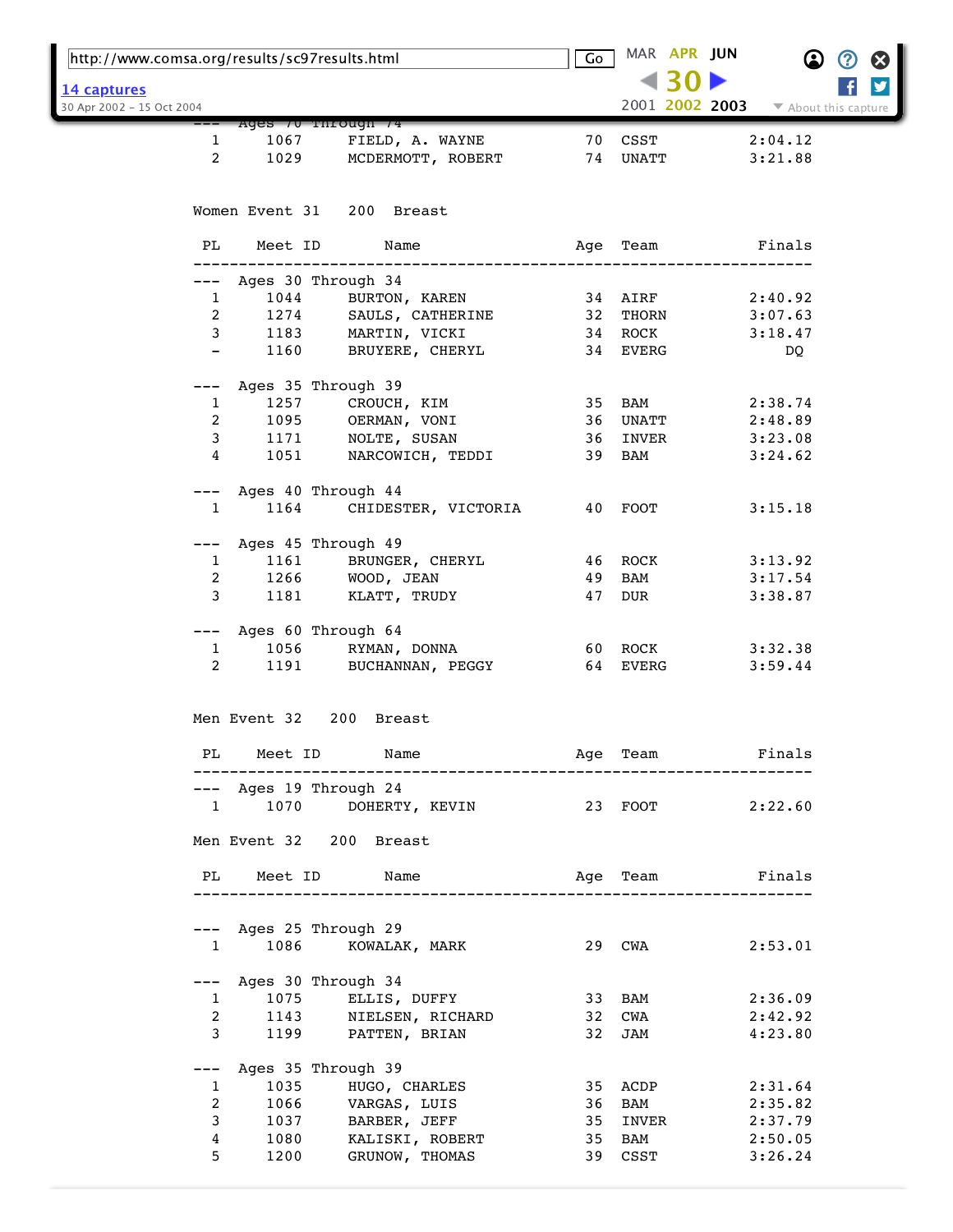| http://www.comsa.org/results/sc97results.html |                        |                      | Go | MAR APR JUN    | $\bf \Omega$<br>②    | $\boldsymbol{\Omega}$   |
|-----------------------------------------------|------------------------|----------------------|----|----------------|----------------------|-------------------------|
| 14 captures                                   |                        |                      |    |                |                      | $\overline{\mathbf{y}}$ |
| 30 Apr 2002 - 15 Oct 2004                     |                        |                      |    | 2001 2002 2003 | ▼ About this capture |                         |
|                                               | Ages 45 Through 49     |                      |    |                |                      |                         |
| 1                                             | 1001                   | MACDONALD, LEE       | 45 | FAST           | 2:27.83              |                         |
| $\overline{a}$                                | 1210                   | FISCHER, CHUCK       | 45 | GAC            | 2:40.21              |                         |
| 3                                             | 1068                   | CARRIER, MICHAEL     | 49 | INVER          | 2:49.00              |                         |
|                                               | Ages 50 Through 54     |                      |    |                |                      |                         |
| 1                                             | 1005                   | GRIFFITH, BILL       |    | 50 VAIL        | 2:37.97              |                         |
| $\overline{2}$                                | 1034                   | CONLAND, ROBERT      | 52 | UNATT          | 2:55.75              |                         |
| 3                                             |                        | 1112 BONHAM, DAVID   | 50 | AM             | 3:30.25              |                         |
| 4                                             | 1148                   | MCDANAL, STEVE       | 53 | JAM            | 3:31.47              |                         |
|                                               | Ages 55 Through 59     |                      |    |                |                      |                         |
| $\mathbf{1}$                                  | 1081                   | KING, WILLIAM        |    | 57 DAWGS       | 3:13.61              |                         |
|                                               |                        |                      |    |                |                      |                         |
|                                               | Ages 60 Through 64     |                      |    |                |                      |                         |
| $\mathbf{1}$                                  | 1007                   | PATTEN, BOB          |    | 62 DAC         | 2:53.32              |                         |
|                                               | Ages 80 Through 84     |                      |    |                |                      |                         |
| $\mathbf{1}$                                  | 1074                   | LEVETT, JOHN         | 80 | JEFF           | 4:38.53              |                         |
|                                               |                        |                      |    |                |                      |                         |
|                                               | Women Event 33 50 Free |                      |    |                |                      |                         |
| PL                                            | Meet ID                | Name                 |    | Age Team       | Finals               |                         |
| ———                                           | Ages 19 Through 24     |                      |    |                |                      |                         |
| $\mathbf{1}$                                  |                        | 1103 BORGELT, LAURA  |    | 24 DAWGS       | 26.03                |                         |
| $\overline{2}$                                | 1273                   | MCDONNELL, KAMI      |    | 24 THORN       | 32.10                |                         |
|                                               |                        |                      |    |                |                      |                         |
| ---                                           | Ages 25 Through 29     |                      |    |                |                      |                         |
| $\mathbf{1}$                                  | 1250                   | LIPSON, CHRISTINE    | 27 | BAM            | 26.01                |                         |
| 2                                             | 1054                   | MCKEEVER, LAURA      | 29 | BAM            | 26.07                |                         |
| 3                                             |                        | 1267 GEIL, KIMBERLY  | 27 | BAM            | 26.51                |                         |
| 4                                             | 1244                   | LONGFELLOW, CHERYL   | 27 | BAM            | 27.15                |                         |
| 5                                             |                        | 1198 VINE, JODI      | 28 | SS             | 27.70                |                         |
| 6                                             | 1263                   | SHOEMAKER, CHRISTINE | 28 | <b>BAM</b>     | 27.90                |                         |
| 7                                             | 1195                   | SPENCER, ROBIN       | 26 | DAWGS          | 29.37                |                         |
| 8                                             | 1275                   | DAUBENSPECK, COLLET  | 29 | THORN          | 30.18                |                         |
| 9                                             | 1055                   | WRIGHT, CAROL        | 28 | JAM            | 30.48                |                         |
|                                               | Ages 30 Through 34     |                      |    |                |                      |                         |
| 1                                             | 1042                   | DIVELBISS, SUSANNE   | 31 | NUTS           | 25.55                |                         |
| 2                                             | 1260                   | FLANERY, SHERRY      | 33 | FAST           | 26.26                |                         |
| $\mathsf{3}$                                  | 1264                   | MACDONELL, BARB      | 34 | BAM            | 28.77                |                         |
| 4                                             | 1252                   | ROWAN, SUSAN         | 30 | MONT           | 29.06                |                         |
| 5                                             | 1182                   | ROCKE, JENNIFER      | 31 | BAM            | 29.20                |                         |
| 6                                             | 1283                   | ROBERTSONN, CHERYL   | 34 | DUR            | 29.36                |                         |
| 7                                             | 1101                   | RICE, WENDY          | 34 | BAM            | 29.68                |                         |
| 8                                             | 1262                   | JOHNSON, DEANNA      | 33 | AM             | 30.57                |                         |
| 9                                             | 1160                   | BRUYERE, CHERYL      | 34 | EVERG          | 30.65                |                         |
| 10                                            | 1274                   | SAULS, CATHERINE     | 32 | THORN          | 32.46                |                         |
|                                               | Ages 35 Through 39     |                      |    |                |                      |                         |
| $\mathbf{1}$                                  | 1180                   | GARNIER, KATHY       | 36 | INVER          | 26.43                |                         |
| $\overline{c}$                                | 1193                   | NELSON, JUDY         | 36 | SS             | 26.86                |                         |
| 3                                             | 1257                   | CROUCH, KIM          | 35 | BAM            | 27.07                |                         |
| 4                                             | 1091                   | DULLEA, MELANIE      | 35 | SS             | 27.95                |                         |
| 5                                             | 1189                   | KING, CINDY          | 37 | INVER          | 29.96                |                         |
| 6                                             | 1102                   | BERGIN, JAN          | 39 | INVER          | 33.31                |                         |
| 7                                             | 1276                   | PETERSON, BARBARA    | 39 | THORN          | 33.57                |                         |
| 8                                             | 1192                   | JACKMAN, PAULA       | 39 | INVER          | 36.75                |                         |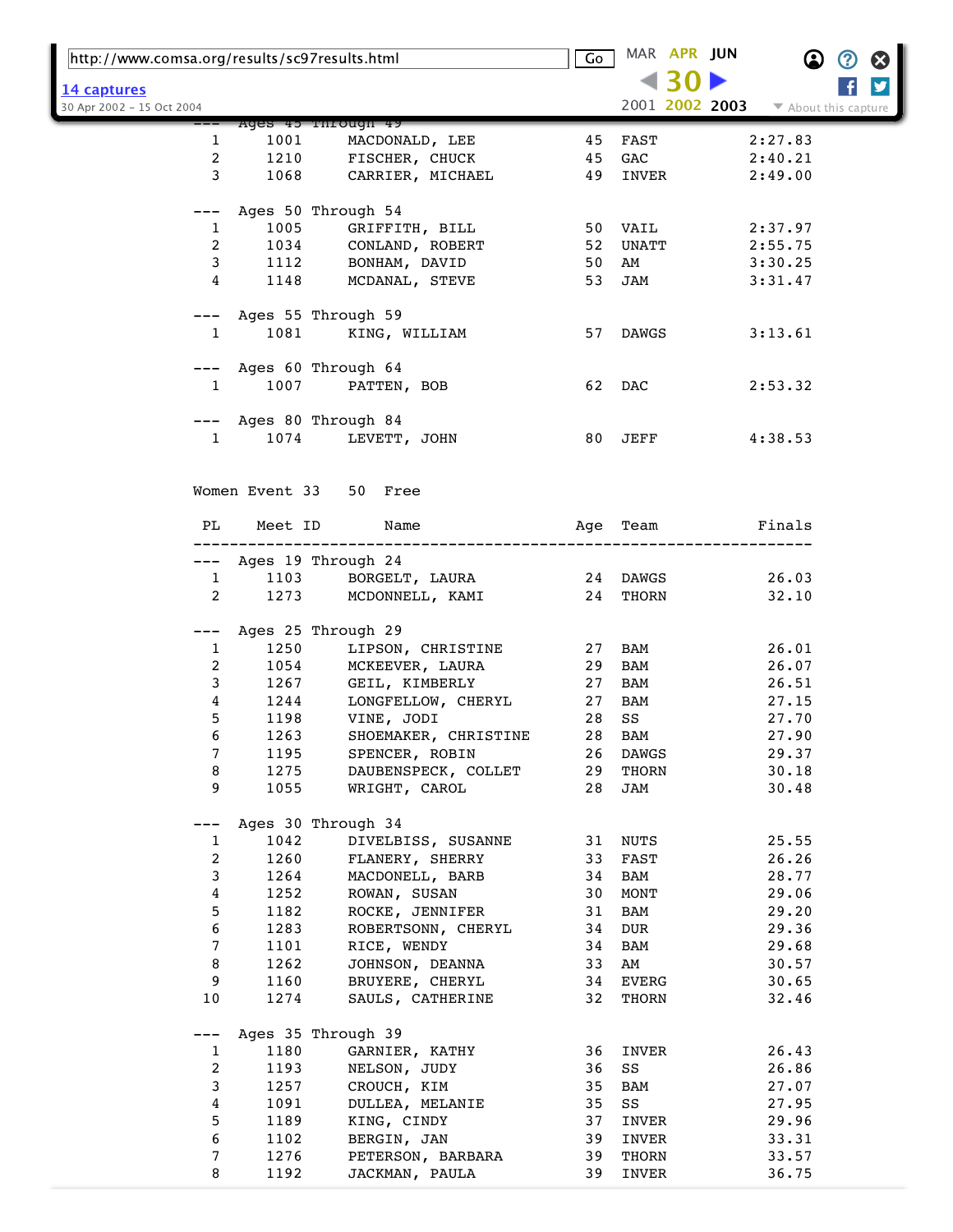| http://www.comsa.org/results/sc97results.html |                        |                                             | Go | MAR APR JUN                     | $\bf \Omega$         | $\bm{\mathcal{O}}$<br>$\boldsymbol{\omega}$ |
|-----------------------------------------------|------------------------|---------------------------------------------|----|---------------------------------|----------------------|---------------------------------------------|
| 14 captures                                   |                        |                                             |    |                                 |                      | $\overline{\mathbf{y}}$                     |
| 30 Apr 2002 - 15 Oct 2004                     |                        |                                             |    | 2001 2002 2003                  | ▼ About this capture |                                             |
|                                               | 1093                   | KROHN, KATHLEEN                             | 44 | WAVES                           | 28.04                |                                             |
| 3                                             | 1188                   | SAXTON, PAMELA                              | 44 | INVER                           | 31.02                |                                             |
| 4                                             | 1270                   | KING, LINDA                                 | 40 | THORN                           | 32.10                |                                             |
| 5                                             | 1249                   | MARIE, BUSH                                 | 41 | <b>BAM</b>                      | 32.14                |                                             |
| 6                                             | 1272                   | TOLDNESS, LINDA                             | 40 | $\operatorname{\mathsf{THORN}}$ | 34.02                |                                             |
| 7                                             | 1052                   | YODER, MARGIE                               | 44 | AM                              | 39.05                |                                             |
| $---$                                         |                        | Ages 45 Through 49                          |    |                                 |                      |                                             |
| 1                                             | 1049                   | ROCHE, CAROLYN                              | 45 | BAM                             | 29.04                |                                             |
| 2                                             | 1040                   | MARVIN, KATHLEEN                            | 45 | <b>EVERG</b>                    | 29.94                |                                             |
| 3                                             | 1161                   | BRUNGER, CHERYL                             | 46 | ROCK                            | 31.85                |                                             |
| 4                                             | 1166                   | O'LEARY, CHARLENE                           | 47 | BROOM                           | 32.27                |                                             |
| 5                                             | 1269                   | VAN WOUDENBERG, ELS                         | 48 | INVER                           | 36.06                |                                             |
|                                               |                        | Ages 50 Through 54                          |    |                                 |                      |                                             |
| 1                                             | 1090                   | REED, JUDY                                  | 53 | SS                              | 28.39                |                                             |
| 2                                             | 1107                   | WINICKI, ESTELLE                            | 54 | <b>BROOM</b>                    | 34.36                |                                             |
| 3                                             | 1169                   | WISE, LOUISE                                | 54 | DAWGS                           | 35.05                |                                             |
|                                               |                        |                                             |    |                                 |                      |                                             |
|                                               |                        | Ages 55 Through 59                          |    |                                 |                      |                                             |
| $\mathbf{1}$                                  | 1048                   | BERNHARDT, MARY ELLEN                       | 56 | DAWGS                           | 35.30                |                                             |
| 2                                             | 1174                   | KLAUS, BARBARA                              | 55 | EVERG                           | 36.82                |                                             |
| 3                                             | 1111                   | CLAPP, MARY                                 | 58 | AM                              | 52.21                |                                             |
| ---                                           |                        | Ages 60 Through 64                          |    |                                 |                      |                                             |
| 1                                             | 1056                   | RYMAN, DONNA                                | 60 | ROCK                            | 37.52                |                                             |
| 2                                             | 1110                   | WEBER, BARBARA                              | 61 | AM                              | 44.50                |                                             |
| 3                                             | 1178                   | HERTZBERG, RUTH                             | 64 | SUMM                            | 45.60                |                                             |
| 4                                             | 1271                   | RABER, MJ                                   | 61 | THORN                           | 51.70                |                                             |
| 5                                             | 1268                   | STOCK, LIZ                                  | 60 | DAC                             | 1:35.23              |                                             |
|                                               |                        |                                             |    |                                 |                      |                                             |
| $---$                                         |                        | Ages 65 Through 69                          |    |                                 |                      |                                             |
| 1                                             | 1258                   | HOLMES, FRANCES                             | 69 | JAM                             | 54.74                |                                             |
| ---                                           |                        | Ages 70 Through 74                          |    |                                 |                      |                                             |
| 1                                             | 1163                   | CARMICHAEL, ELLA                            | 73 | INVER                           | 38.47                |                                             |
| $\overline{2}$                                |                        | 1109 WRENN, CATHY                           |    | 70 BAM                          | 46.36                |                                             |
|                                               |                        | --- Ages 75 Through 79                      |    |                                 |                      |                                             |
| $\mathbf{1}$                                  |                        | 1265 STEVENS, ELSIE                         |    |                                 | 75 CSST 44.55        |                                             |
| $\overline{2}$                                |                        | 1255 HEATH, LUELLA                          | 77 | INVER                           | 1:06.51              |                                             |
|                                               |                        |                                             |    |                                 |                      |                                             |
|                                               | $1 \quad \blacksquare$ | --- Ages 80 Through 84<br>1179 ELLERT, LOIS |    |                                 | 82 BLDRY 1:08.44     |                                             |
|                                               |                        |                                             |    |                                 |                      |                                             |
|                                               |                        | Men Event 34 50 Free                        |    |                                 |                      |                                             |
|                                               |                        |                                             |    |                                 |                      |                                             |
|                                               |                        | PL Meet ID Name<br>---------------------    |    |                                 | Age Team     Finals  |                                             |
|                                               |                        | --- Ages 19 Through 24                      |    |                                 |                      |                                             |
|                                               |                        | 1 1217 ENGEL, JASON                         |    | 23 BLDRY                        | 27.96                |                                             |
|                                               |                        |                                             |    |                                 |                      |                                             |
| $---$                                         |                        | Ages 25 Through 29                          |    |                                 |                      |                                             |
| $\mathbf{1}$                                  | 1025                   | SMIT, ROBERT-P                              |    | 28 BAM                          | 21.82                |                                             |
| 2                                             |                        | 1224 MADIGAN, PJ                            | 25 | MONT                            | 23.00                |                                             |
| 3                                             |                        | 1021 THURSTON, JASON                        | 27 | BAM                             | 24.56                |                                             |
| 4                                             |                        | 1086 KOWALAK, MARK                          | 29 | <b>CWA</b>                      | 25.87                |                                             |
| 5.                                            |                        | 1282 BROWN, BRIAN                           | 26 | THORN                           | 26.29                |                                             |
|                                               |                        | --- Ages 30 Through 34                      |    |                                 |                      |                                             |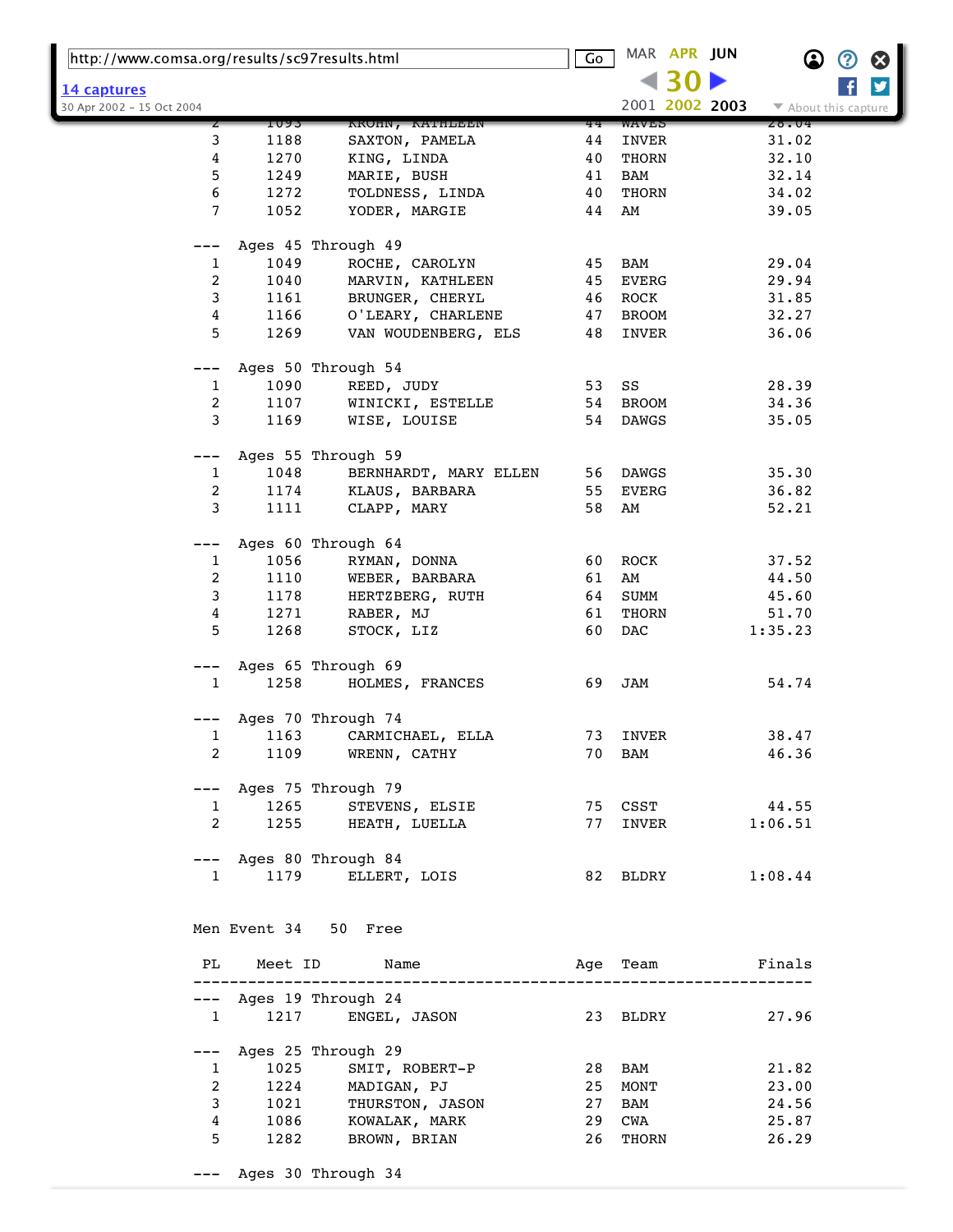| http://www.comsa.org/results/sc97results.html |      |                      | Go   | MAR APR JUN    | $\bf \Omega$<br>$\bm{\bm{\mathrm{O}}}$<br>⊗ |
|-----------------------------------------------|------|----------------------|------|----------------|---------------------------------------------|
|                                               |      |                      |      | 30             | y                                           |
| 14 captures<br>30 Apr 2002 - 15 Oct 2004      |      |                      |      | 2001 2002 2003 | ▼ About this capture                        |
|                                               | 1144 | <b>KEEDER, DAVID</b> | 30 I | င္မွာဘူ        | 24.62                                       |
| 6                                             | 1128 | DOUGHERTY, TIM       | 31   | <b>BROOM</b>   | 25.06                                       |
| 7                                             | 1078 | BOETTCHER, ANTHONY   | 34   | <b>EVERG</b>   | 25.31                                       |
| 8                                             | 1084 | PETERSON, JAMES      | 32   | CWA            | 25.46                                       |
| 9                                             | 1226 | BENNETT, MIKE        | 34   | UNATT          | 26.39                                       |
| 10                                            | 1020 | LEHMAN, SCOTT        | 34   | BAM            | 26.66                                       |
| 11                                            | 1208 | BENNETT, CHRISTOPHR  | 31   | CWA            | 27.13                                       |
| 12                                            | 1065 | CAZARES, JOE         | 31   | SS             | 27.24                                       |
| 13                                            | 1199 | PATTEN, BRIAN        | 32   | JAM            | 28.72                                       |
| 14                                            | 1036 | MARCH, TIMOTHY       | 32   | <b>BROOM</b>   | 32.91                                       |
|                                               |      |                      |      |                |                                             |
| ---                                           |      | Ages 35 Through 39   |      |                |                                             |
| 1                                             | 1155 | FETZER, FRANKLIN     | 39   | BLDRY          | 23.83                                       |
| 2                                             | 1157 | LEE, MARSHALL        | 38   | AM             | 24.11                                       |
| 3                                             | 1077 | HUGO, JOHN           | 36   | INVER          | 24.38                                       |
| 4                                             | 1136 | KERN, TODD           | 35   | DAWGS          | 26.81                                       |
| 5                                             | 1135 |                      | 35   | DAWGS          | 27.26                                       |
| 6                                             |      | BARNES, SCOTT        |      |                | 27.77                                       |
| $\overline{7}$                                | 1008 | WEINBERGER, JERRY    | 36   | CWA            |                                             |
|                                               | 1032 | KOLOSZAR, CHRISTOPHE | 36   | INVER          | 29.74                                       |
|                                               |      |                      |      |                |                                             |
|                                               |      | Ages 40 Through 44   |      |                |                                             |
| 1                                             | 1139 | HESS, RICHARD        | 42   | UNATT          | 22.65                                       |
| 2                                             | 1220 | MARSH, RUSS          | 41   | INVER          | 24.34                                       |
| 3                                             | 1124 | NOLTE, CHRIS         | 40   | INVER          | 25.13                                       |
| 4                                             | 1223 | WIESNER, PAUL        | 43   | MONT           | 25.39                                       |
| 5                                             | 1071 | PITTAWAY, ED         | 41   | INVER          | 25.67                                       |
| 6                                             | 1127 | KIEFER, TONY         | 44   | BAM            | 25.90                                       |
| 7                                             | 1243 | DITOLLA, ROBERT      | 42   | SS             | 25.91                                       |
| 8                                             | 1076 | WOLZ, PAUL           | 42   | INVER          | 27.14                                       |
| 9                                             | 1214 | FRETZ, JOSEPH        | 42   | AM             | 28.38                                       |
|                                               |      |                      |      |                |                                             |
| ---                                           |      | Ages 45 Through 49   |      |                |                                             |
| 1                                             | 1210 | FISCHER, CHUCK       | 45   | GAC            | 24.73                                       |
| 2                                             | 1118 | SILVER, STEVEN       | 47   | AM             | 26.31                                       |
| 3                                             | 1205 | FREEDMAN, HENRY      | 46   | <b>BROOM</b>   | 26.35                                       |
| 4                                             | 1213 | SOLIS, JOE           | 49   | UNATT          | 27.08                                       |
| 5                                             | 1132 | QUIGLEY, BILL        | 45   | EVERG          | 27.73                                       |
| 6                                             | 1138 | HENDERSHOT, ROGER    | 47   | BAM            | 27.98                                       |
| 7                                             | 1227 | MAHRER, KENNETH      | 48   | JAM            | 29.71                                       |
|                                               |      |                      |      |                |                                             |
|                                               |      | Ages 50 Through 54   |      |                |                                             |
| 1                                             | 1212 | MCCORMICK, PAUL      | 50   | BAM            | 24.66                                       |
| 2                                             | 1113 | DOWD, ARNIE          | 51   | FOOT           | 25.45                                       |
| 3                                             | 1150 | BATES, CHARLES       | 50   | <b>NUTS</b>    | 27.25                                       |
| 4                                             | 1011 | NANCE, BILL          | 52   | MONT           | 28.03                                       |
|                                               |      |                      |      |                |                                             |
| $---$                                         |      | Ages 55 Through 59   |      |                |                                             |
| 1                                             | 1240 | WENDELKEN, FRED      |      | 58 EVERG       | 28.03                                       |
|                                               |      |                      |      |                |                                             |
| $---$                                         |      | Ages 60 Through 64   |      |                |                                             |
| 1                                             | 1216 | PLUMMER, MARK        | 60   | INVER          | 33.64                                       |
|                                               |      |                      |      |                |                                             |
| ---                                           |      | Ages 65 Through 69   |      |                |                                             |
| 1                                             | 1064 | ENSIGN, GEORGE       | 66   | SS             | 32.89                                       |
| 2                                             | 1242 | MYERS, JOHN          | 66   | BLDRY          | 33.04                                       |
| 3                                             | 1140 | HARPOLE, GEORGE      | 67   | WAVES          | 33.14                                       |
| 4                                             | 1202 | JACKSON, BILL        | 65   | DAC            | 34.20                                       |
| 5                                             | 1003 | MARTIN, JOE          | 65   | SS             | 41.14                                       |
|                                               |      |                      |      |                |                                             |
|                                               |      | Ages 70 Through 74   |      |                |                                             |
| $\mathbf{1}$                                  | 1116 | CARMICHAEL, ALAN     | 71   | INVER          | 36.32                                       |
|                                               |      |                      |      |                |                                             |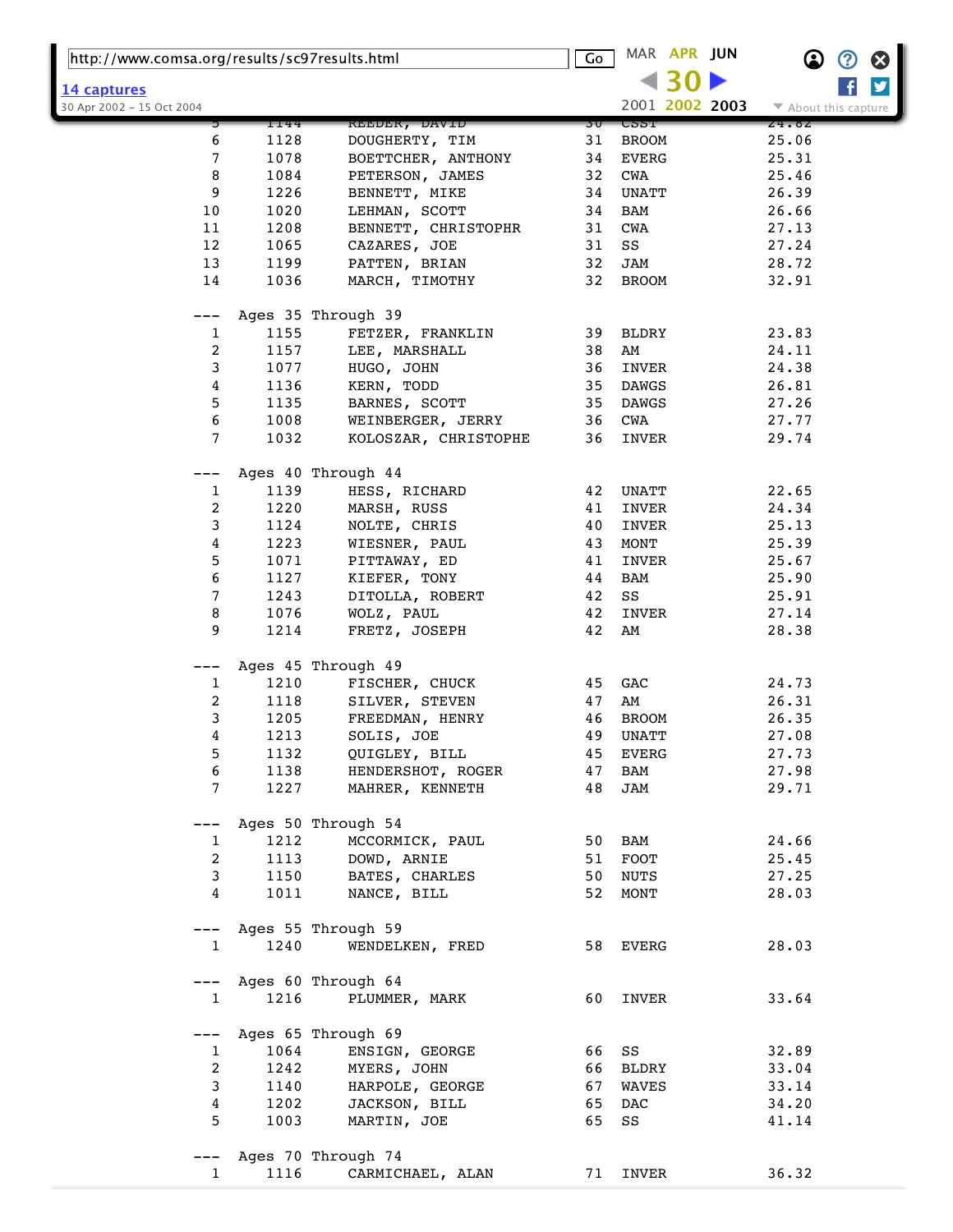| http://www.comsa.org/results/sc97results.html |                                |                                      | Go  | MAR APR JUN    |                                          |
|-----------------------------------------------|--------------------------------|--------------------------------------|-----|----------------|------------------------------------------|
| <u>14 captures</u>                            |                                |                                      |     |                |                                          |
| 30 Apr 2002 - 15 Oct 2004                     |                                |                                      |     | 2001 2002 2003 | $\blacktriangleright$ About this capture |
|                                               | COOI                           | WRENN, JOHN                          |     | БAM            | 39.ZI                                    |
|                                               |                                |                                      |     |                |                                          |
|                                               | 1211                           | Ages 80 Through 84<br>WHITTIER, JOHN |     | 82 FOOT        | 40.71                                    |
| 1<br>$\overline{2}$                           | 1074                           | LEVETT, JOHN                         |     | 80 JEFF        | 46.70                                    |
|                                               |                                |                                      |     |                |                                          |
|                                               |                                | Women Event 35 100 Back              |     |                |                                          |
| PL                                            |                                | Meet ID<br>Name                      | Age | Team           | Finals                                   |
| $---$                                         |                                | Ages 19 Through 24                   |     |                |                                          |
| $\mathbf{1}$                                  | 1103                           | BORGELT, LAURA                       |     | 24 DAWGS       | 1:03.06                                  |
| $---$                                         |                                | Ages 25 Through 29                   |     |                |                                          |
| 1                                             | 1054                           | MCKEEVER, LAURA                      | 29  | BAM            | 1:04.90                                  |
| $\overline{2}$                                | 1198                           | VINE, JODI                           | 28  | SS             | 1:10.81                                  |
| 3                                             | 1250                           | LIPSON, CHRISTINE                    | 27  | BAM            | 1:10.94                                  |
| 4                                             | 1097                           | ROPER, MELISSA                       |     | 26 UNATT       | 1:15.69                                  |
| 5                                             | 1098                           | TAYLOR, JENNIFER                     |     | 25 FOOT        | 1:17.71                                  |
| ---                                           |                                | Ages 30 Through 34                   |     |                |                                          |
| $\mathbf{1}$                                  | 1162                           | MARSH, SHELLE                        |     | 32 INVER       | 1:04.41                                  |
| 2                                             | 1044                           | BURTON, KAREN                        | 34  | AIRF           | 1:07.57                                  |
| 3                                             | 1101                           | RICE, WENDY                          | 34  | BAM            | 1:10.34                                  |
| 4                                             | 1167                           | LOUCKS-BAKER, KAREN                  | 33  | ROCK           | 1:11.82                                  |
| 5                                             | 1182                           | ROCKE, JENNIFER                      | 31  | BAM            | 1:12.51                                  |
| 6                                             | 1251                           | FRANK, SUE                           | 30  | MONT           | 1:13.78                                  |
| 7                                             | 1187                           | POZZI, LORI                          | 33  | AM             | 1:17.30                                  |
| ---                                           |                                | Ages 35 Through 39                   |     |                |                                          |
| 1                                             | 1092                           | CARMODY, SUE                         |     | 36 FOOT        | 1:13.36                                  |
| 2                                             | 1038                           | SOMERS, KIM                          | 37  | UNATT          | 1:14.17                                  |
| 3                                             | 1051                           | NARCOWICH, TEDDI                     | 39  | BAM            | 1:23.48                                  |
| 4                                             | 1276                           | PETERSON, BARBARA                    | 39  | THORN          | 1:30.55                                  |
| $---$                                         |                                | Ages 40 Through 44                   |     |                |                                          |
| $\mathbf{1}$                                  | 1188                           | SAXTON, PAMELA                       |     | 44 INVER       | 1:19.29                                  |
|                                               | $2 \left( \frac{1}{2} \right)$ | 1164 CHIDESTER, VICTORIA 40 FOOT     |     |                | 1:21.48                                  |
|                                               | 1270<br>$3 \sim$               | KING, LINDA                          |     | 40 THORN       | 1:26.40                                  |
|                                               |                                | --- Ages 50 Through 54               |     |                |                                          |
| 1                                             | 1107                           | WINICKI, ESTELLE                     |     | 54 BROOM       | 1:33.85                                  |
|                                               |                                |                                      |     |                |                                          |
| $---$                                         |                                | Ages 60 Through 64                   |     |                |                                          |
| $\mathbf{1}$                                  | 1268                           | STOCK, LIZ                           |     | 60 DAC         | 3:31.81                                  |
|                                               |                                | --- Ages 65 Through 69               |     |                |                                          |
| $\mathbf{1}$                                  | 1190                           | MANN, DENA                           |     | 65 DAWGS       | 1:34.68                                  |
| $\overline{2}$                                |                                | 1258 HOLMES, FRANCES                 |     | 69 JAM         | 2:21.91                                  |
|                                               |                                | --- Ages 70 Through 74               |     |                |                                          |
|                                               | 1109<br>$1 \quad \blacksquare$ | WRENN, CATHY                         |     | 70 BAM         | 2:08.89                                  |
|                                               |                                |                                      |     |                |                                          |
|                                               |                                | --- Ages 75 Through 79               |     |                |                                          |
| $\mathbf{1}$                                  |                                | 1265 STEVENS, ELSIE                  |     | 75 CSST        | 1:47.06                                  |
|                                               | $2 \left( \frac{1}{2} \right)$ | 1255 HEATH, LUELLA                   |     | 77 INVER       | 2:34.11                                  |
|                                               |                                | --- Ages 80 Through 84               |     |                |                                          |
|                                               | 1179<br>$1 \quad \blacksquare$ | ELLERT, LOIS                         |     | 82 BLDRY       | 2:31.65                                  |
|                                               |                                |                                      |     |                |                                          |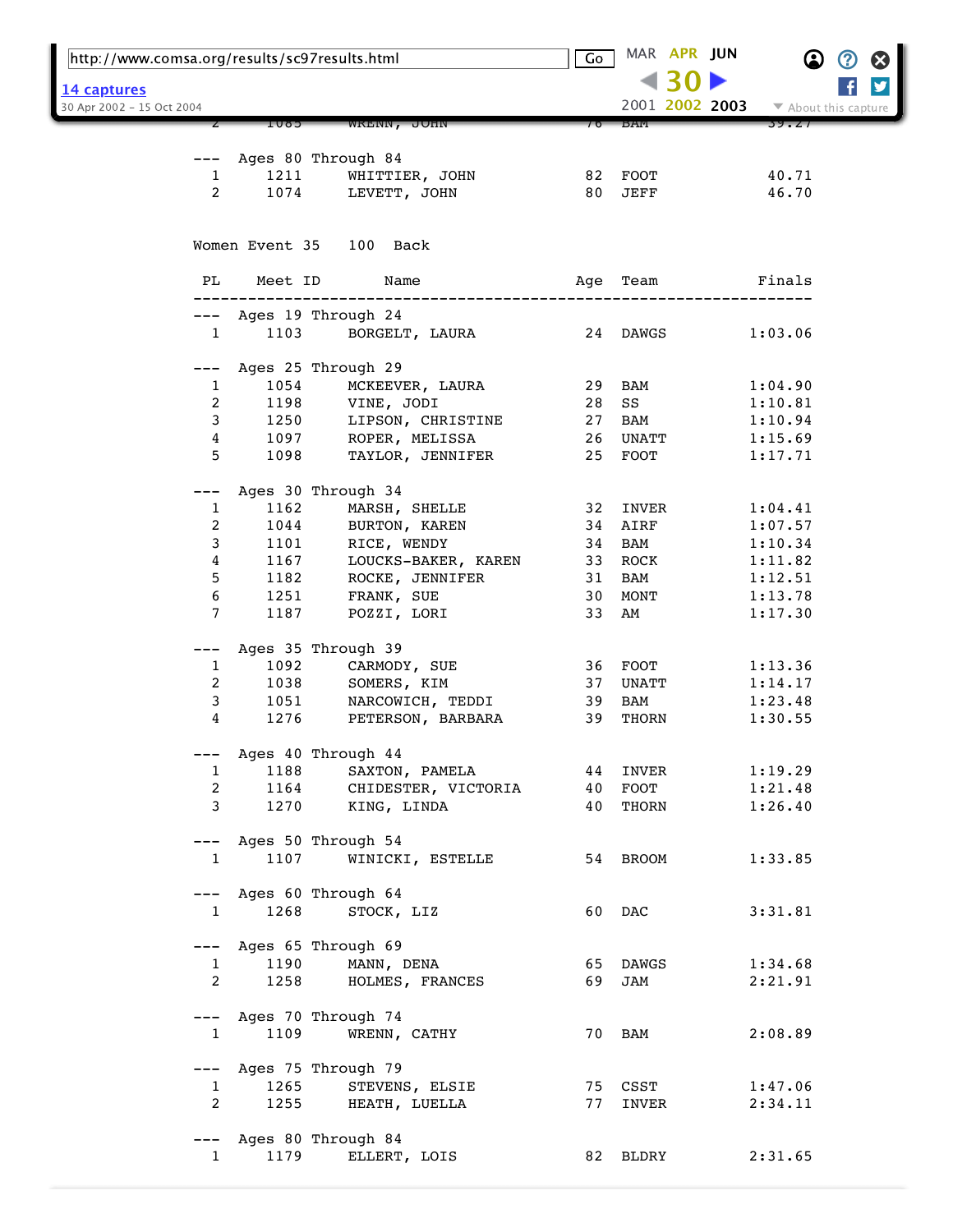| http://www.comsa.org/results/sc97results.html |                          |                                                         | $\overline{\mathsf{Go}}$ | MAR APR JUN    | B                       | Ø |
|-----------------------------------------------|--------------------------|---------------------------------------------------------|--------------------------|----------------|-------------------------|---|
| <u>14 captures</u>                            |                          |                                                         |                          |                |                         | y |
| 30 Apr 2002 - 15 Oct 2004                     |                          |                                                         |                          | 2001 2002 2003 | ▼ About this capture    |   |
|                                               |                          |                                                         |                          |                |                         |   |
|                                               |                          | Ages 25 Through 29                                      |                          |                |                         |   |
| $\mathbf 1$                                   | 1142                     | ROSS, DAVID                                             | 26                       | INVER          | 1:02.41                 |   |
| $\boldsymbol{2}$                              | 1086                     | KOWALAK, MARK                                           | 29                       | CWA            | 1:06.49                 |   |
| 3                                             | 1201                     | PRYOR, KEITH                                            | 26                       | CWA            | 1:13.77                 |   |
|                                               |                          | Ages 30 Through 34                                      |                          |                |                         |   |
| 1                                             | 1083                     | GONZALES, MICHAEL                                       | 30                       | BAM            | 55.40                   |   |
| $\overline{c}$                                | 1022                     | PEASE, RICHARAD                                         | 31                       | <b>UNATT</b>   | 56.65                   |   |
|                                               |                          |                                                         | 33                       |                |                         |   |
| 3                                             | 1149                     | KNIGHT, ROGER                                           |                          | BAM            | 1:05.28                 |   |
| 4                                             | 1129                     | BREDEMEIER, ANDREW                                      | 32                       | FOOT           | 1:09.03                 |   |
| 5                                             | 1208                     | BENNETT, CHRISTOPHR                                     | 31                       | CWA            | 1:16.50                 |   |
| 6                                             | 1199                     | PATTEN, BRIAN                                           | 32                       | JAM            | 1:28.93                 |   |
|                                               |                          | Ages 35 Through 39                                      |                          |                |                         |   |
| $\mathbf{1}$                                  | 1006                     | RYNO, MICHAEL                                           | 35                       | SS             | 1:00.26                 |   |
| 2                                             | 1235                     | LIMBIRD, KEITH                                          | 36                       | AIRF           | 1:01.33                 |   |
| 3                                             | 1222                     |                                                         | 36                       | MONT           |                         |   |
|                                               |                          | PATTERSON, JOHN                                         |                          |                | 1:09.58                 |   |
| 4                                             | 1010                     | HANSEN, ERIK                                            | 35                       | BAM            | 1:11.73                 |   |
| 5                                             | 1200                     | GRUNOW, THOMAS                                          | 39                       | CSST           | 1:28.19                 |   |
|                                               |                          |                                                         |                          |                |                         |   |
|                                               |                          | Ages 40 Through 44                                      |                          |                |                         |   |
| $\mathbf{1}$                                  | 1087                     | GILBERT, JEFF                                           | 41                       | EVERG          | 1:00.29                 |   |
| 2                                             | 1018                     | HUGHES, JOHN                                            | 43                       | UNATT          | 1:00.71                 |   |
| 3                                             | 1238                     | TVEITMOE, BOB                                           | 44                       | JAM            | 1:05.46                 |   |
| 4                                             | 1131                     | SCHOENECKE, MICHAEL                                     | 40                       | <b>BROOM</b>   | 1:08.16                 |   |
| 5                                             | 1223                     | WIESNER, PAUL                                           | 43                       | MONT           | 1:11.73                 |   |
| 6                                             | 1117                     | ALVARADO, RAY                                           | 40                       | FOOT           | 1:21.36                 |   |
| ---                                           |                          | Ages 45 Through 49                                      |                          |                |                         |   |
| $\mathbf{1}$                                  | 1138                     | HENDERSHOT, ROGER                                       | 47                       | BAM            | 1:11.96                 |   |
| 2                                             | 1118                     | SILVER, STEVEN                                          | 47                       | AM             | 1:12.61                 |   |
| 3                                             | 1073                     | VARNER, TIM                                             | 46                       | BAM            | 1:13.91                 |   |
| 4                                             | 1228                     |                                                         | 49                       | EVERG          |                         |   |
|                                               |                          | CARNEY, KENT                                            |                          |                | 1:14.34                 |   |
|                                               |                          | Ages 50 Through 54                                      |                          |                |                         |   |
| $\mathbf{1}$                                  | 1150                     | BATES, CHARLES                                          |                          | 50 NUTS        | 1:14.49                 |   |
| $\overline{a}$                                |                          |                                                         |                          | 54 EVERG       | 1:20.81                 |   |
| $\mathbf{3}$                                  |                          | 1019 TOBIN, JOHN<br>1112 BONHAM, DAVID<br>BONHAM, DAVID |                          | 50 AM          | 1:35.56                 |   |
|                                               |                          |                                                         |                          |                |                         |   |
|                                               |                          | --- Ages 55 Through 59                                  |                          |                |                         |   |
|                                               | $1 \quad \blacksquare$   | 1240 WENDELKEN, FRED                                    |                          | 58 EVERG       | 1:14.14                 |   |
| $\mathbf{2}$                                  |                          | 1081 KING, WILLIAM                                      |                          | 57 DAWGS       | 1:25.06                 |   |
|                                               |                          |                                                         |                          |                |                         |   |
|                                               |                          | --- Ages 60 Through 64                                  |                          |                |                         |   |
|                                               | 1206<br>$1 \quad \cdots$ | THURSTON, RODNEY                                        |                          | 63 NM          | 1:55.96                 |   |
|                                               |                          |                                                         |                          |                |                         |   |
|                                               |                          | --- Ages 75 Through 79                                  |                          |                |                         |   |
|                                               |                          | 1 1085 WRENN, JOHN                                      |                          | 76 BAM         | 1:41.29                 |   |
|                                               |                          |                                                         |                          |                |                         |   |
|                                               |                          | --- Ages 80 Through 84                                  |                          |                |                         |   |
|                                               | 1 1211                   | WHITTIER, JOHN                                          |                          |                | 82 FOOT 1:57.91         |   |
|                                               |                          |                                                         |                          |                |                         |   |
|                                               |                          | Women Event 37 100 IM                                   |                          |                |                         |   |
|                                               |                          | PL Meet ID Name                                         |                          | Age Team       | <b>Example 1</b> Finals |   |
|                                               |                          | --- Ages 19 Through 24                                  |                          |                |                         |   |
| $\mathbf{1}$                                  |                          | 1103 BORGELT, LAURA 24 DAWGS 1:04.88                    |                          |                |                         |   |
|                                               |                          |                                                         |                          |                |                         |   |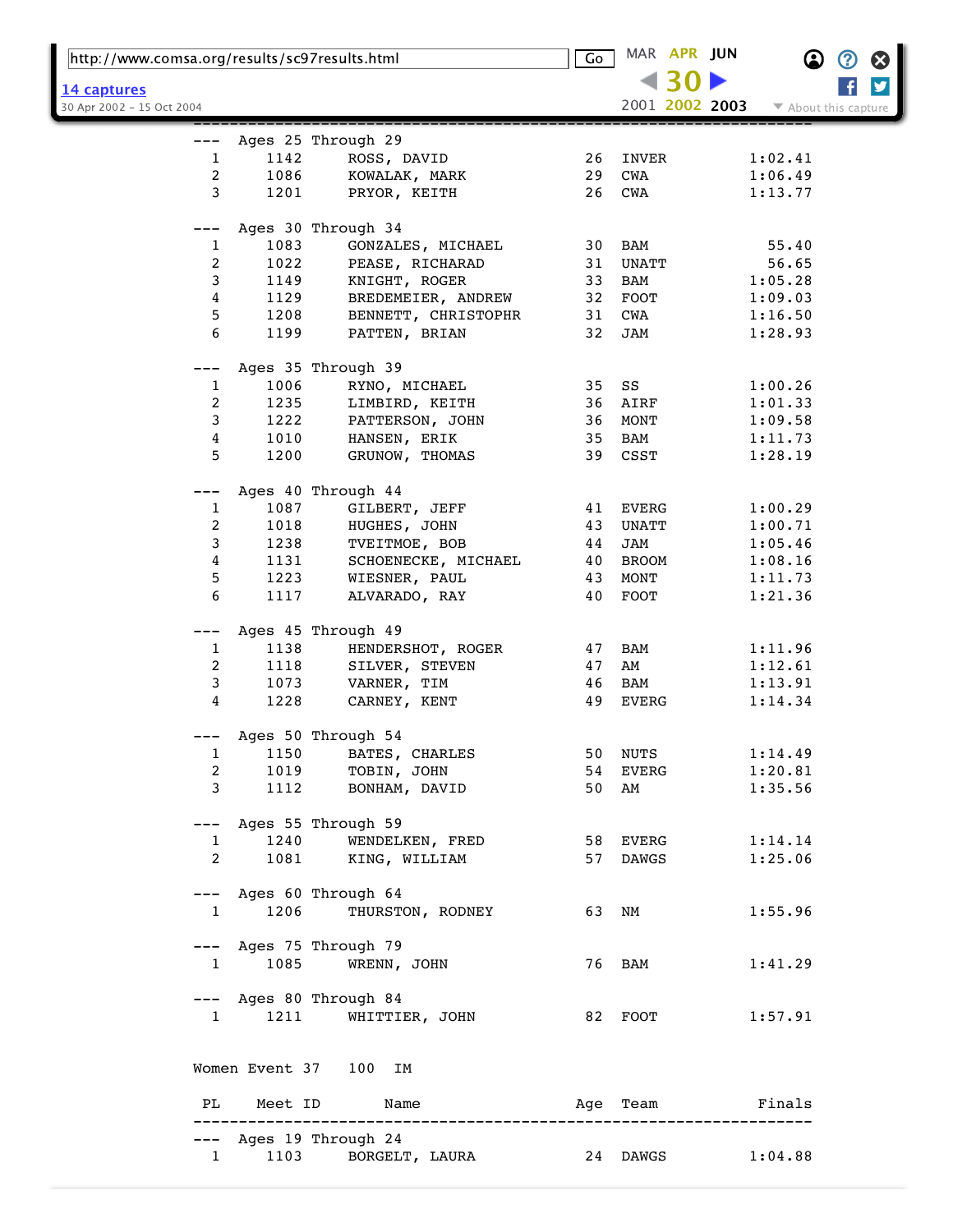| http://www.comsa.org/results/sc97results.html |              |                               | $\overline{\mathsf{Go}}$ | MAR APR JUN    | $\boldsymbol{\Omega}$<br>②<br>⊗ |
|-----------------------------------------------|--------------|-------------------------------|--------------------------|----------------|---------------------------------|
|                                               |              |                               |                          |                | y                               |
| 14 captures<br>30 Apr 2002 - 15 Oct 2004      |              |                               |                          | 2001 2002 2003 | ▼ About this capture            |
|                                               | 1090         | KYAN, KELLY                   | Zδ                       | <b>FUUT</b>    | 1:14.Z1                         |
| 5                                             | 1278         | KLINE, PAM                    | 26                       | THORN          | 1:18.00                         |
| 6                                             | 1195         | SPENCER, ROBIN                | 26                       | DAWGS          | 1:21.85                         |
| 7                                             | 1050         | DOWNING, TRICIA               | 27                       | INVER          | 1:22.27                         |
|                                               | 1263         | SHOEMAKER, CHRISTINE          | 28                       | BAM            | DQ                              |
|                                               |              |                               |                          |                |                                 |
|                                               |              | Ages 30 Through 34            |                          |                |                                 |
| 1                                             | 1042         | DIVELBISS, SUSANNE            | 31                       | <b>NUTS</b>    | 1:04.18                         |
| 2                                             | 1260         | FLANERY, SHERRY               | 33                       | FAST           | 1:04.94                         |
| 3                                             | 1044         | BURTON, KAREN                 | 34                       | AIRF           | 1:07.10                         |
| 4                                             | 1167         | LOUCKS-BAKER, KAREN           | 33                       | ROCK           | 1:13.80                         |
| 5                                             | 1251         | FRANK, SUE                    | 30                       | MONT           | 1:15.02                         |
| 6                                             | 1262         | JOHNSON, DEANNA               | 33                       | AM             | 1:15.67                         |
| 7                                             | 1264         | MACDONELL, BARB               | 34                       | BAM            | 1:16.00                         |
| 8                                             | 1252         | ROWAN, SUSAN                  | 30                       | MONT           | 1:17.05                         |
| 9                                             | 1283         | ROBERTSONN, CHERYL            | 34                       | DUR            | 1:17.68                         |
| 10                                            | 1274         | SAULS, CATHERINE              | 32                       | THORN          | 1:19.64                         |
|                                               |              |                               |                          |                |                                 |
|                                               |              | Ages 35 Through 39            |                          |                |                                 |
| 1                                             | 1257         | CROUCH, KIM                   | 35                       | BAM            | 1:08.01                         |
| 2                                             | 1095         | OERMAN, VONI                  | 36                       | UNATT          | 1:08.78                         |
| 3                                             | 1193         | NELSON, JUDY                  | 36                       | SS             | 1:09.15                         |
| 4                                             | 1180         | GARNIER, KATHY                | 36                       | INVER          | 1:12.06                         |
| 5                                             | 1092         | CARMODY, SUE                  | 36                       | FOOT           | 1:12.88                         |
| 6                                             | 1189         | KING, CINDY                   | 37                       | INVER          | 1:18.85                         |
| 7                                             | 1051         | NARCOWICH, TEDDI              | 39                       | BAM            | 1:22.92                         |
| 8                                             | 1276         | PETERSON, BARBARA             | 39                       | THORN          | 1:27.63                         |
| 9                                             | 1177         | PUZAK, MARLEEN                | 38                       | AM             | 1:30.92                         |
| 10                                            | 1192         | JACKMAN, PAULA                | 39                       | INVER          | 1:35.25                         |
|                                               |              |                               |                          |                |                                 |
| ---                                           |              | Ages 40 Through 44            |                          |                |                                 |
| 1                                             | 1256         | ROSENER, KAREN                | 43                       | UNATT          | 1:13.06                         |
| 2                                             | 1164<br>1270 | CHIDESTER, VICTORIA           | 40<br>40                 | FOOT           | 1:19.60                         |
| 3                                             | 1188         | KING, LINDA                   | 44                       | THORN<br>INVER | 1:23.47                         |
| 4<br>5                                        | 1249         | SAXTON, PAMELA<br>MARIE, BUSH | 41                       | <b>BAM</b>     | 1:26.21<br>1:26.77              |
|                                               |              |                               |                          |                |                                 |
|                                               |              | Ages 45 Through 49            |                          |                |                                 |
| $\mathbf{1}$                                  | 1049         | ROCHE, CAROLYN                |                          | 45 BAM         | 1:15.29                         |
| $\overline{2}$                                | 1266         | WOOD, JEAN                    | 49                       | BAM            | 1:21.07                         |
| 3                                             | 1040         | MARVIN, KATHLEEN              | 45                       | EVERG          | 1:23.76                         |
| 4                                             | 1166         | O'LEARY, CHARLENE             | 47                       | BROOM          | 1:34.30                         |
|                                               |              |                               |                          |                |                                 |
| ---                                           |              | Ages 50 Through 54            |                          |                |                                 |
| $\mathbf{1}$                                  | 1090         | REED, JUDY                    | 53 SS                    |                | 1:17.77                         |
| $\overline{a}$                                | 1169         | WISE, LOUISE                  | 54                       | DAWGS          | 1:32.39                         |
| 3                                             | 1107         | WINICKI, ESTELLE              | 54                       | BROOM          | 1:34.80                         |
|                                               |              |                               |                          |                |                                 |
| $---$                                         |              | Ages 60 Through 64            |                          |                |                                 |
| 1                                             | 1056         | RYMAN, DONNA                  |                          | 60 ROCK        | 1:37.78                         |
| 2                                             | 1191         | BUCHANNAN, PEGGY              | 64                       | EVERG          | 1:47.02                         |
| $\qquad \qquad -$                             | 1178         | HERTZBERG, RUTH               |                          | 64 SUMM        | DQ                              |
|                                               |              |                               |                          |                |                                 |
|                                               |              |                               |                          |                |                                 |
|                                               |              | Ages 70 Through 74            |                          |                |                                 |
| $\mathbf{1}$                                  | 1163         | CARMICHAEL, ELLA              |                          | 73 INVER       | 1:46.40                         |
|                                               |              |                               |                          |                |                                 |
|                                               |              | Ages 75 Through 79            |                          |                |                                 |
|                                               | 1259         | FROHS, AGOTA                  |                          | 77 UNATT       | DQ                              |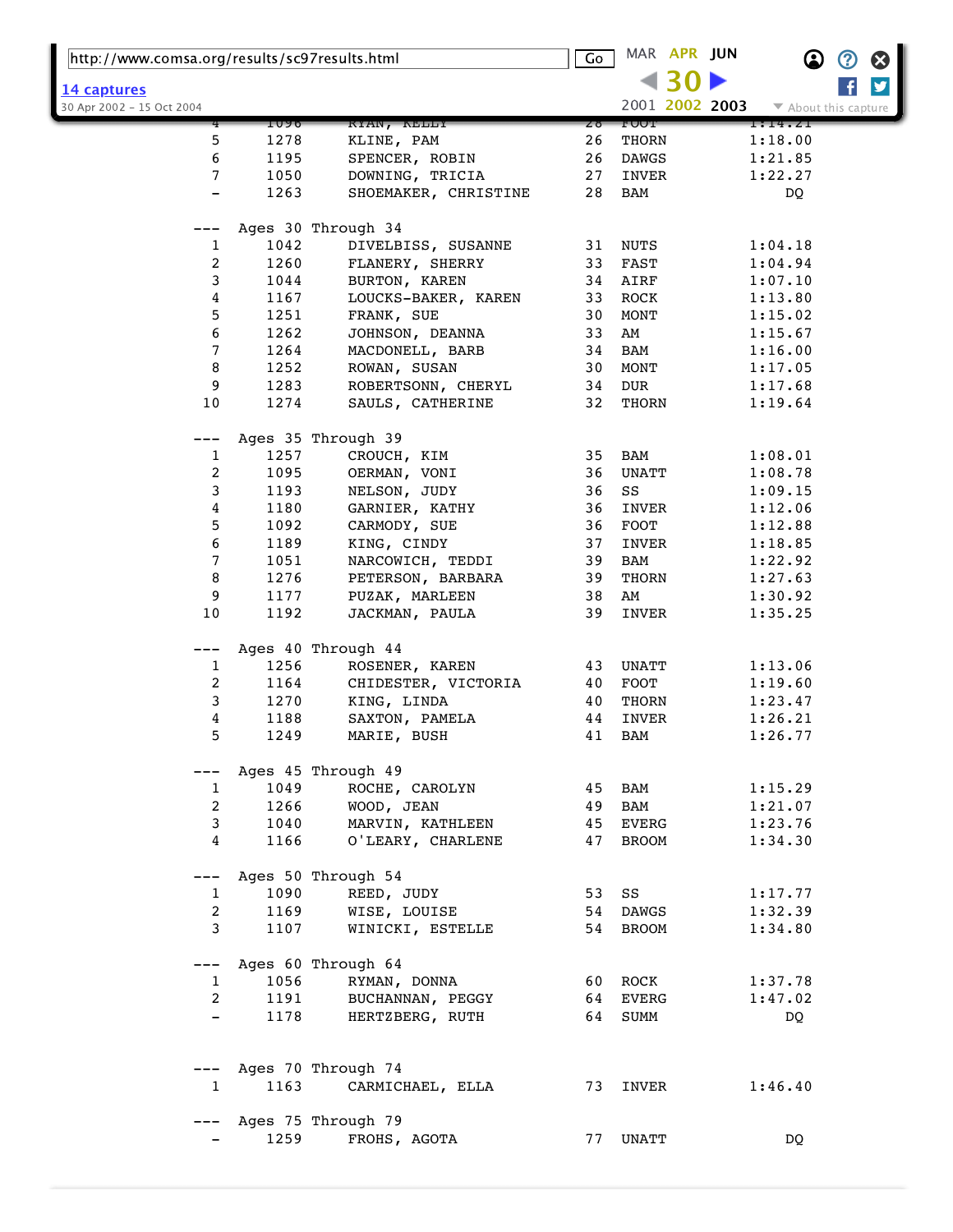| http://www.comsa.org/results/sc97results.html |              |                                    | $\overline{\mathsf{Go}}$ |              | MAR APR JUN    | $\bf \Omega$         | $\bm{\mathcal{O}}$ | $\boldsymbol{\Omega}$ |
|-----------------------------------------------|--------------|------------------------------------|--------------------------|--------------|----------------|----------------------|--------------------|-----------------------|
| 14 captures                                   |              |                                    |                          |              |                |                      |                    | y                     |
| 30 Apr 2002 - 15 Oct 2004                     |              |                                    |                          |              | 2001 2002 2003 | ▼ About this capture |                    |                       |
|                                               |              | Ages 19 Through 24                 |                          |              |                |                      |                    |                       |
| 1                                             | 1217         | ENGEL, JASON                       | 23                       | <b>BLDRY</b> |                | 1:14.59              |                    |                       |
|                                               |              | Ages 25 Through 29                 |                          |              |                |                      |                    |                       |
| $\mathbf{1}$                                  | 1134         | GRAHAM, DOUG                       | 28                       | DAWGS        |                | 1:00.90              |                    |                       |
| 2                                             | 1021         | THURSTON, JASON                    | 27                       | <b>BAM</b>   |                | 1:05.97              |                    |                       |
| 3                                             | 1086         | KOWALAK, MARK                      | 29                       | CWA          |                | 1:07.09              |                    |                       |
|                                               |              |                                    |                          |              |                |                      |                    |                       |
|                                               |              | Ages 30 Through 34                 |                          |              |                |                      |                    |                       |
| 1<br>2                                        | 1083<br>1063 | GONZALES, MICHAEL<br>THIERRY, JOHN | 30<br>33                 | BAM<br>SS    |                | 57.57<br>59.32       |                    |                       |
| 3                                             | 1126         | DAVIS, STEVE                       | 34                       | AM           |                | 1:02.19              |                    |                       |
| $\boldsymbol{4}$                              | 1149         | KNIGHT, ROGER                      | 33                       | BAM          |                | 1:02.48              |                    |                       |
| 5                                             | 1144         | REEDER, DAVID                      | 30                       | CSST         |                | 1:03.06              |                    |                       |
| 6                                             | 1128         | DOUGHERTY, TIM                     | 31                       | <b>BROOM</b> |                | 1:03.96              |                    |                       |
| 7                                             |              |                                    |                          |              |                |                      |                    |                       |
|                                               | 1129         | BREDEMEIER, ANDREW                 | 32                       | <b>FOOT</b>  |                | 1:05.99              |                    |                       |
| 8                                             | 1226         | BENNETT, MIKE                      | 34                       | UNATT        |                | 1:08.82              |                    |                       |
| 9                                             | 1208         | BENNETT, CHRISTOPHR                | 31                       | <b>CWA</b>   |                | 1:10.49              |                    |                       |
| 10                                            | 1065         | CAZARES, JOE                       | 31                       | SS           |                | 1:15.76              |                    |                       |
|                                               |              | Ages 35 Through 39                 |                          |              |                |                      |                    |                       |
| $\mathbf{1}$                                  | 1027         | BANK, HOLDEN                       | 37                       | BAM          |                | 58.74                |                    |                       |
| 2                                             | 1077         | HUGO, JOHN                         | 36                       | INVER        |                | 1:01.02              |                    |                       |
| 3                                             | 1157         | LEE, MARSHALL                      | 38                       | AM           |                | 1:01.18              |                    |                       |
| 4                                             | 1006         | RYNO, MICHAEL                      | 35                       | SS           |                | 1:05.36              |                    |                       |
| 5                                             | 1215         | WRIGHT, STEVE                      | 36                       | BLDRY        |                | 1:05.92              |                    |                       |
| $\epsilon$                                    | 1080         | KALISKI, ROBERT                    | 35                       | <b>BAM</b>   |                | 1:09.82              |                    |                       |
| 7                                             | 1136         | KERN, TODD                         | 35                       | <b>DAWGS</b> |                | 1:11.56              |                    |                       |
| 8                                             | 1135         | BARNES, SCOTT                      | 35                       | DAWGS        |                | 1:13.16              |                    |                       |
| 9                                             | 1008         | WEINBERGER, JERRY                  | 36                       | CWA          |                | 1:16.10              |                    |                       |
|                                               | 1037         | BARBER, JEFF                       | 35                       | INVER        |                | DQ                   |                    |                       |
|                                               |              |                                    |                          |              |                |                      |                    |                       |
|                                               |              | Ages 40 Through 44                 |                          |              |                |                      |                    |                       |
| 1                                             | 1139         | HESS, RICHARD                      | 42                       | UNATT        |                | 57.69                |                    |                       |
| $\boldsymbol{2}$                              | 1220         | MARSH, RUSS                        | 41                       | INVER        |                | 1:01.66              |                    |                       |
| 3                                             | 1131         | SCHOENECKE, MICHAEL                | 40                       | <b>BROOM</b> |                | 1:05.51              |                    |                       |
| 4                                             | 1127         | KIEFER, TONY                       | 44                       | BAM          |                | 1:05.92              |                    |                       |
| 5                                             | 1121         | BROWN, BOB                         | 40                       | BAM          |                | 1:09.38              |                    |                       |
| 6                                             | 1117         | ALVARADO, RAY                      | 40                       | FOOT         |                | 1:12.65              |                    |                       |
| 7                                             | 1076         | WOLZ, PAUL                         | 42                       | INVER        |                | 1:13.08              |                    |                       |
|                                               | 1071         | PITTAWAY, ED                       | 41                       | INVER        |                | DQ                   |                    |                       |
|                                               |              | Ages 45 Through 49                 |                          |              |                |                      |                    |                       |
| 1                                             | 1001         | MACDONALD, LEE                     | 45                       | FAST         |                | 1:00.70              |                    |                       |
| $\boldsymbol{2}$                              | 1210         | FISCHER, CHUCK                     | 45                       | GAC          |                | 1:02.94              |                    |                       |
| 3                                             | 1068         | CARRIER, MICHAEL                   | 49                       | INVER        |                | 1:07.30              |                    |                       |
|                                               |              |                                    |                          |              |                |                      |                    |                       |
| 4                                             | 1073         | VARNER, TIM                        | 46                       | BAM          |                | 1:10.75              |                    |                       |
| 5                                             | 1118         | SILVER, STEVEN                     | 47                       | AM           |                | 1:11.10              |                    |                       |
| 6<br>7                                        | 1132<br>1227 | QUIGLEY, BILL<br>MAHRER, KENNETH   | 45<br>48                 | EVERG<br>JAM |                | 1:12.73<br>1:24.12   |                    |                       |
|                                               |              |                                    |                          |              |                |                      |                    |                       |
| $---$                                         |              | Ages 50 Through 54                 |                          |              |                |                      |                    |                       |
| $\mathbf{1}$                                  | 1011         | NANCE, BILL                        | 52                       | MONT         |                | 1:15.82              |                    |                       |
| $\overline{c}$                                | 1019         | TOBIN, JOHN                        | 54                       | EVERG        |                | 1:18.30              |                    |                       |
| 3                                             | 1148         | MCDANAL, STEVE                     | 53                       | JAM          |                | 1:23.98              |                    |                       |
| ---                                           |              | Ages 55 Through 59                 |                          |              |                |                      |                    |                       |
| $\mathbf{1}$                                  | 1240         | WENDELKEN, FRED                    | 58                       | EVERG        |                | 1:12.28              |                    |                       |
| $\overline{a}$                                | 1081         | KING, WILLIAM                      | 57                       | DAWGS        |                | 1:17.69              |                    |                       |
|                                               |              |                                    |                          |              |                |                      |                    |                       |
|                                               |              | Ages 60 Through 64                 |                          |              |                |                      |                    |                       |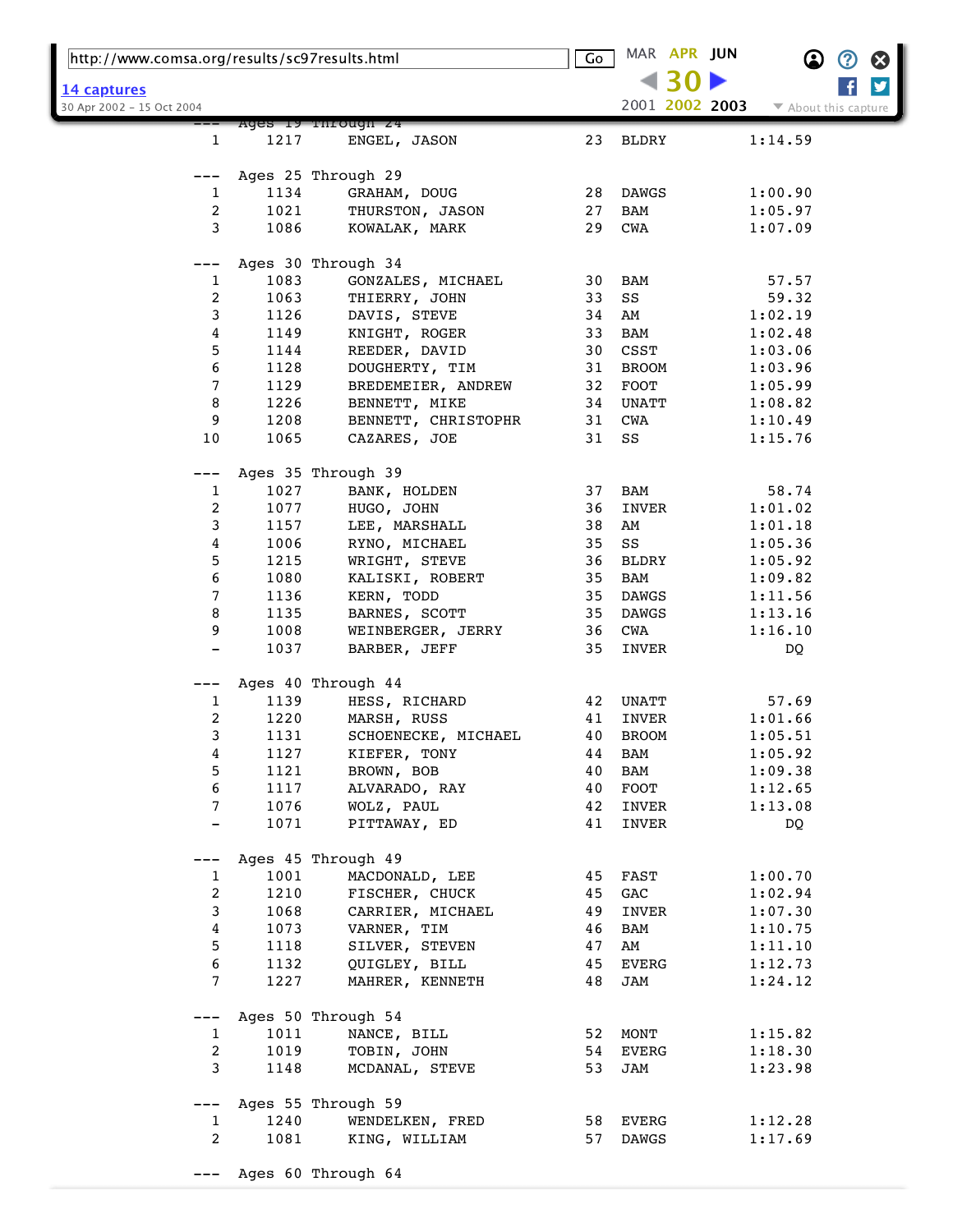| http://www.comsa.org/results/sc97results.html |         |                         | Go    |                 | MAR APR JUN |                | $\bf \Omega$         | Ø | Ø |
|-----------------------------------------------|---------|-------------------------|-------|-----------------|-------------|----------------|----------------------|---|---|
|                                               |         |                         |       |                 |             |                |                      |   | ÿ |
| 14 captures<br>30 Apr 2002 - 15 Oct 2004      |         |                         |       |                 |             | 2001 2002 2003 | ▼ About this capture |   |   |
|                                               | 1004    | ENSIGN, GEORGE          | 00    | 55              |             |                | 1:33.10              |   |   |
| 2                                             | 1088    | WEBER, BRUNO            | 69    | AM              |             |                | 1:42.00              |   |   |
| 3                                             | 1003    | MARTIN, JOE             | 65    | SS              |             |                | 1:42.83              |   |   |
|                                               |         | Ages 70 Through 74      |       |                 |             |                |                      |   |   |
| 1                                             | 1067    | FIELD, A. WAYNE         |       | 70 CSST         |             |                | 1:44.24              |   |   |
| 2                                             | 1116    | CARMICHAEL, ALAN        | 71    | INVER           |             |                | 1:49.64              |   |   |
| 3                                             | 1029    | MCDERMOTT, ROBERT       |       | 74 UNATT        |             |                | 2:22.21              |   |   |
| ———                                           |         | Ages 75 Through 79      |       |                 |             |                |                      |   |   |
| $\mathbf{1}$                                  | 1234    | RICHARDS, HUGH          |       | 76 UNATT        |             |                | 1:27.15              |   |   |
|                                               |         | --- Ages 80 Through 84  |       |                 |             |                |                      |   |   |
| $\mathbf{1}$                                  | 1074    | LEVETT, JOHN            | 80    | $\mathtt{JEFF}$ |             |                | 2:03.65              |   |   |
|                                               |         | Women Event 39 200 Free |       |                 |             |                |                      |   |   |
|                                               |         |                         |       |                 |             |                |                      |   |   |
| PL                                            | Meet ID | Name                    | Age   | Team            |             |                | Finals               |   |   |
|                                               |         | --- Ages 25 Through 29  |       |                 |             |                |                      |   |   |
| $\mathbf{1}$                                  | 1267    | GEIL, KIMBERLY          |       | 27 BAM          |             |                | 2:10.75              |   |   |
| 2                                             | 1096    | RYAN, KELLY             | 28    | FOOT            |             |                | 2:12.77              |   |   |
| 3                                             | 1198    | VINE, JODI              | 28    | SS              |             |                | 2:18.70              |   |   |
| 4                                             | 1263    | SHOEMAKER, CHRISTINE    | 28    | <b>BAM</b>      |             |                | 2:26.09              |   |   |
| 5                                             | 1055    | WRIGHT, CAROL           | 28    | JAM             |             |                | 2:28.07              |   |   |
| 6                                             | 1278    | KLINE, PAM              | 26    | THORN           |             |                | 2:30.58              |   |   |
| $\overline{7}$                                | 1275    | DAUBENSPECK, COLLET     | 29    | THORN           |             |                | 2:41.87              |   |   |
| ---                                           |         | Ages 30 Through 34      |       |                 |             |                |                      |   |   |
| $\mathbf{1}$                                  | 1044    | BURTON, KAREN           |       | 34 AIRF         |             |                | 2:03.85              |   |   |
| 2                                             | 1042    | DIVELBISS, SUSANNE      |       | 31 NUTS         |             |                | 2:05.32              |   |   |
| 3                                             |         | 1046 WALTERS, TERRI     |       | 30 AIRF         |             |                | 2:07.66              |   |   |
| 4                                             | 1264    | MACDONELL, BARB         |       | 34 BAM          |             |                | 2:25.19              |   |   |
| 5                                             | 1183    | MARTIN, VICKI           | 34    | ROCK            |             |                | 2:36.51              |   |   |
|                                               |         | Ages 35 Through 39      |       |                 |             |                |                      |   |   |
| $\mathbf{1}$                                  | 1193    | NELSON, JUDY            | 36    | SS              |             |                | 2:07.16              |   |   |
| $\overline{a}$                                | 1180    | GARNIER, KATHY          | 36    | INVER           |             |                | 2:08.92              |   |   |
| 3                                             | 1091    | DULLEA, MELANIE         | 35    | SS              |             |                | 2:10.35              |   |   |
| 4                                             | 1038    | SOMERS, KIM             | 37    | UNATT           |             |                | 2:12.66              |   |   |
| 5                                             | 1108    | GUTHRIE, CINDY          | 36    | ROCK            |             |                | 2:46.24              |   |   |
| ---                                           |         | Ages 40 Through 44      |       |                 |             |                |                      |   |   |
| $\mathbf{1}$                                  | 1188    | SAXTON, PAMELA          | 44    | INVER           |             |                | 2:32.41              |   |   |
| $\overline{a}$                                | 1104    | JOHNSON, LINDA          | 42    | <b>BROOM</b>    |             |                | 2:52.71              |   |   |
| 3                                             | 1052    | YODER, MARGIE           | 44    | AM              |             |                | 3:10.10              |   |   |
| $---$                                         |         | Ages 45 Through 49      |       |                 |             |                |                      |   |   |
| 1                                             | 1197    | FOUTS, SUSAN            | 46    | SS              |             |                | 2:31.37              |   |   |
| 2                                             | 1161    | BRUNGER, CHERYL         | 46    | ROCK            |             |                | 2:35.70              |   |   |
| 3                                             | 1166    | O'LEARY, CHARLENE       | 47    | <b>BROOM</b>    |             |                | 2:59.77              |   |   |
| $---$                                         |         | Ages 55 Through 59      |       |                 |             |                |                      |   |   |
| $\mathbf{1}$                                  | 1111    | CLAPP, MARY             | 58 AM |                 |             |                | 4:39.55              |   |   |
| ---                                           |         | Ages 60 Through 64      |       |                 |             |                |                      |   |   |
| 1                                             | 1056    | RYMAN, DONNA            | 60    | ROCK            |             |                | 3:09.23              |   |   |
| $\overline{2}$                                | 1110    | WEBER, BARBARA          | 61    | AM              |             |                | 3:27.40              |   |   |
| 3                                             | 1191    | BUCHANNAN, PEGGY        | 64    | EVERG           |             |                | 3:33.28              |   |   |
| 4                                             | 1268    | STOCK, LIZ              | 60    | DAC             |             |                | 7:41.46              |   |   |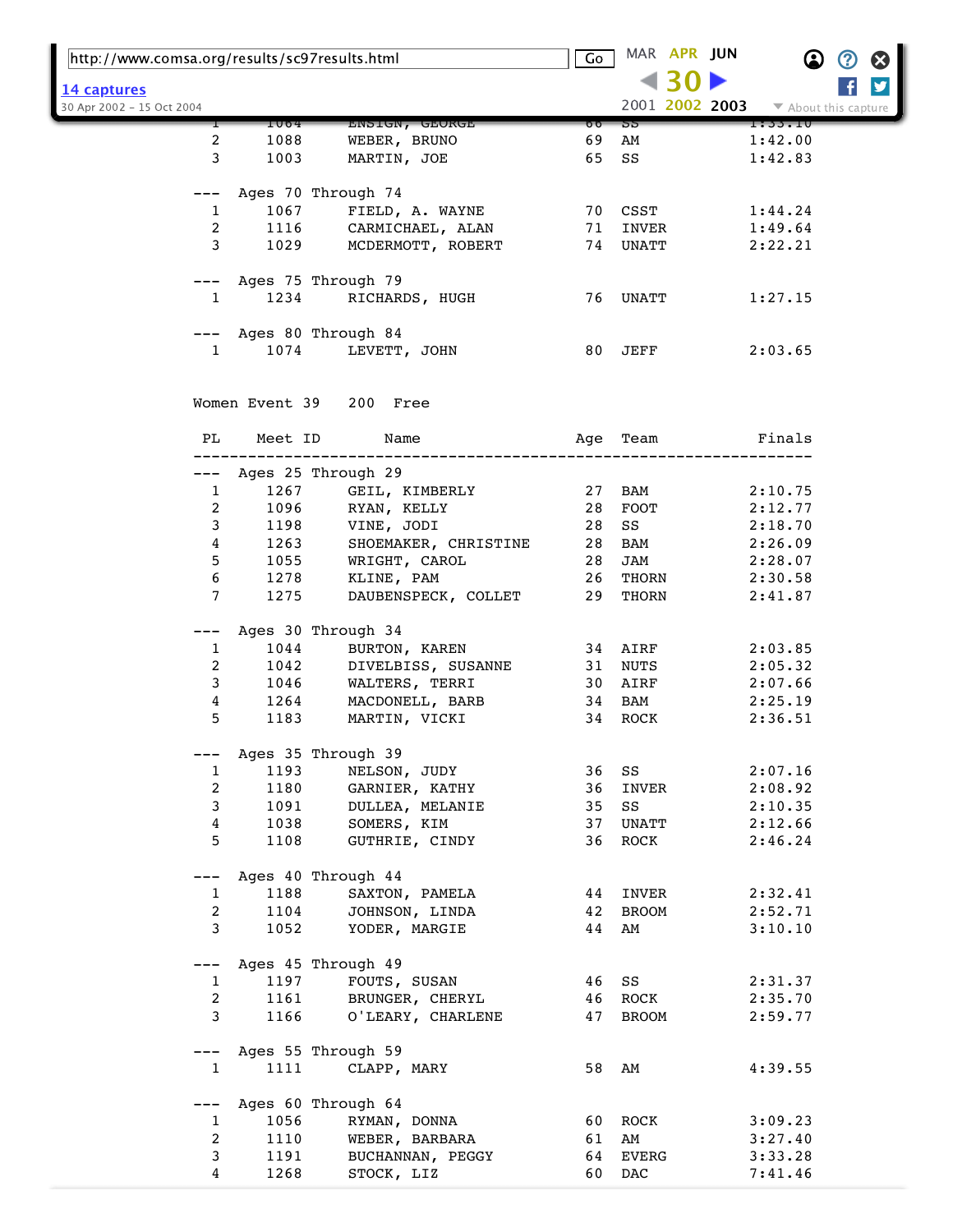| http://www.comsa.org/results/sc97results.html |              |                                                               | Go       | MAR APR JUN    |         |                      |
|-----------------------------------------------|--------------|---------------------------------------------------------------|----------|----------------|---------|----------------------|
| <u>14 captures</u>                            |              |                                                               |          |                |         | y                    |
| 30 Apr 2002 - 15 Oct 2004                     |              |                                                               |          | 2001 2002 2003 |         | ▼ About this capture |
|                                               |              |                                                               |          |                |         |                      |
| $---$                                         |              | Ages 70 Through 74                                            |          |                |         |                      |
| $\mathbf{1}$                                  | 1163         | CARMICHAEL, ELLA                                              |          | 73 INVER       | 3:21.70 |                      |
|                                               |              |                                                               |          |                |         |                      |
| ———                                           |              | Ages 75 Through 79                                            |          |                |         |                      |
| $\mathbf{1}$                                  | 1265         | STEVENS, ELSIE 75 CSST                                        |          |                | 3:42.32 |                      |
| $\overline{2}$                                | 1061         | HOTTINGER, ANA-MARY                                           | 75       | JAM            | 4:48.56 |                      |
|                                               |              | --- Ages 80 Through 84                                        |          |                |         |                      |
| $\mathbf{1}$                                  |              | 1179 ELLERT, LOIS                                             |          | 82 BLDRY       | 5:02.76 |                      |
|                                               |              |                                                               |          |                |         |                      |
|                                               |              |                                                               |          |                |         |                      |
|                                               |              | Men Event 40 200 Free                                         |          |                |         |                      |
|                                               |              |                                                               |          |                |         |                      |
| PL                                            | Meet ID      | Name                                                          | Age      | Team           | Finals  |                      |
|                                               |              |                                                               |          |                |         |                      |
| $---$                                         |              | Ages 19 Through 24                                            |          |                |         |                      |
| $\mathbf{1}$                                  | 1070         | DOHERTY, KEVIN                                                |          | 23 FOOT        | 1:53.30 |                      |
|                                               |              |                                                               |          |                |         |                      |
| $---$                                         |              | Ages 25 Through 29                                            |          |                |         |                      |
| $\mathbf{1}$                                  | 1224         | MADIGAN, PJ                                                   |          | 25 MONT        | 1:51.08 |                      |
| 2                                             | 1137         | ROYTHER, GREG                                                 | 25       | DAWGS          | 2:08.82 |                      |
| 3                                             | 1142         | ROSS, DAVID                                                   | 26       | INVER          | 2:10.41 |                      |
| 4                                             | 1201         | PRYOR, KEITH                                                  | 26       | CWA            | 2:15.54 |                      |
|                                               |              |                                                               |          |                |         |                      |
|                                               |              | Ages 30 Through 34                                            |          |                |         |                      |
| $\mathbf{1}$                                  |              | 1241 REILLY, QUINN<br>1065 CAZARES, JOE<br>1226 BENNETT, MIKE |          | 31 AM          | 2:01.05 |                      |
| 2                                             |              |                                                               |          | 31 SS          | 2:14.84 |                      |
| 3                                             | 1020         |                                                               |          | 34 UNATT       | 2:15.52 |                      |
| 4                                             |              | LEHMAN, SCOTT                                                 |          | 34 BAM         | 2:32.68 |                      |
| $---$                                         |              | Ages 35 Through 39                                            |          |                |         |                      |
| 1                                             | 1235         | LIMBIRD, KEITH                                                |          | 36 AIRF        | 1:53.81 |                      |
| 2                                             | 1215         | WRIGHT, STEVE                                                 |          | 36 BLDRY       | 1:58.35 |                      |
| 3                                             | 1024         | CLASSEN, KEN                                                  |          | 36 FOOT        | 1:59.28 |                      |
| 4                                             | 1136         | KERN, TODD                                                    |          | 35 DAWGS       | 2:10.90 |                      |
| 5                                             | 1066         | VARGAS, LUIS                                                  | 36       | BAM            | 2:11.16 |                      |
| 6                                             | 1222         | PATTERSON, JOHN                                               | 36       | MONT           | 2:14.45 |                      |
| $\overline{7}$                                | 1032         | KOLOSZAR, CHRISTOPHE                                          | 36       | INVER          | 2:29.36 |                      |
| 8                                             | 1200         | GRUNOW, THOMAS                                                |          | 39 CSST        | 2:46.26 |                      |
|                                               |              |                                                               |          |                |         |                      |
| $---$                                         |              | Ages 40 Through 44                                            |          |                |         |                      |
| $\mathbf{1}$                                  | 1018         | HUGHES, JOHN                                                  | 43       | UNATT          | 1:57.29 |                      |
| $\overline{c}$                                | 1124         | NOLTE, CHRIS                                                  | 40       | INVER          | 2:01.49 |                      |
| 3                                             | 1238         | TVEITMOE, BOB                                                 | 44       | JAM            | 2:01.54 |                      |
| 4                                             | 1151         | HEGGY, TERRY                                                  | 42       | FOOT           | 2:03.76 |                      |
| 5<br>6                                        | 1243         | DITOLLA, ROBERT                                               | 42       | SS             | 2:08.02 |                      |
| $7\phantom{.0}$                               | 1082<br>1016 | FITZGERALD, MARK<br>MCMILLAN, DOUG                            | 41<br>42 | SS<br>NUTS     | 2:08.39 |                      |
|                                               |              |                                                               |          |                | 2:25.85 |                      |
| $---$                                         |              | Ages 50 Through 54                                            |          |                |         |                      |
| $\mathbf{1}$                                  | 1212         | MCCORMICK, PAUL                                               |          | 50 BAM         | 2:00.22 |                      |
| $\overline{2}$                                | 1019         | TOBIN, JOHN                                                   |          | 54 EVERG       | 2:36.36 |                      |
|                                               |              |                                                               |          |                |         |                      |
| $---$                                         |              | Ages 55 Through 59                                            |          |                |         |                      |
| $\mathbf{1}$                                  | 1004         | THORNTON, GEORGE                                              |          | 57 FAST        | 2:33.64 |                      |
|                                               |              |                                                               |          |                |         |                      |
| $---$                                         |              | Ages 60 Through 64                                            |          |                |         |                      |
| $\mathbf{1}$                                  | 1216         | PLUMMER, MARK                                                 | 60       | INVER          | 2:49.46 |                      |
| $\overline{2}$                                | 1206         | THURSTON, RODNEY                                              | 63 NM    |                | 2:58.88 |                      |
|                                               |              |                                                               |          |                |         |                      |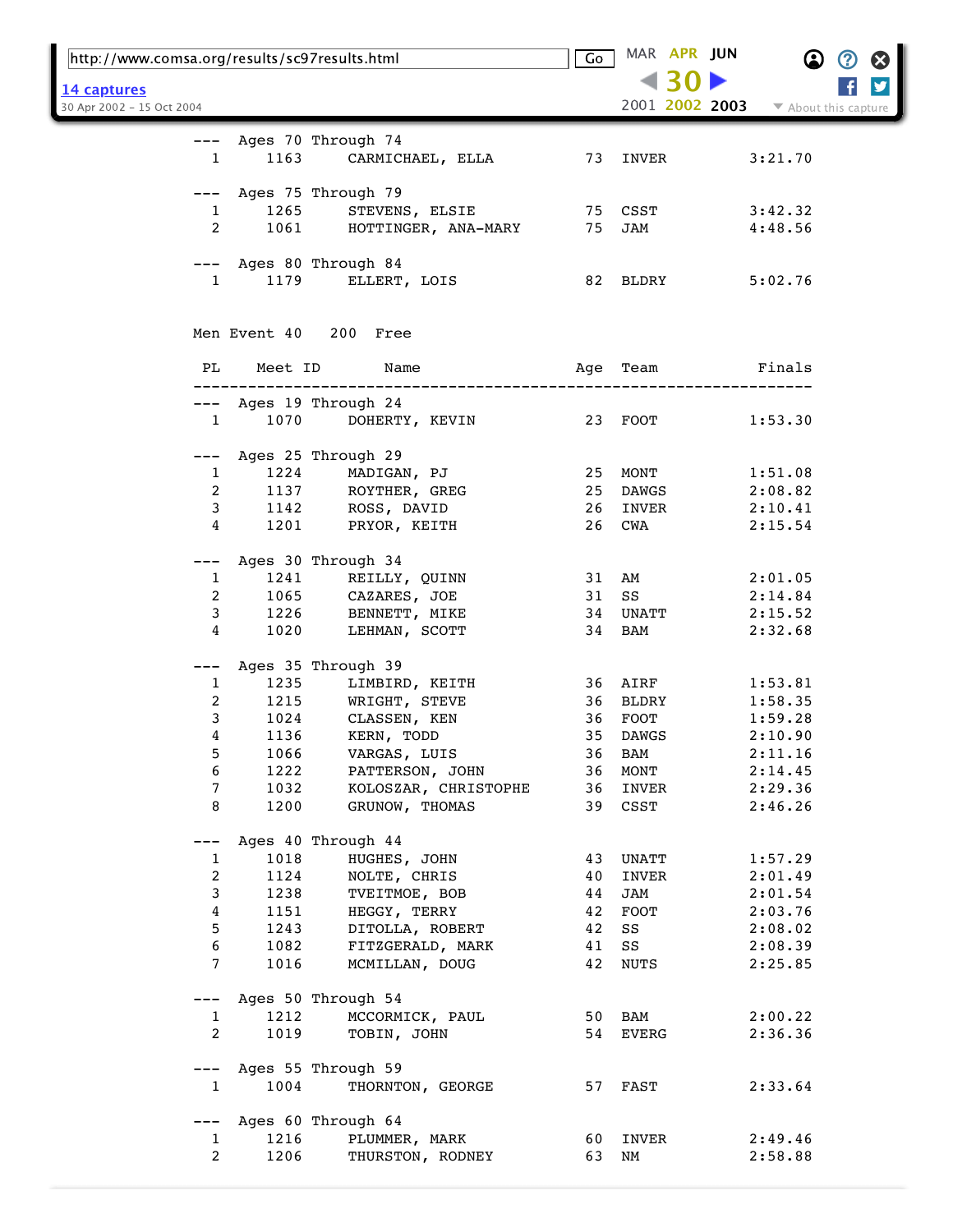| http://www.comsa.org/results/sc97results.html |                |                                        | Go  |          | MAR APR JUN<br>$\bf \Omega$            | $\boldsymbol{\Omega}$<br>Ø |
|-----------------------------------------------|----------------|----------------------------------------|-----|----------|----------------------------------------|----------------------------|
| 14 captures                                   |                |                                        |     |          |                                        | y                          |
| 30 Apr 2002 - 15 Oct 2004                     |                |                                        |     |          | 2001 2002 2003<br>▼ About this capture |                            |
|                                               |                |                                        |     |          |                                        |                            |
| $---$<br>1                                    | 1116           | Ages 70 Through 74<br>CARMICHAEL, ALAN | 71  | INVER    | 3:17.76                                |                            |
|                                               |                |                                        |     |          |                                        |                            |
|                                               |                | Ages 80 Through 84                     |     |          |                                        |                            |
| 1                                             | 1211           | WHITTIER, JOHN                         |     | 82 FOOT  | 3:43.43                                |                            |
|                                               |                |                                        |     |          |                                        |                            |
|                                               | Women Event 41 | 50 Breast                              |     |          |                                        |                            |
|                                               |                |                                        |     |          |                                        |                            |
| PL                                            | Meet ID        | Name                                   | Age | Team     | Finals                                 |                            |
|                                               |                |                                        |     |          |                                        |                            |
| $---$<br>$\mathbf{1}$                         | 1273           | Ages 19 Through 24<br>MCDONNELL, KAMI  |     | 24 THORN | 49.83                                  |                            |
|                                               |                |                                        |     |          |                                        |                            |
| $---$                                         |                | Ages 25 Through 29                     |     |          |                                        |                            |
| 1                                             | 1097           | ROPER, MELISSA                         | 26  | UNATT    | 36.27                                  |                            |
| 2                                             | 1050           | DOWNING, TRICIA                        | 27  | INVER    | 39.26                                  |                            |
| 3                                             | 1055           | WRIGHT, CAROL                          | 28  | JAM      | 42.51                                  |                            |
|                                               |                |                                        |     |          |                                        |                            |
|                                               |                | Ages 30 Through 34                     |     |          |                                        |                            |
| 1                                             | 1262           | JOHNSON, DEANNA                        | 33  | AM       | 36.88                                  |                            |
| 2                                             | 1252           | ROWAN, SUSAN                           | 30  | MONT     | 37.81                                  |                            |
| 3                                             | 1160           | BRUYERE, CHERYL                        | 34  | EVERG    | 37.99                                  |                            |
| 4                                             | 1283           | ROBERTSONN, CHERYL                     | 34  | DUR      | 40.11                                  |                            |
| 5                                             | 1183           | MARTIN, VICKI                          | 34  | ROCK     | 42.60                                  |                            |
| $---$                                         |                | Ages 35 Through 39                     |     |          |                                        |                            |
| 1                                             | 1257           | CROUCH, KIM                            | 35  | BAM      | 34.57                                  |                            |
| 2                                             | 1095           | OERMAN, VONI                           | 36  | UNATT    | 36.39                                  |                            |
| 3                                             | 1038           | SOMERS, KIM                            | 37  | UNATT    | 38.58                                  |                            |
| 4                                             | 1180           | GARNIER, KATHY                         | 36  | INVER    | 38.90                                  |                            |
| 5                                             | 1177           | PUZAK, MARLEEN                         | 38  | AM       | 42.15                                  |                            |
| 6                                             | 1172           | LEWIS, NICOLE                          | 35  | AM       | 47.45                                  |                            |
|                                               |                |                                        |     |          |                                        |                            |
|                                               |                | Ages 40 Through 44                     |     |          |                                        |                            |
| 1                                             | 1272           | TOLDNESS, LINDA                        | 40  | THORN    | 43.74                                  |                            |
| 2                                             | 1249           | MARIE, BUSH                            | 41  | BAM      | 45.02                                  |                            |
| 3                                             | 1052           | YODER, MARGIE                          | 44  | AM       | 54.88                                  |                            |
| $---$                                         |                | Ages 45 Through 49                     |     |          |                                        |                            |
| 1                                             | 1269           | VAN WOUDENBERG, ELS                    |     | 48 INVER | 41.90                                  |                            |
| $\overline{2}$                                | 1266           | WOOD, JEAN                             | 49  | BAM      | 43.21                                  |                            |
|                                               |                |                                        |     |          |                                        |                            |
| $---$                                         |                | Ages 55 Through 59                     |     |          |                                        |                            |
| $\mathbf{1}$                                  | 1174           | KLAUS, BARBARA                         |     | 55 EVERG | 45.74                                  |                            |
| 2                                             | 1111           | CLAPP, MARY                            | 58  | AM       | 1:24.35                                |                            |
|                                               |                |                                        |     |          |                                        |                            |
| $---$                                         |                | Ages 60 Through 64                     |     |          |                                        |                            |
| $\mathbf{1}$                                  | 1056           | RYMAN, DONNA                           |     | 60 ROCK  | 44.52                                  |                            |
|                                               |                |                                        |     |          |                                        |                            |
| $---$<br>$\mathbf{1}$                         | 1109           | Ages 70 Through 74<br>WRENN, CATHY     |     | 70 BAM   | 1:02.21                                |                            |
|                                               |                |                                        |     |          |                                        |                            |
| $---$                                         |                | Ages 75 Through 79                     |     |          |                                        |                            |
| $\mathbf{1}$                                  | 1259           | FROHS, AGOTA                           |     | 77 UNATT | 1:01.40                                |                            |
|                                               |                |                                        |     |          |                                        |                            |
|                                               |                |                                        |     |          |                                        |                            |
|                                               | Men Event 42   | 50 Breast                              |     |          |                                        |                            |
| PL                                            | Meet ID        | Name                                   |     | Team     | Finals                                 |                            |
|                                               |                |                                        | Age |          |                                        |                            |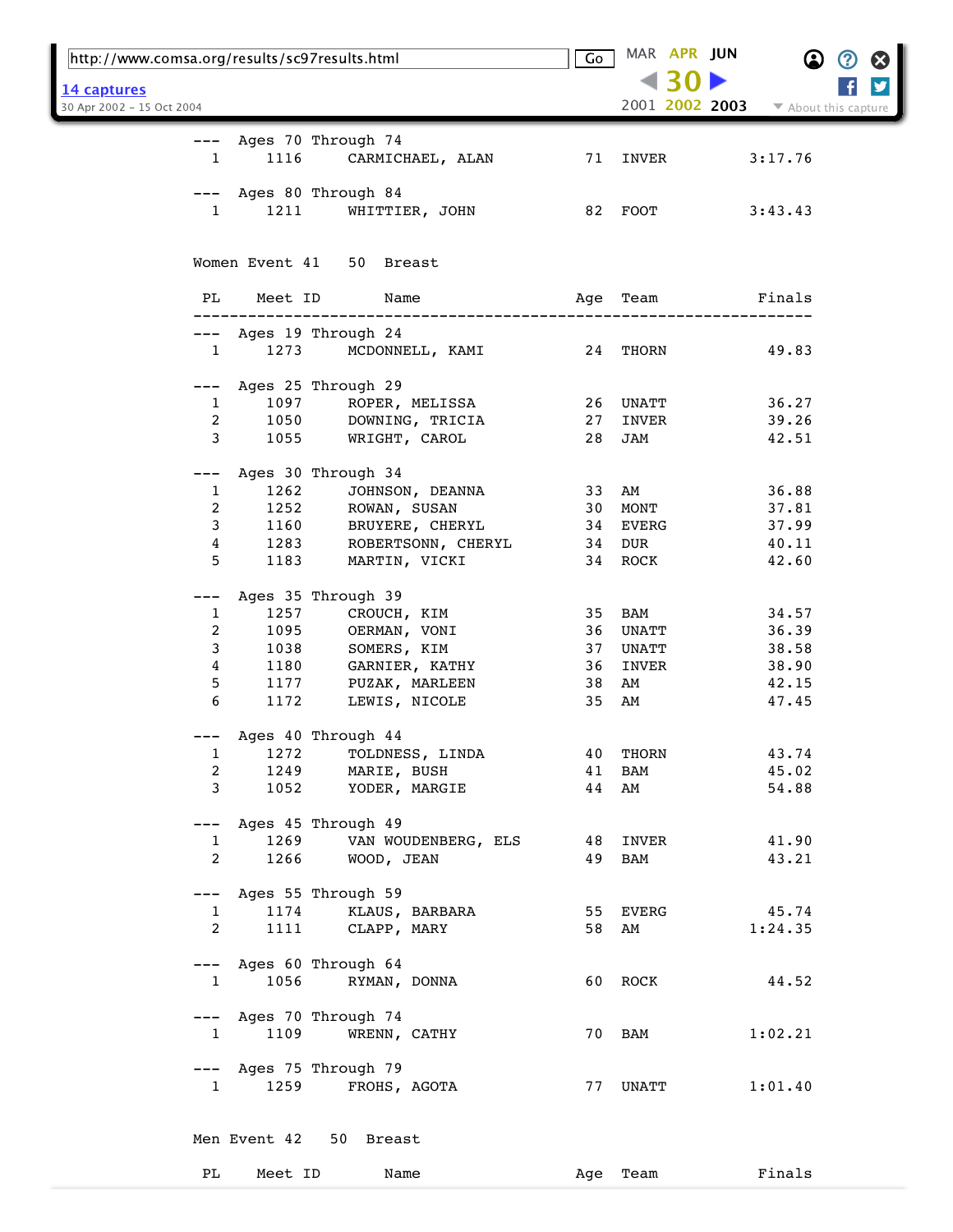| http://www.comsa.org/results/sc97results.html    |      |                        | $\overline{\mathsf{Go}}$ | MAR APR JUN    |                      |
|--------------------------------------------------|------|------------------------|--------------------------|----------------|----------------------|
|                                                  |      |                        |                          |                |                      |
| <u> 14 captures</u><br>30 Apr 2002 - 15 Oct 2004 |      |                        |                          | 2001 2002 2003 | ▼ About this capture |
|                                                  |      | Ages su rnrough s4     |                          |                |                      |
| 1                                                | 1149 | KNIGHT, ROGER          | 33                       | BAM            | 31.29                |
| 2                                                | 1063 | THIERRY, JOHN          | 33                       | SS             | 31.76                |
| 3                                                | 1226 | BENNETT, MIKE          | 34                       | UNATT          | 34.74                |
| 4                                                | 1208 | BENNETT, CHRISTOPHR    | 31                       | CWA            | 35.45                |
| 5                                                | 1126 | DAVIS, STEVE           | 34                       | AM             | 36.62                |
| 6                                                | 1036 | MARCH, TIMOTHY         | 32                       | <b>BROOM</b>   | 44.12                |
|                                                  |      | Ages 35 Through 39     |                          |                |                      |
| 1                                                | 1027 | BANK, HOLDEN           | 37                       | BAM            | 29.23                |
| 2                                                | 1037 | BARBER, JEFF           | 35                       | INVER          | 31.99                |
| 3                                                | 1008 | WEINBERGER, JERRY      | 36                       | CWA            | 36.61                |
|                                                  |      |                        |                          |                |                      |
|                                                  |      | Ages 40 Through 44     |                          |                |                      |
| $\mathbf{1}$                                     | 1220 | MARSH, RUSS            | 41                       | INVER          | 30.40                |
| 2                                                | 1131 | SCHOENECKE, MICHAEL    | 40                       | <b>BROOM</b>   | 33.41                |
| 3                                                | 1076 | WOLZ, PAUL             | 42                       | INVER          | 36.03                |
|                                                  |      | Ages 45 Through 49     |                          |                |                      |
| 1                                                | 1001 | MACDONALD, LEE         | 45                       | FAST           | 31.05                |
| $\overline{2}$                                   | 1210 | FISCHER, CHUCK         | 45                       | GAC            | 31.73                |
| 3                                                | 1279 | KERR, TOBY             | 46                       | UNATT          | 31.89                |
| 4                                                | 1068 | CARRIER, MICHAEL       | 49                       | INVER          | 32.85                |
| 5                                                | 1205 | FREEDMAN, HENRY        | 46                       | <b>BROOM</b>   | 33.72                |
| 6                                                | 1228 | CARNEY, KENT           | 49                       | EVERG          | 34.83                |
| 7                                                | 1213 | SOLIS, JOE             | 49                       | UNATT          | 35.31                |
| 8                                                | 1138 | HENDERSHOT, ROGER      | 47                       | BAM            | 36.67                |
| 9                                                | 1118 | SILVER, STEVEN         | 47                       | AM             | 36.68                |
|                                                  |      |                        |                          |                |                      |
|                                                  |      | Ages 50 Through 54     |                          |                |                      |
| $\mathbf{1}$                                     | 1005 | GRIFFITH, BILL         | 50                       | VAIL           | 32.10                |
| 2                                                | 1034 | CONLAND, ROBERT        | 52                       | UNATT          | 35.85                |
| 3                                                | 1113 | DOWD, ARNIE            | 51                       | FOOT           | 36.17                |
| 4                                                | 1148 | MCDANAL, STEVE         | 53                       | JAM            | 40.28                |
| 5                                                | 1150 | BATES, CHARLES         | 50                       | NUTS           | 40.42                |
| ---                                              |      | Ages 55 Through 59     |                          |                |                      |
| $\mathbf{1}$                                     | 1081 | KING, WILLIAM          |                          | 57 DAWGS       | 36.65                |
| $\overline{2}$                                   | 1240 | WENDELKEN, FRED        |                          | 58 EVERG       | 37.74                |
|                                                  |      |                        |                          |                |                      |
|                                                  |      | --- Ages 60 Through 64 |                          |                |                      |
| $\mathbf{1}$                                     | 1007 | PATTEN, BOB            |                          | 62 DAC         | 35.25                |
| ---                                              |      | Ages 65 Through 69     |                          |                |                      |
| $\mathbf{1}$                                     | 1242 | MYERS, JOHN            |                          | 66 BLDRY       | 43.75                |
| $\overline{2}$                                   | 1003 | MARTIN, JOE            | 65                       | SS             | 50.03                |
| 3                                                | 1202 | JACKSON, BILL          |                          | 65 DAC         | 53.78                |
|                                                  |      |                        |                          |                |                      |
|                                                  |      | --- Ages 70 Through 74 |                          |                |                      |
| $\mathbf{1}$                                     | 1067 | FIELD, A. WAYNE        |                          | 70 CSST        | 47.57                |
| $---$                                            |      | Ages 75 Through 79     |                          |                |                      |
| 1                                                | 1234 | RICHARDS, HUGH         |                          | 76 UNATT       | 41.94                |
| 2                                                | 1085 | WRENN, JOHN            |                          | 76 BAM         | 53.31                |
|                                                  |      |                        |                          |                |                      |
| ---                                              |      | Ages 80 Through 84     |                          |                |                      |
| $\mathbf{1}$                                     | 1074 | LEVETT, JOHN           |                          | 80 JEFF        | 52.94                |